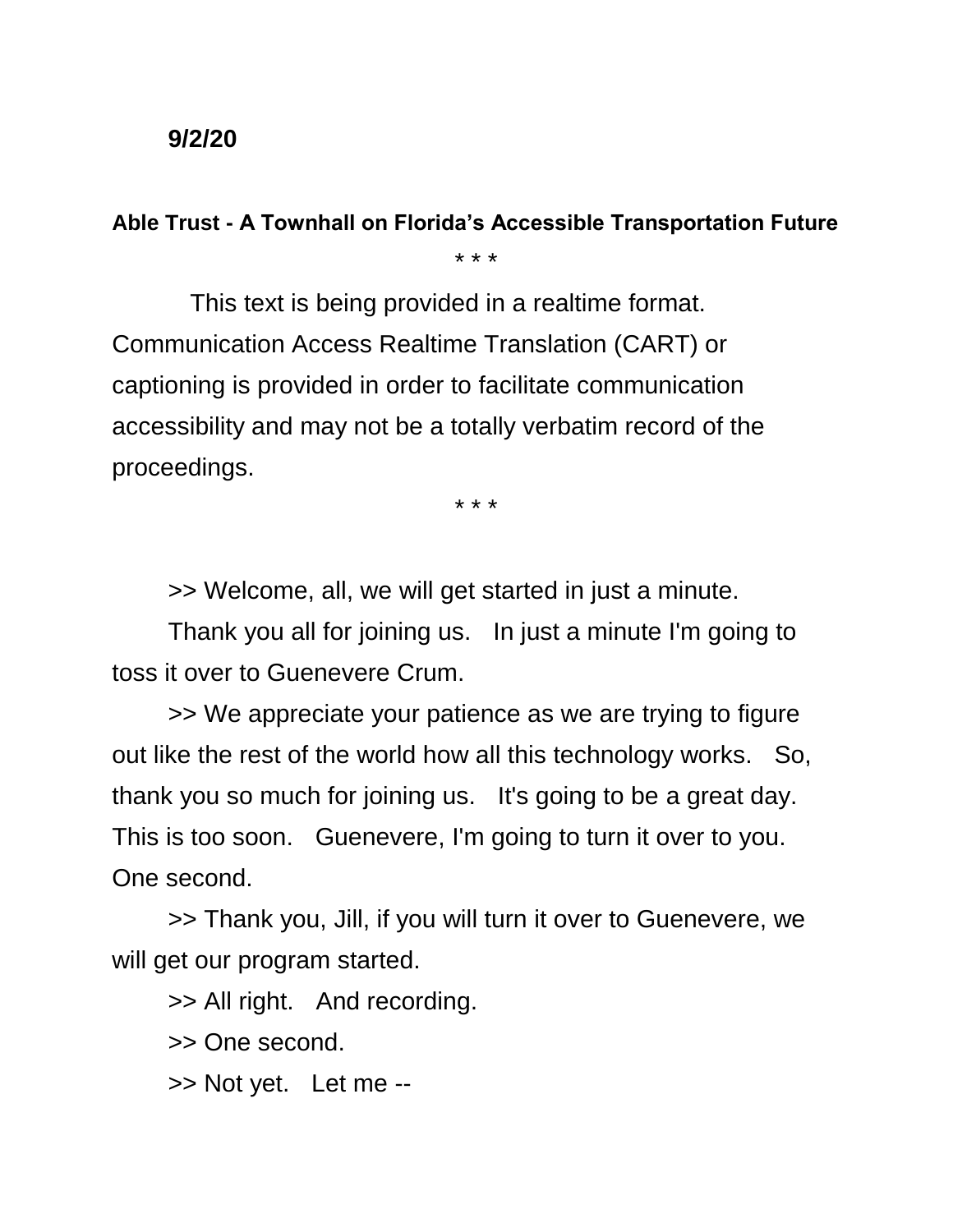>> I will I have good a second here.

>> Spotlight you, Tony.

>> Hello, and welcome to the town hall on Florida's Transportation Plan. Assuring an accessible transportation future. My name is Guenevere Crum, senior vice president, I'm glad you joined us, we will kick it off in just a few minutes. This discussion is being recorded and will be posted to the Able Trust website, streamed on to the Able Trust FaceBook page and replayed on the Florida channel. Captioning is available today and can be activated by clicking on the CC button on the tool Zoom bar and choosing to see subtitles displayed or the transcript on the side of the screen. Speakers are limited to -- so can hear from individuals (inaudible). Most importantly -- be sure to set your settings to reply to all. Take a moment to introduce yourself with your name and your organization if you are representing one today.

There are three ways to participate in public comment on accessible transportation. On the chat box here, but also on social media. Post your comments, suggestions, questions and stories with the hash tag to connect with us. We invite you to participate by e-mail as well, use the e-mail address info@abletrust.org until September 30th to provide comment. Everyone listening live on September 2nd or on a replay, please know that we want to hear from you.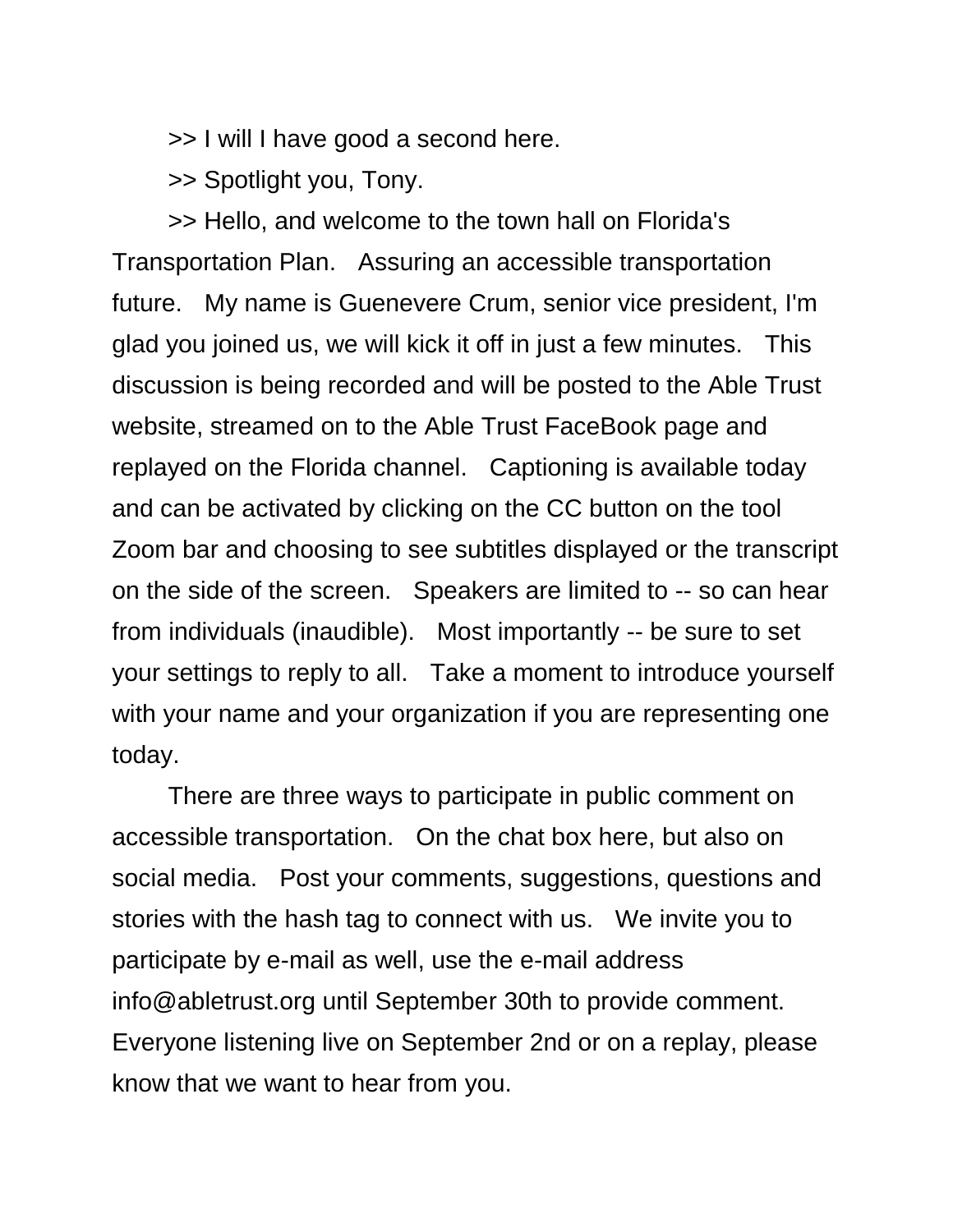Today's event is brought to you by the Able Trust, the Able Trust is dedicated to creating employment opportunities for Floridians with disabilities and advancing the mission of the Florida Division of Vocational Rehabilitation. Since created by the Florida legislature in 1990, we have partnered with thousands of organizations, businesses and individuals to create a stronger, more diverse and inclusive workforce, empowerment, education, and employment are the root cause and outcomes for the activities, partnerships, grants, and programs we support. The Able Trust has provided over \$42 million in direct grants over the years. And this has been made possible by the generosity of the State of Florida, other foundations, community leaders, and individuals that have decided to invest in the future by supporting career development, and employment placement for individuals with disabilities. To find out how you can also make an investment to support the work of the Able Trust and to connect with all of our programming and resources, we invite you to join us on-line at Able Trust.org. Today we invite you -- with questions and comments on-line, tag your comments with the hash tag # Able Trust. We are collecting these comments until September 30th. I invite today's anchor and Able Trust president and CEO, Tony Carvajal.

>> A recognition that everyone should have access to all that is available. In many ways, this also signals woo we live in a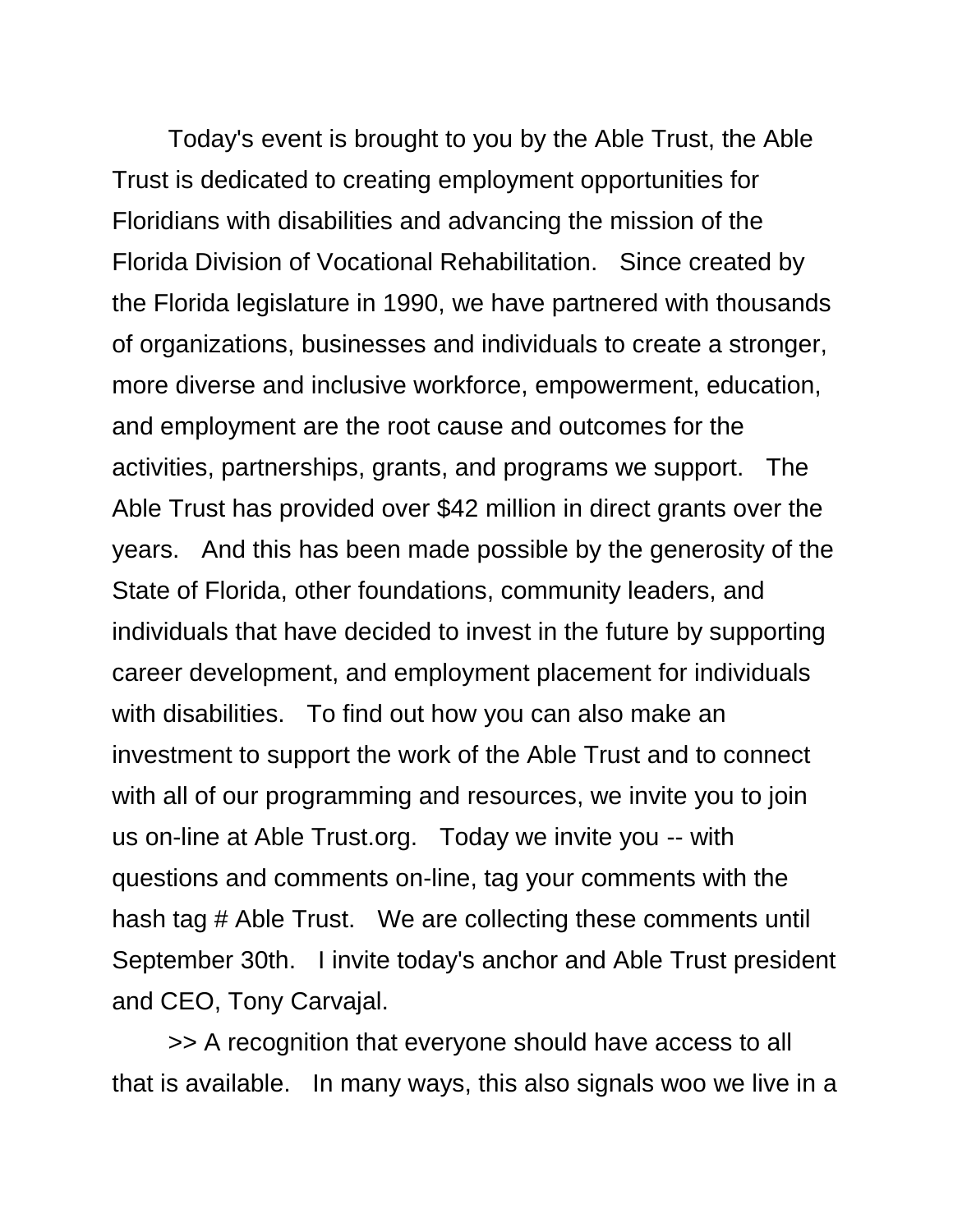world -- there is more we can do to plan for and ensure an accessible world and (inaudible) as step in that direction, we have assembled a -- who will share a small slice of their transportation story, admittedly none will have enough time to (inaudible) we hope that the comments and advice of the presenters and those participating via live chat offer good guidance for (inaudible). But I also bet that it won't be long before you hear another clear message. This is not about special treatment but about working together to create -- that enables every Floridian to live, work, (inaudible) prosper (inaudible). A bit more than (inaudible). (lost audio) .

>> We will get reconnected with Tony's audio in just a moment.

>> When a colleague said that only two things made her disabled, biases and transportation. These two hurdles were hard to address because (inaudible) independence, these barriers were erected and maintained outside of (inaudible). Professionals and organizations commit to overcoming barriers by ensuring education, empowerment and employment for individuals with disabilities. The Able Trust leverages grants, gifts, sponsorships and -- vocational rehabilitation, help the organization that (inaudible) peer to peer business leadership exchange the Able Network, we help companies enhance accessibility and prepare to offer meaningful and sustainable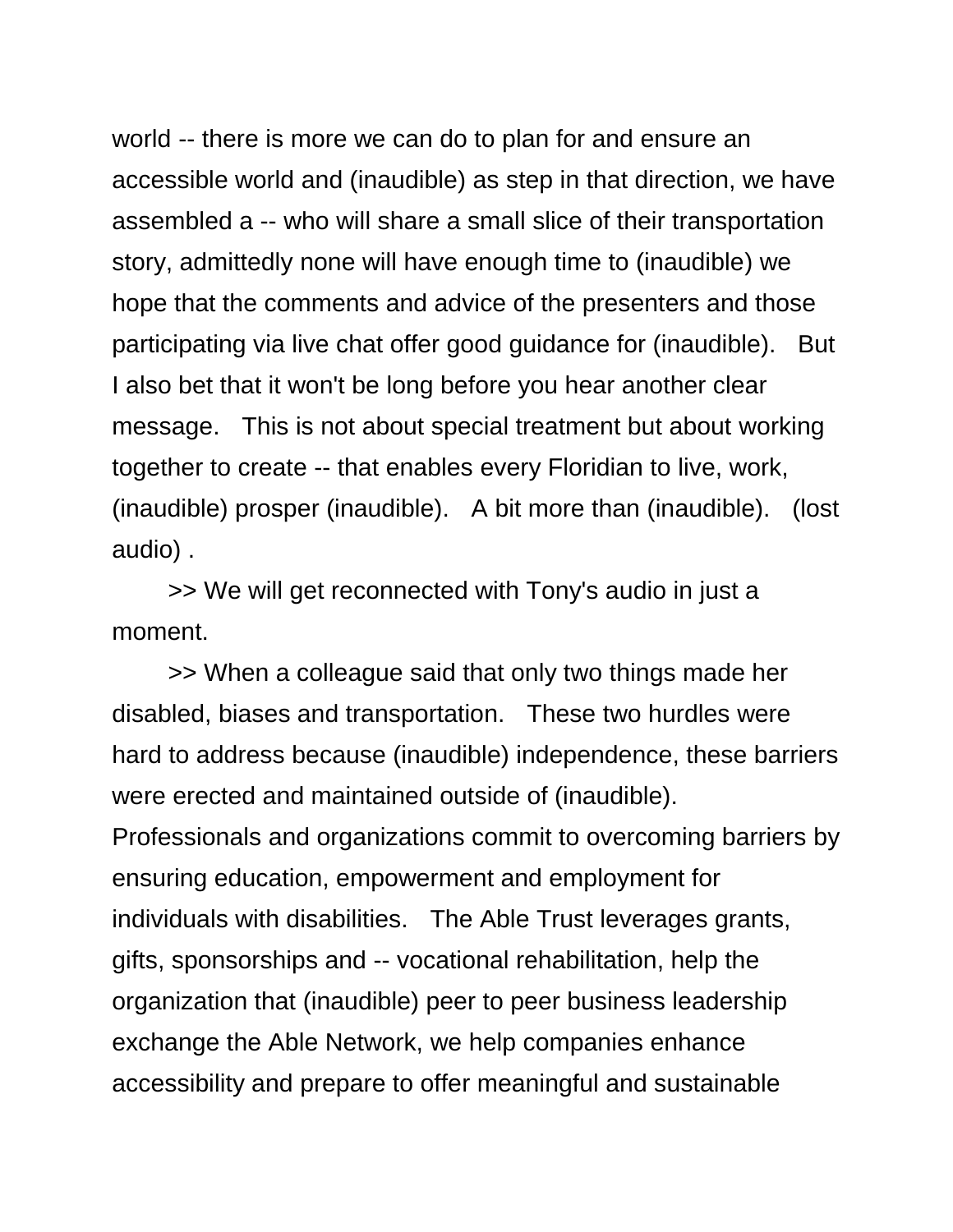employment with those with visible and invisible disabilities. Transportation like employment is a (inaudible) community, connection, purpose and independence. As a close, let me issue this challenge. Every time you see this sign, no matter where you are, evaluate the environment and its accessibility and all it took to get there and all it will take to move on. Don't just think about the parking spot or the bathroom stall, but about the entire commitment to mobility. Yes, ask you could cross the street or (inaudible) if it was a short trip, ask for pathways and sometimes you relied on with short notice to get there. If you traveled far, what networks are possible -- or not to get across the street or to an urban or rural -- or just across the county line. Consider how the environment would be for someone with challenges seeing or hearing or mobility, language or sensory or processing issues -- to work, school, shop, recreation or home. What could we plan differently to ensure -- that allows the abilities and quality of life of every individual to be maximized. A successful transportation plan is not about designing for the disabled, but rather for all. Whatever you -- (inaudible) tourists or business owners, whatever commitment we make, motorists, plan -- are create for mobility -- access or innovation, each of these should be -- greater independence and opportunities for all Floridians and visitors with or without a disability. Everything in our -- world is a choice, what we must ask for the planning and execution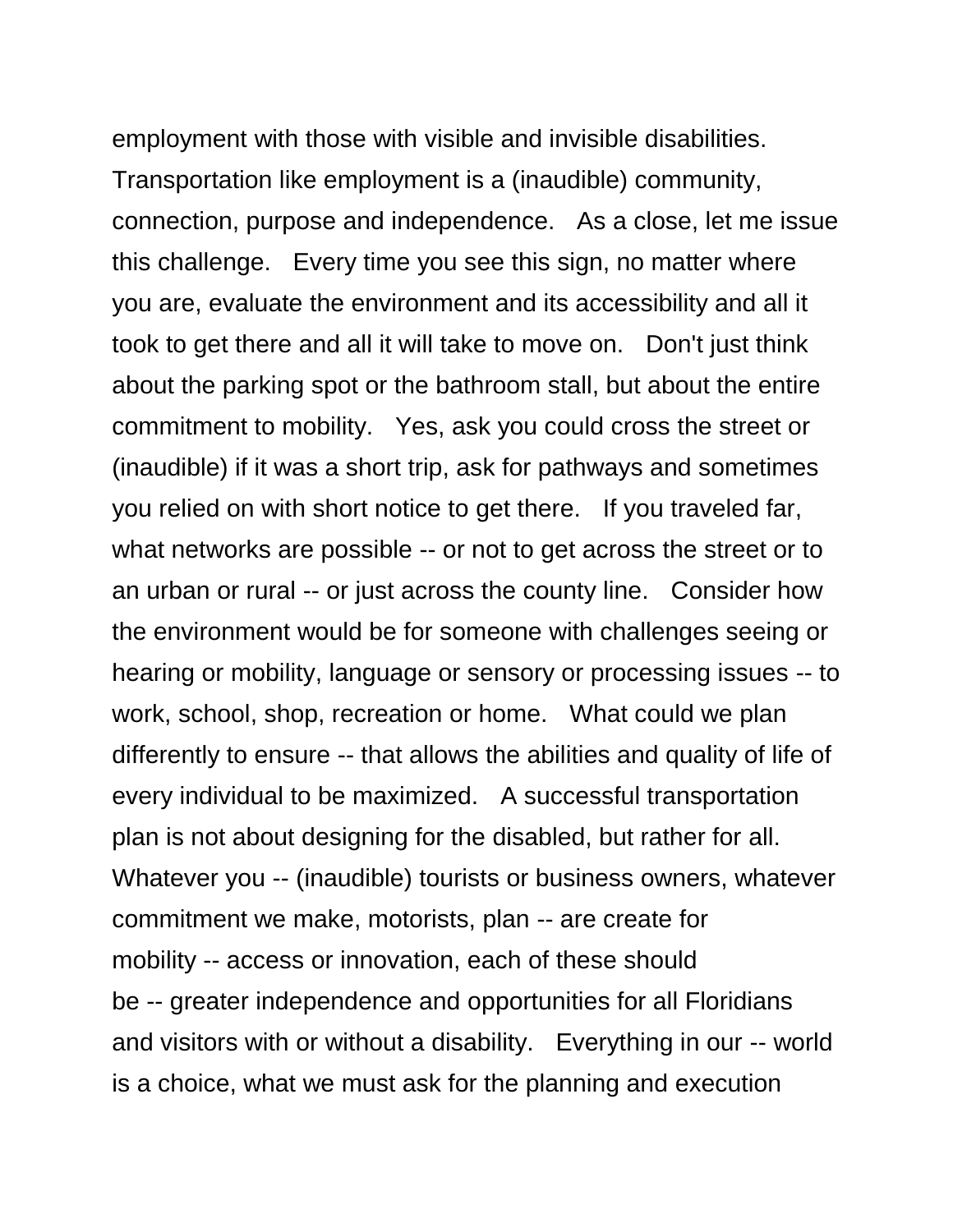stage, do we care enough to build for all or do we continue to choose to segregate. I want to thank the transportation steering committee to have the -- voices that follow tell their story and we look forward to -- Floridians with disabilities so that they can live, work, learn, play, (inaudible) and raise families here, now let me welcome Allison to tell us more about the FTP.

>> It's an honor to be here amongst you who are so committed to making our community more accessible for everyone, and I'm just thrilled to be able to listen today to some of your feedback and how we can make transportation more barrier free for everyone to have access. I think Tony's opening remarks were excellent. And he is such a champion for the, to improve our accessible climate and make sure that we have access for everyone to get where they need to go. Today I'm going to talk about the larger picture of how we get there, and that's FTP. Hopefully this will run smoothly.

>> Did you know in the past -- years, (inaudible).

>> Did you know in the past eight years, Florida's population has grown by more than 3 million people? And in the next 20 years, another 5 million people will join them.

>> Where are they all go to live?

>> How will we get to work, school, and where will we go on the weekends?

>> And how about the 126 million visitors to Florida every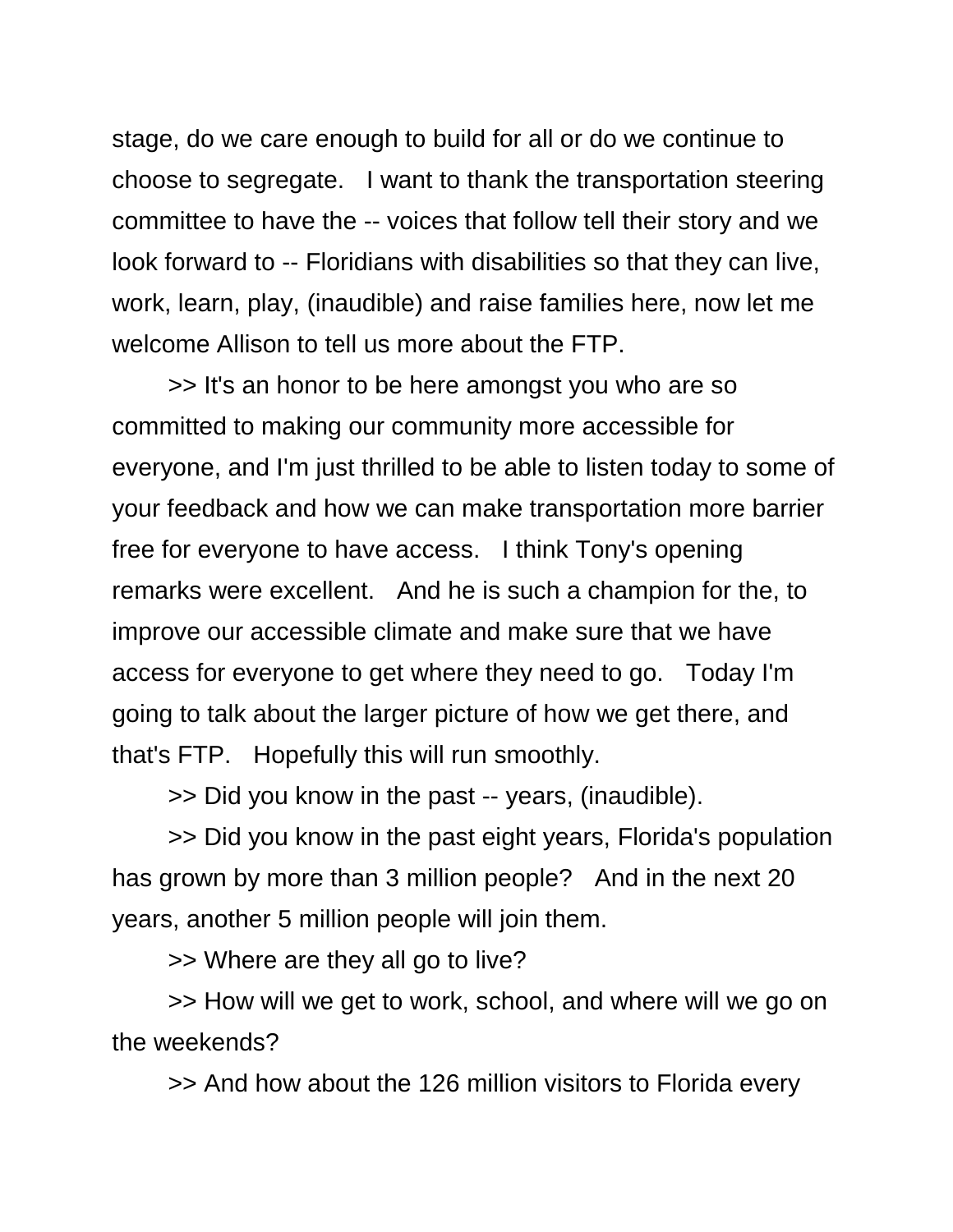year, that's sixth times the population.

>> We better be ready.

>> That's why we need you.

>> And the Florida Transportation Plan.

>> The FTP is the transportation plan for all of Florida. It provides a vision for Florida's future and guides the transportation decision making process.

>> (inaudible) the FTP is much more.

>> Let's talk about a smarter Florida. Right now there are over 800,000 college students like me enrolled in a Florida college or University.

>> Sharing ride, using new ways like bike shares and scooters and adopting technology.

>> Technologies, (inaudible) not just with people but will change businesses to deliver goods and services with greater safety, efficiency and reliability.

>> Tragedies happen or hurricanes strike, the plans you make now will help us rise up to be our best for each other and for Florida.

>> With the FTP that you make know isn't just about transportation, it's about our communities.

>> So many people living in and visiting our state, we have (inaudible) for Florida -- everyone and everything.

>> Be a part?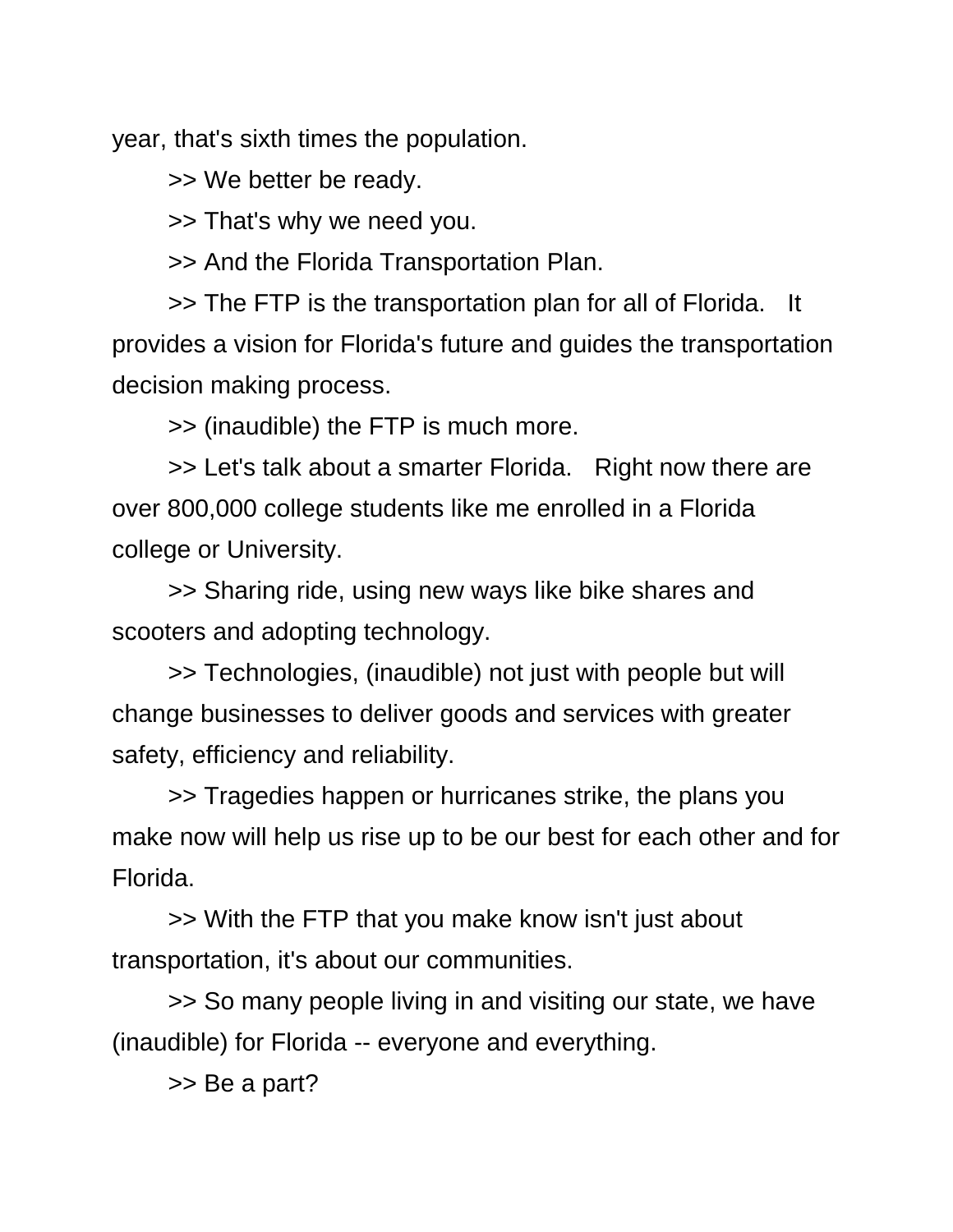>> (inaudible).

>> And give us urban best, because in 25 years, you just might be sitting where you are right now. And something tells me that Florida will still be the best and brightest America has to offer.

>> (music) .

>> So, I don't know, that just gave me chills, I'm so excited to be part of this vision plan so that we can improve our transportation system. But I want to tell you a little bit about what you just heard in the video, and that the Florida Transportation Plan is a plan for all of Florida, it's not just for the Florida Department of Transportation. I know that you see us working on it diligently, but really this is a plan for all of Florida. And it's about making sure that we get input from you to make sure that we are making the transportation system from our road ways to our parts to airports to our transit facilities. This is our long range plans, our vision and guiding principles, and we work into more detail plans, I will get into that in a second, this provides a policy guidance for all transportation partners, not just the department but also our local government and regional planning councils and MPO's, they are all working to improve transportation for everyone. This vision plan is the umbrella for all of those different agencies, this establishes that policy framework for how we spend our state and federal dollars so that we are putting our money right where our goals are. Next slide, please.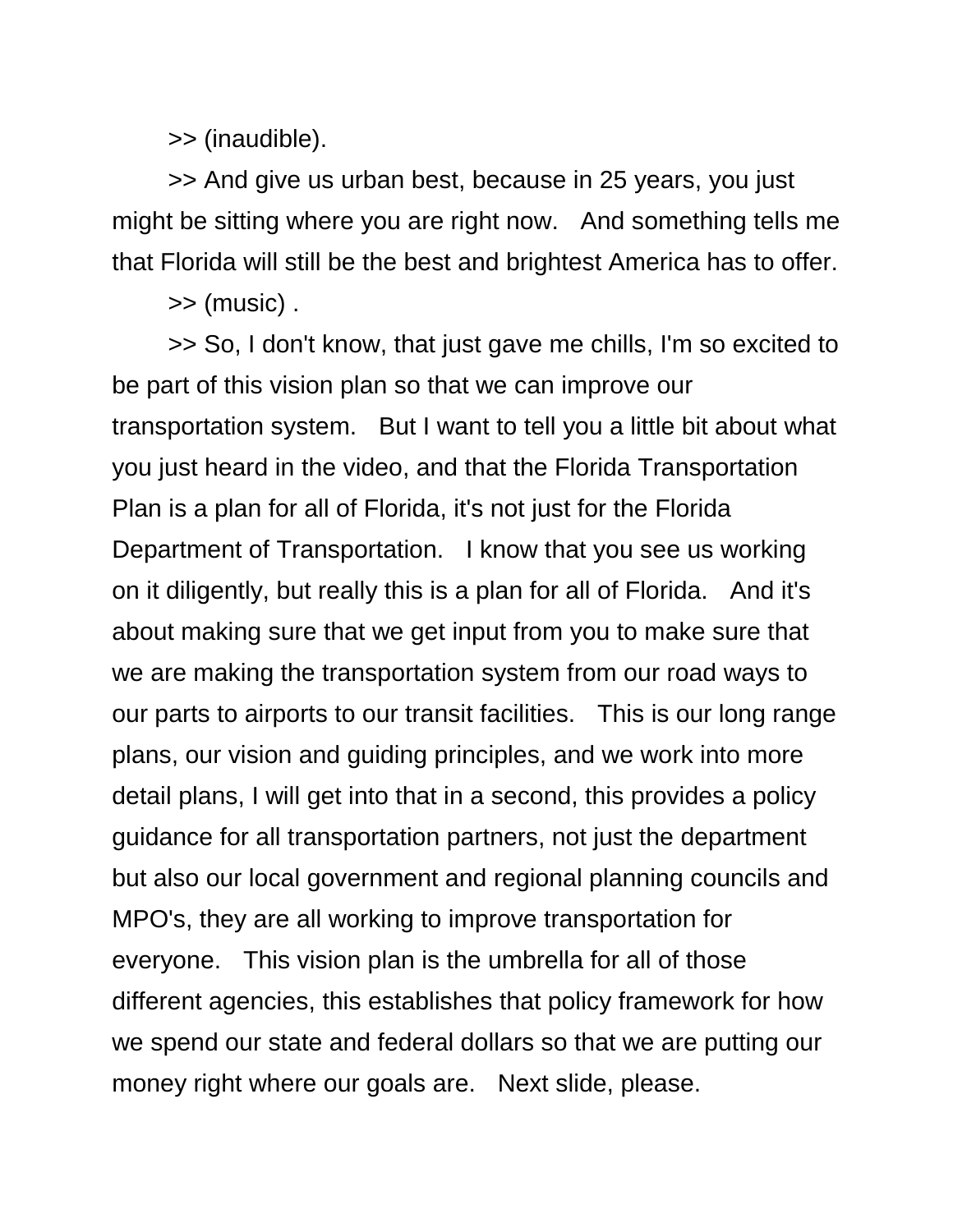>> So, we work with a very large steering committee, and you can see that there's a huge number of stakeholder, 34 members on the steering committee who provide input from a variety of different interests and areas. And we have three subcommittees within our steering committee that focus on the transit impact, safety, how technology is impacting us through the automated collected and share vehicles and how we can become more resilient as a state. These subcommittees are members, a subset of the fuller committee. We encourage you to join as a friend so that you can keep informed and provide your comments and input.

Next slide.

So, there's four different pieces of the Florida transportation plan, and it starts with the vision element. This was just recently approved over the summer, and we are moving into the policy element now. This is where the rubber is going to begin to hit the road as we move to implementation. We are collecting comments and trying to get the policies right today so we go into implementation starting at the beginning of next year. Another part of the whole plan is how we perform, are we doing what we said we did? We measure that also and we report that back out. Next slide, please.

So, as you can see, the vision element we just recently competed. And if you want to get a copy of this, they are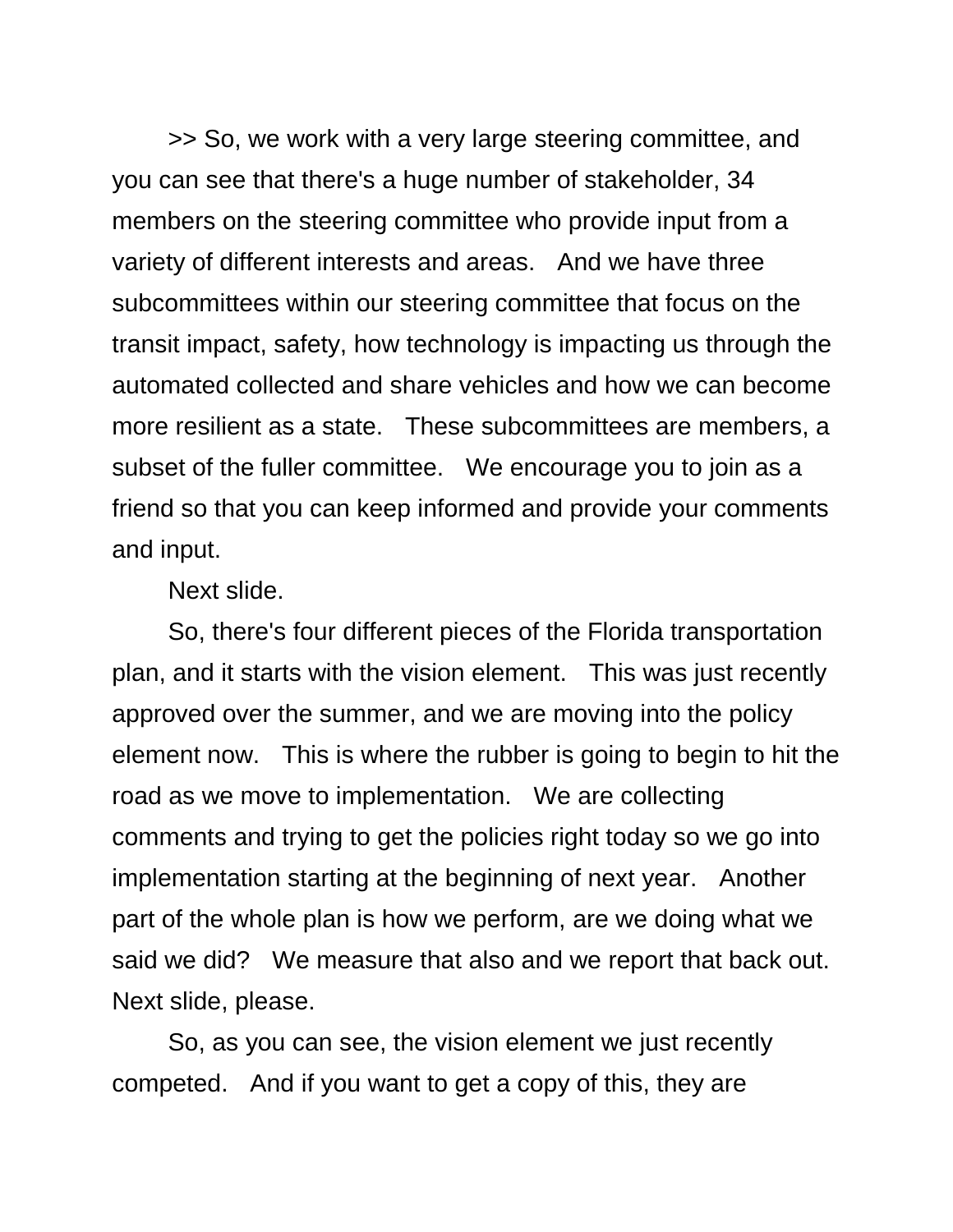available. And you can go on to Florida transportation plan.com, and be able to download a copy. So, I encourage everyone to take a look. It really has all of our guiding principles, I am going to go into that.

Next slide. The goals of the Florida Transportation Plan, and you can see them here, there are 7 of them, we have a vision and target of zero fatalities and serious injuries on our corridors and or transportation system, we work together to make sure that we can achieve that. We want to provide more efficient and agile transportation system, meet the needs of our growing and changing population as you heard in the video, increase transportation choices that improve accessibility and equity for all, enhance the quality of life of the environment, and Florida's communities, which we are all a part of and make our economy more competitive. Next slide.

So, what will we do with your input? So, today we are, we can't create this plan without you, your input goes extremely important to informing how the policy documents and how we will implement the Florida Transportation Plan and how it will be drilled down into your local communities. We can't reflect your needs without you telling us if we are not doing a great job, so this is a good opportunity for us to listen and hear from you. So that we can make sure that the things that you valued are incorporated into the plan. So, all input is received and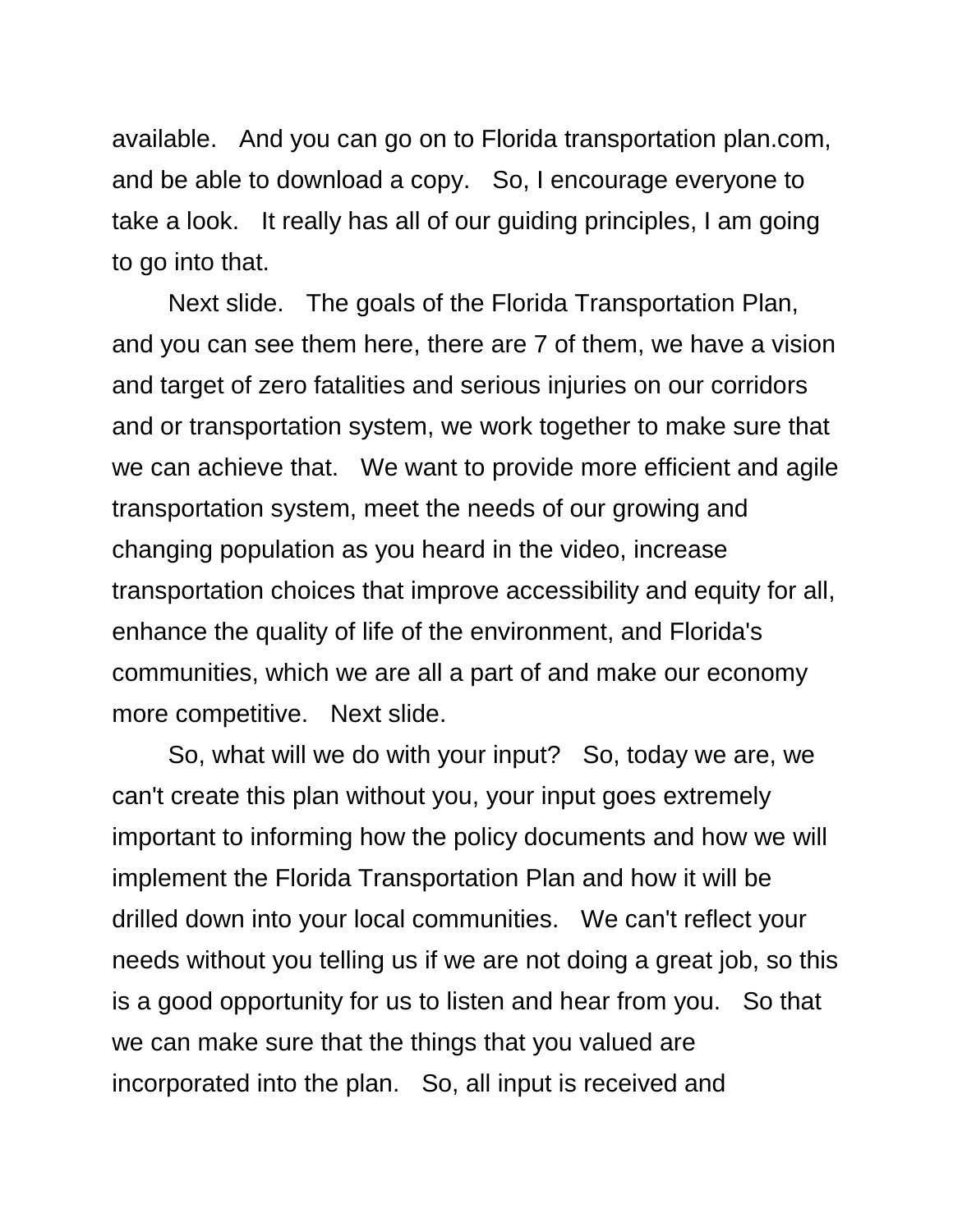organized by subject matter and then given to the steering committee and incorporated into the plan as we move forward.

So, since all input is considered is really important for to you speak up and let us know what you are thinking and how we can make our transportation system better for all users.

So, with that, just want to give you a little bit update on the time frame and then I want to turn it over to the listening session so that we can hear from you, and then I think we follow up with the end with questions and answers. So, we are in the policy element, as I said, the vision element has been completed. We are still in the draft policy element. We are getting public comment now all the way through November. And in December we will finalize the policy element and move into implementation.

And with that, Tony, am I turning it back over to you or, asking questions at the end?

>> Throughout the day, if you will post questions in the question and answer feature, if you are watching on this FaceBook live or any other rebroadcast, you can send us a message to transportation@ableTrust.org. Thank you so much, Allison, Jill, I actually have (inaudible) Horace on the screen, and then we will go to David Darm.

>> Horace, thank you so much, the floor is yours.

>> Thank you, Tony, I appreciate you for allowing me an opportunity to be here today. As you all mentioned so much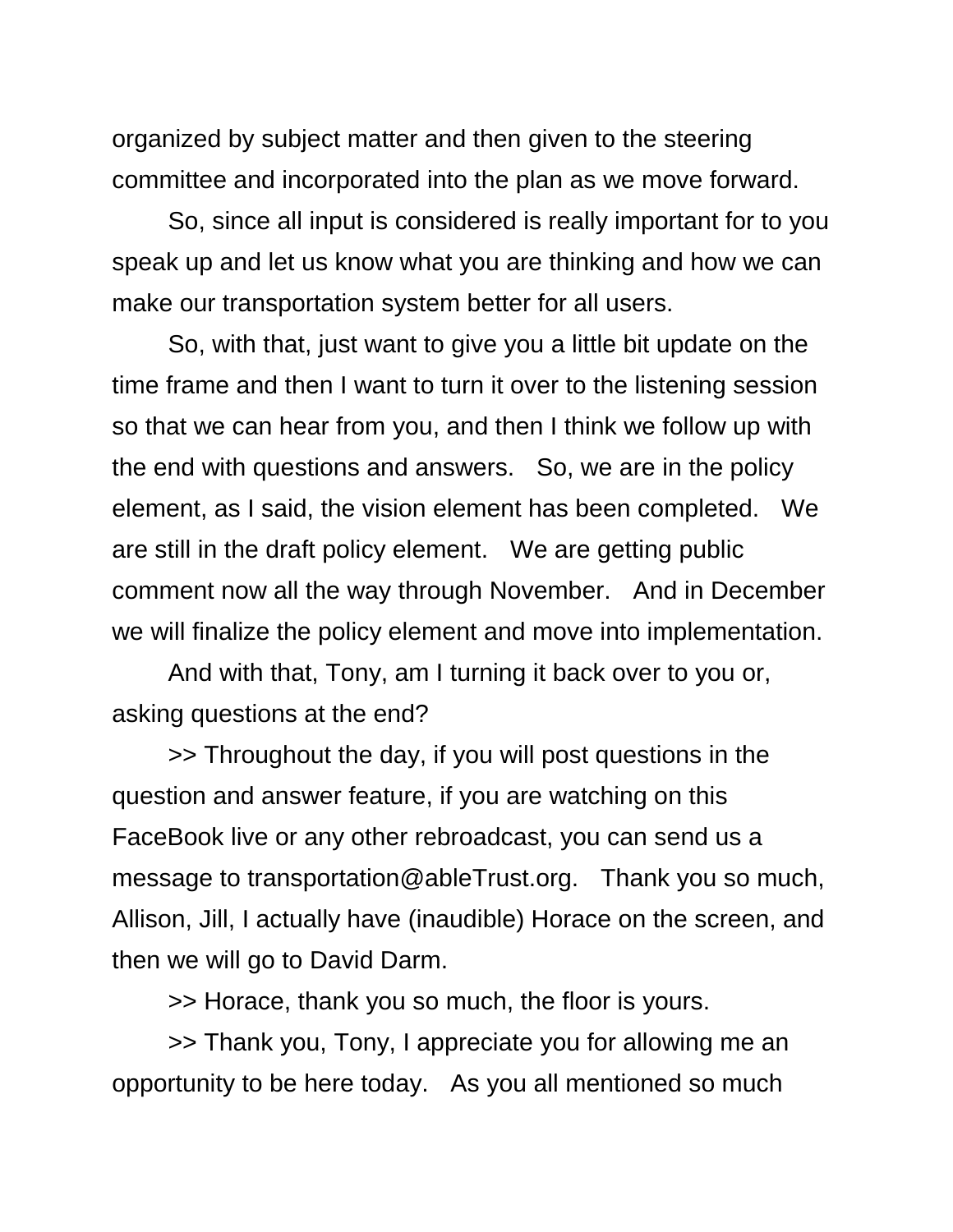before transportation is such a huge component of what we do here at vocational rehabilitation. We provide assistance and support to individuals with disabilities to find, help them seek and retain employment. And in doing so, we take the holistic approach to address every aspect to a person's securing employment. More specifically, transportation. In my experience as a consultant and as an administrator, I have seen community individuals seek employment opportunities but face challenges with feasible transportation. Some of the most common, some of those most common factors that I have noticed include unknowing what those resources are, limited bus routes, and also in some cases not knowing that transportation is available at all. Now, granted, there are some services that exist, you know, such as Uber and Lyft and so forth. However they do not provide that adequate accommodations to individuals with disabilities. I think the new transportation will help increase the awareness and I'm hoping for a user friendly transportation network that would allow us the users to customize and select accommodations as well as resolve some of the challenges facing transportation. Additionally, I do also include that strong advertisement presence, whether it's virtually on-line to inform the public of these services will be of great benefit to the general public, in close, I am eternally grateful for all the efforts by the Florida Department of Transportation and providing opportunities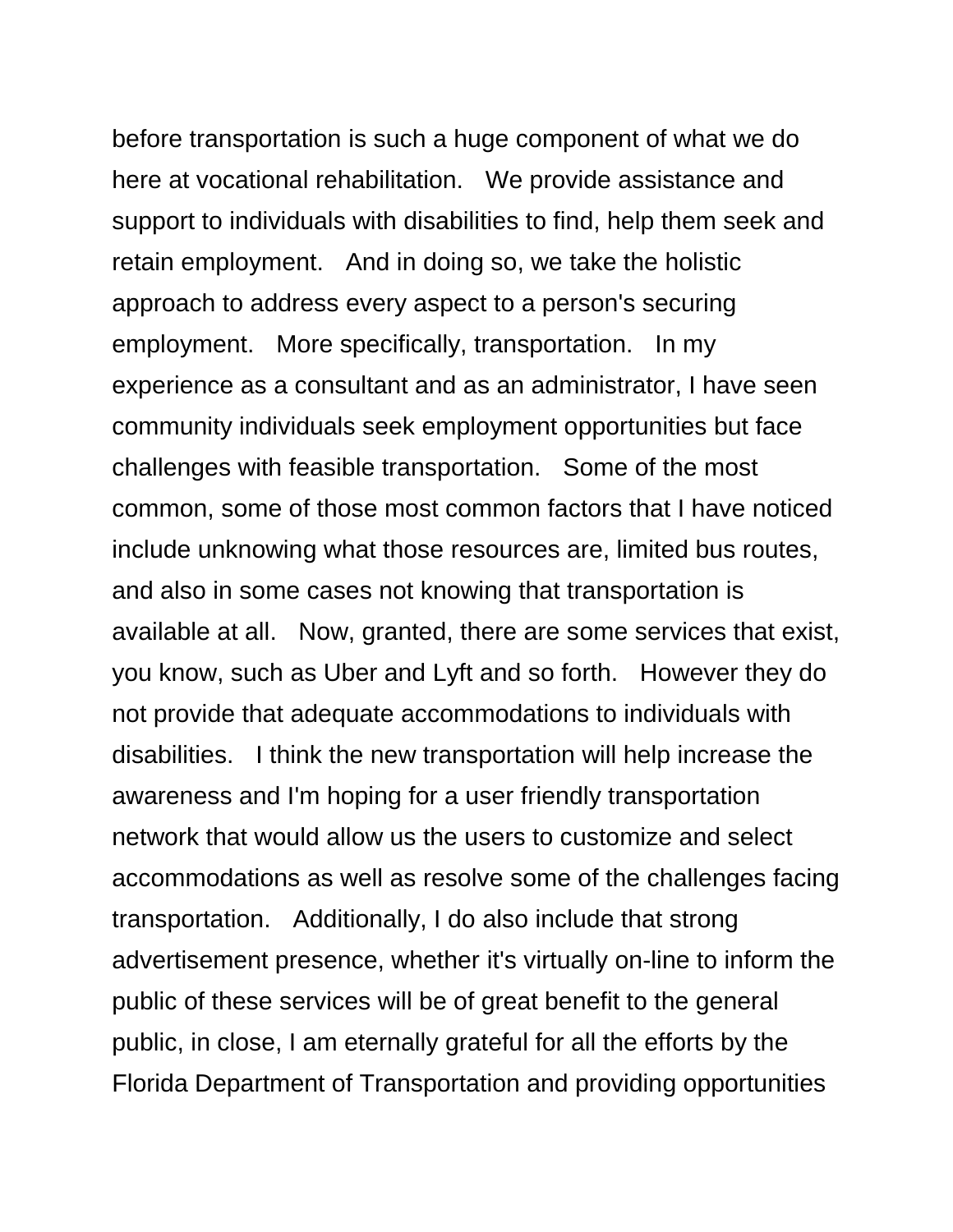for transportation for individuals with disabilities and I look forward to expanding this awareness and resource to community of vocational rehabilitation. Thank you so much. Back to you, Tony.

>> Horace, thank you so much for that, I appreciate that. Up next, looks like we have David Darm. David Darm, thank you so much, we will go to you and then after that, Freddy Valadez.

>> Thank you so much, thank you to the Florida Transportation Plan and all of you who are part of this transportation, it's important to be here. My name is David Darm, I'm the executive director of the Florida Commission for Transportation Disadvantaged. We are a statewide program, we support transportation and access. For those who have disabilities, low income or older adults who have no other means of transportation available to them to get to employment, healthcare, education, and everything else in the community. How we accomplish this, we work with organizations that are called community transportation coordinators or CTC, these entities are around each of the counties, they are assigned to support through our funding to support transportation for those who don't have any other means, such as Medicaid or the fixed route system or other program that are supporting transportation maybe for a specific activities but maybe not supporting other activities in the community. So we try to hit those gaps in the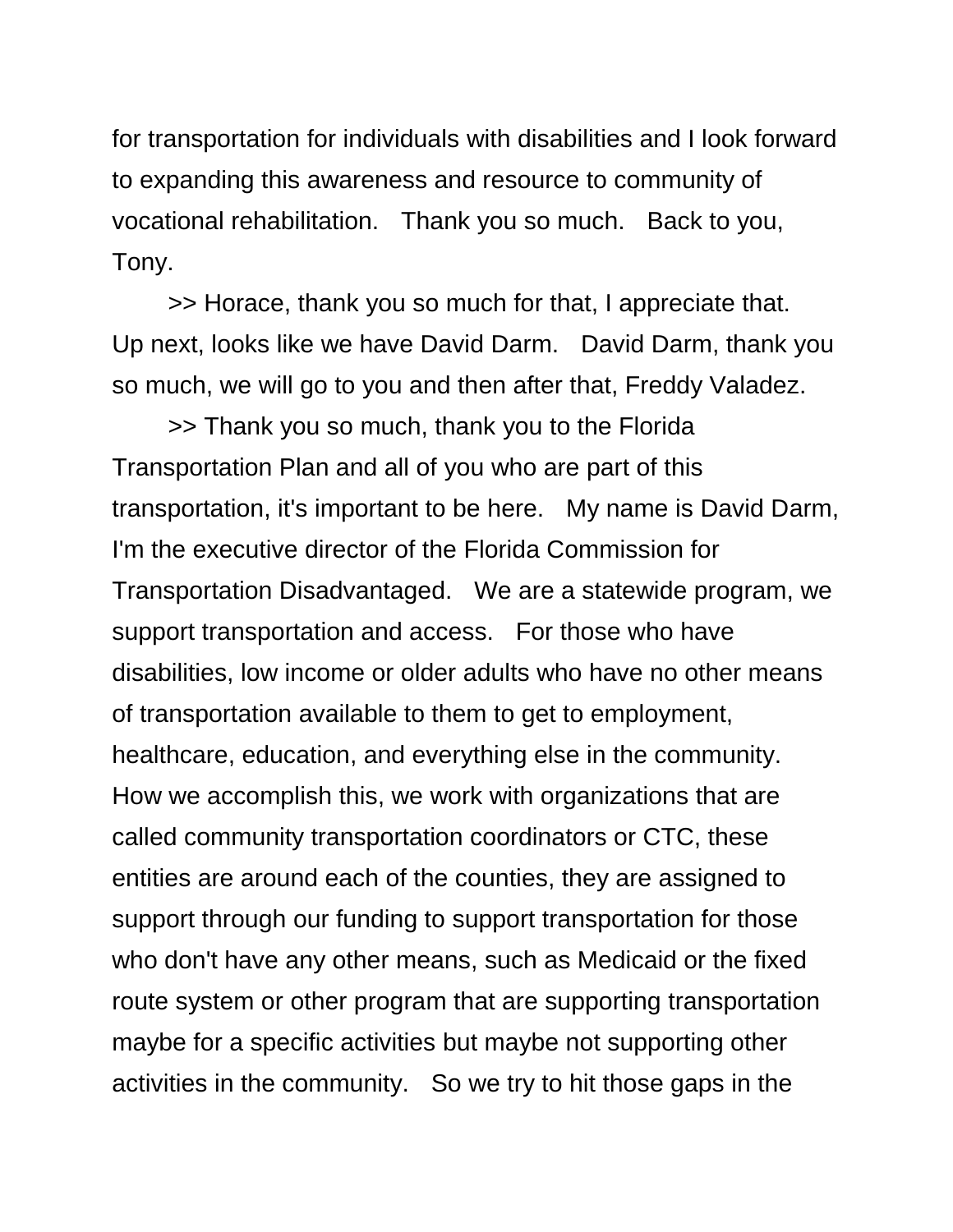system.

How are we going to accomplish that is kind of in tandem with the Florida Transportation Plan and the Able Trust and these other efforts to try to improve these opportunities, improve access. We have four goals, I would say. One is, number one, you heard earlier, we must determine first the needs of our customers and our riders, understanding that our system needs to adapt to those needs, those needs change and those needs shouldn't be conforming to the system as per se, the system should be adapting to those needs. So that's important hearing from the town hall today, these, that's a part of us understanding and a better way of adjusting to those needs. Second is innovation and being able to ensure that our system is constantly adapt to go the market changes as you have heard about Uber and Lyft and some of these companies coming in and changing the way that the services are designed particularly with a more on demand approach versus the month scheduled trips, we want to be sure that we are adapting to the changes and respond effectively as we go no into the 21st century. The third is promoted collaboration, which is a part of this discussion, ensuring we are working our CTC's and our partners are working with Able Trust, voc rehab and others who support our customers need, not just our program who need to be doing it all, we need a collaborative effort. The fourth goal is to try to promote the most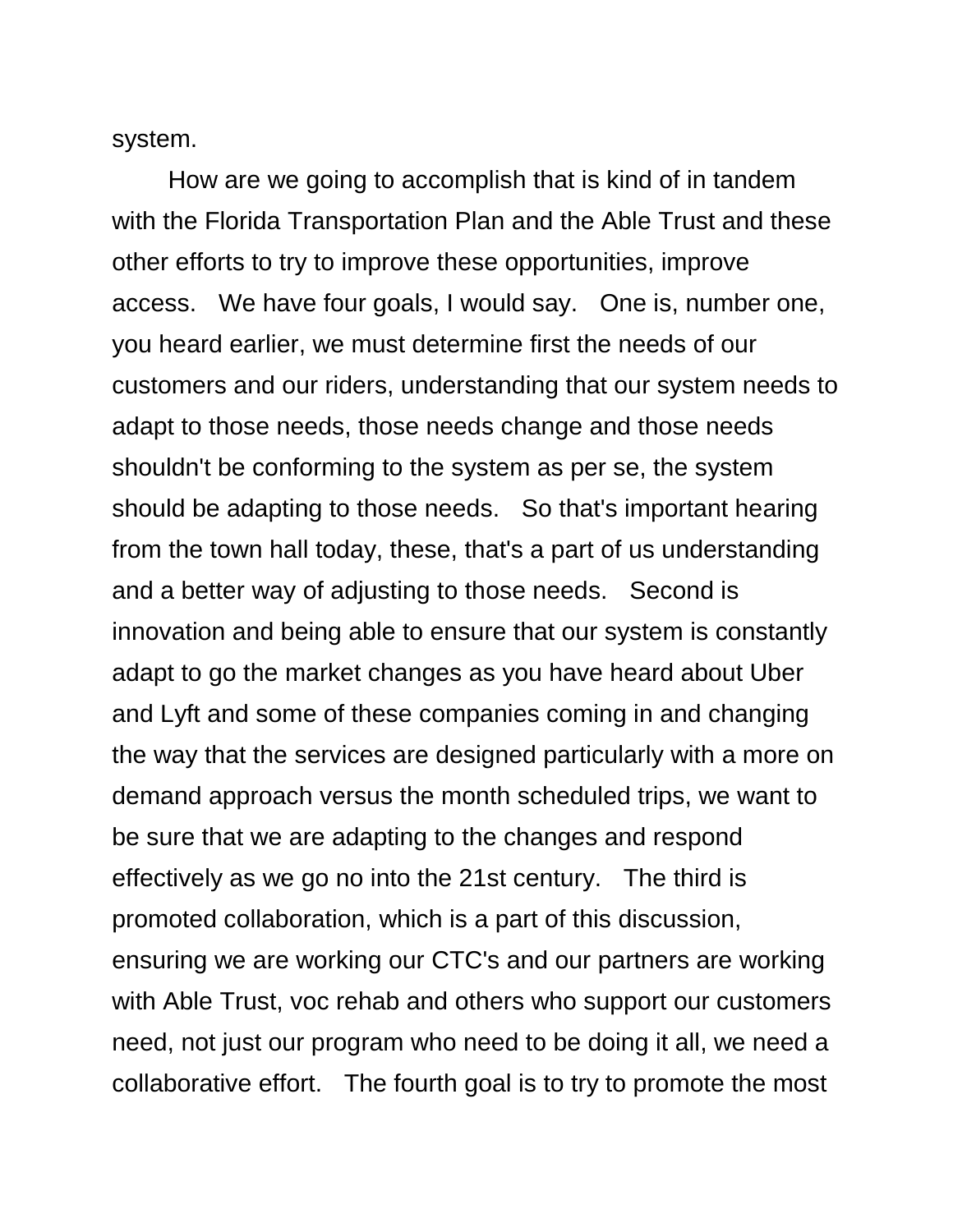integrity of data and being able to use data whether it's these type of settings or hard evidence data to evaluate our efforts going into the future to ensure that we are continually adapting these changes. This is something that we are especially doing this year with our funding and allocating our fund based on hard evidence that we have in front of us. With that, thank you again for this opportunity. And I look forward to hearing what comes out of this town hall and continuing to partner with Able Trust and other organizations here today, thank you.

>> David, thank you so much for that. Up next will be Freddy Valadez and followed lie Joslyn Escobar. Freddy, all yours now.

>> Hi, I'm Freddy Valadez with Project 10 which stands for the Transportation Education Network. We are a project funded through the assistant services based out of the University of South Florida, St. Petersburg. There are five representatives as part of the project. I'm the one that covers West central Florida, region four from Sarasota all the way up to Ocala and some of the small rural districts, such as Hardy and DeSoto county. Project 10 is a project that helps school districts with training, technical assistance, publication and resources to help students with disabilities that are transitioning from high school into the adult world. The goal is we want every student with disabilities to have the opportunity to achieve their dreams in terms of employment,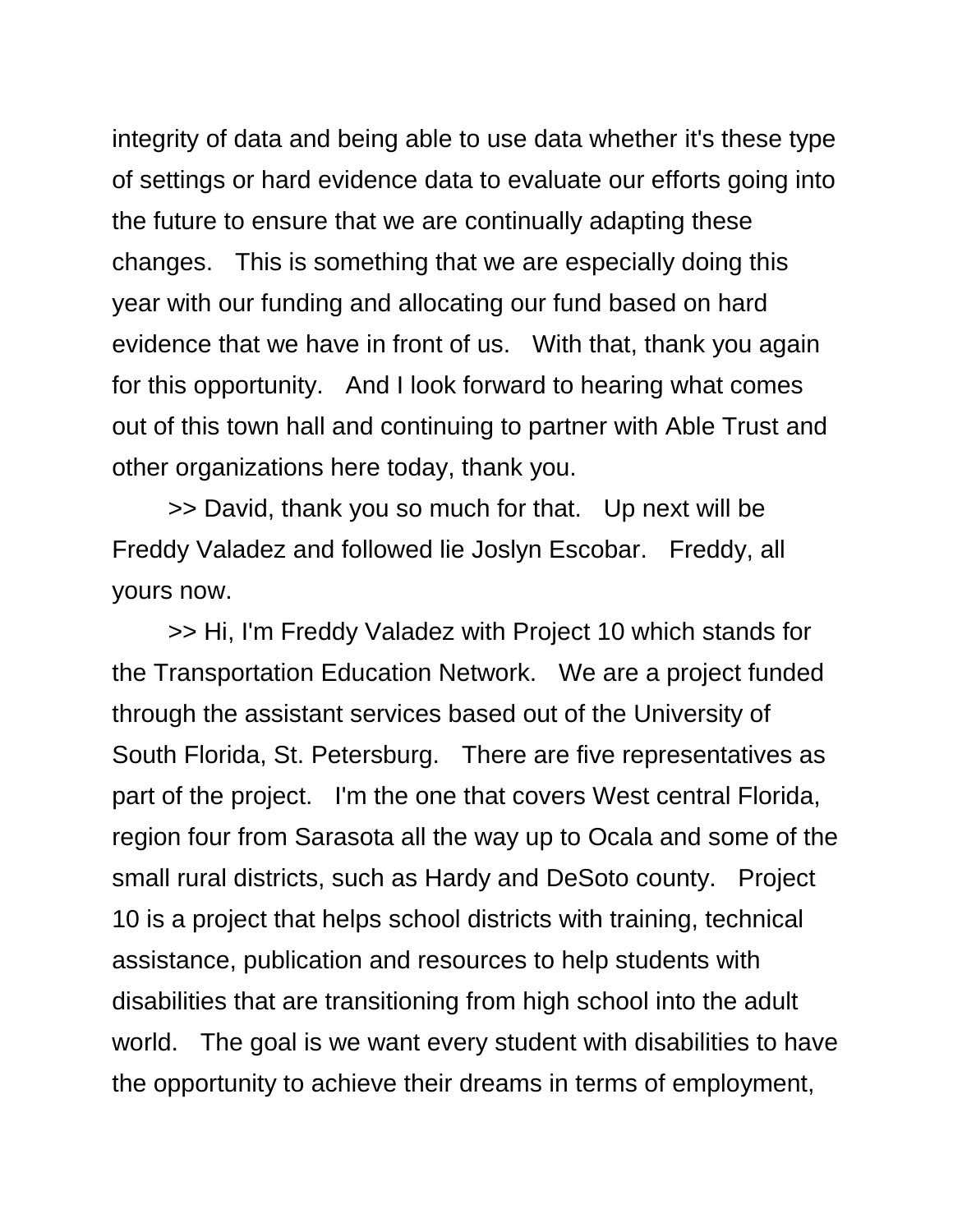continuing education, post-secondary education and training. Some of the challenges that we are hear hearing from our stakeholder, we also sponsor interagency councils. In my region I have 12 counties, there are nine active interagency councils, and they are some of the stakeholder that shared some of their concerns with me. Some of the stakeholders consist of students, families, the Division of Vocational Rehabilitation, Children's Medical Services, the Agencies for Persons with Disabilities, the high school HighTech program, you name it, there's a stakeholder in our interagency transition Council. And some of the challenges they shared with me is the I-75 corridor right now, public transportation seem to be lacking where there is transportation, on the east side of I-75. Since the West side is so developed now, there seems to be a lot of public transportation there, but on the east side of 75, there's challenges in getting public transportation access for individuals with disabilities. Then the second thing that the stakeholder were sharing with me are the small and rural counties are having challenges getting opportunities for employment for their students when there is no public transportation in the small and rural district, they like the fact that those districts who have public transportation are able to either ride for free of their own individual with a disability or at low cost, that's one of the greatest gifts to those individuals. That's all I think I have, in terms of the concerns. They did also want,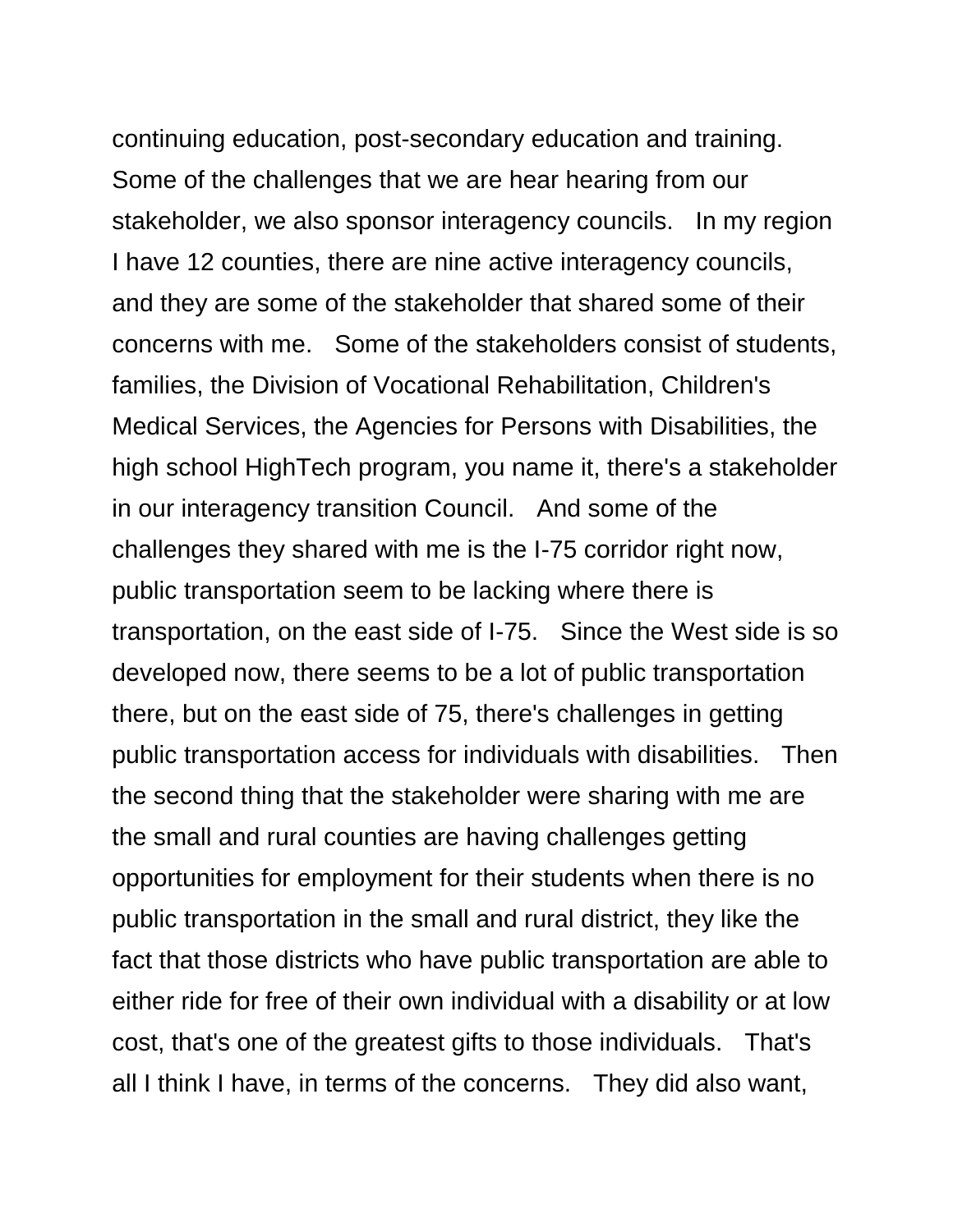as was expressed earlier, more marketing and maybe some travel trainers that could partner with the school system on helping train individual students with disabilities, high school students that are about to exit on what's available in terms of public transportation. Thank you.

>> Thank you so much. So, we will turn it over to Joslyn Escobar and follow that with Kent Carroll.

>> Hi, everyone. My name is Joslyn. I have a short announcement today before I get started, I want to let you all know that I'm so happy to be with you here today, thank you so much for including me in your town hall for accessible transportation. It means a lot to me.

My remarks today are going to be relating to the Deaf community and my experience growing up. And really need -- access to public transportation.

>> One second. We will get this fixed in just a moment.

>> Actually, Kent, if you will be ready to go, what I will do is I will re-queue the Joslyn video and Kent Carroll, are you on the line? Give me one second here. So, I think that all of us have learned over the last few weeks that Zoom is either our friend or our foe, but lots of great things that we can learn from this whole process. And one of those things is that I'm probably not going to be a production specialist in my next life. So, let's see.

>> Looks like it's on unmute. Can you hear? Are you on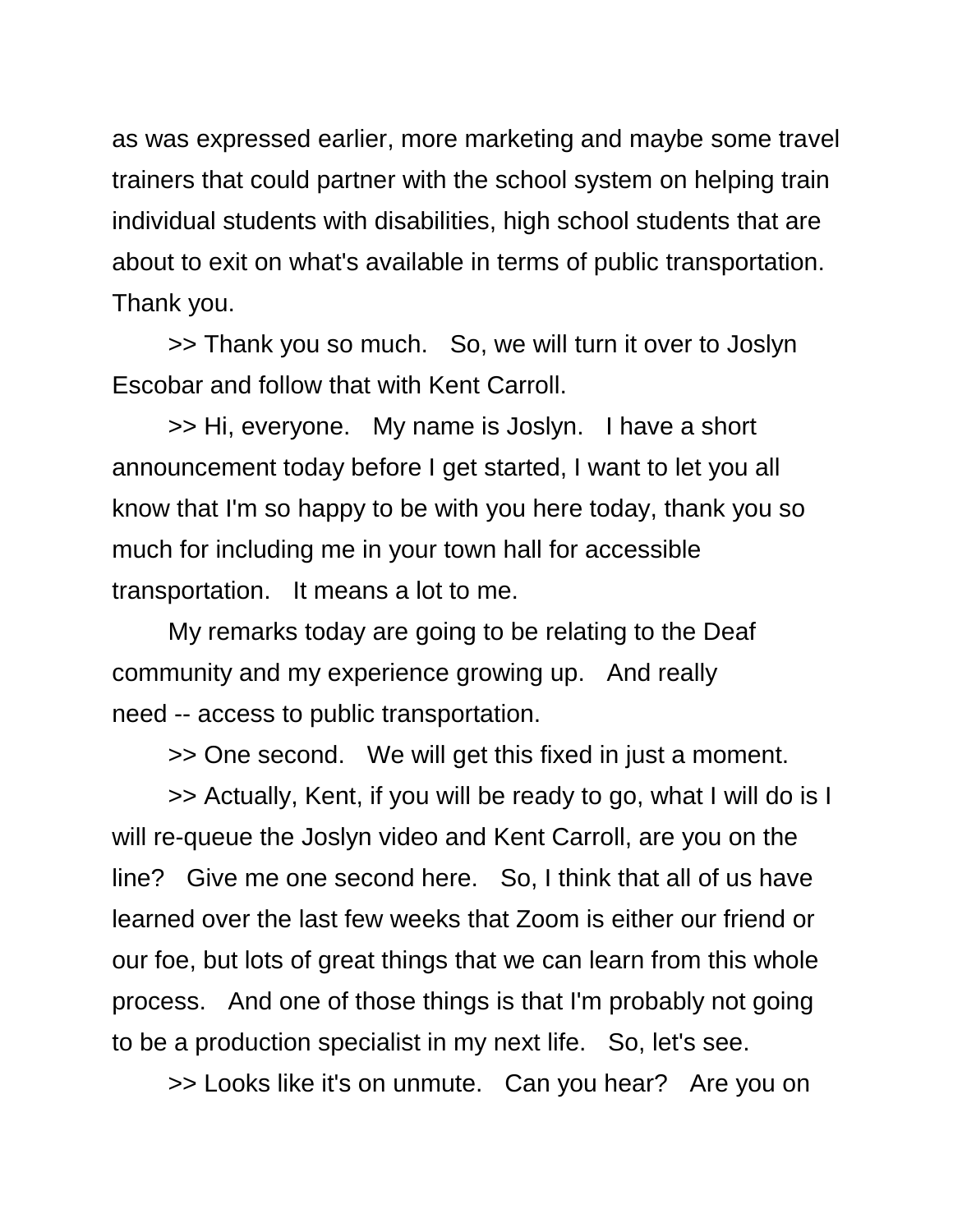the line, Kent?

>> Kent, I don't see a microphone there. So --

>> I'm happy to stand in for Kent. Can you hear me, this is Kirsten.

>> Kirsten --

>> Can you hear me? Can you see me okay?

>> I can, thank you so much. Appreciate you standing by.

>> You guys are doing a great job. It's -- I don't know how to do Zoom or I would have helped you. I'm so sorry, my hands were tied.

>> You are fine.

>> Kent is having technical problems. But I want -- I first want to honor -- I want to honor your work, Able Trust, I want to honor your work that you have done since I met you. You guys are working so hard. Horace Brown has been so kind to me. I have been able to learn from him to help Kent. And I didn't have this meeting planned. So I'm sure no one cares, right? Give me applause like this.

I'm just like you.

>> We will come back to Kent this just one second, if you would like.

>> If you could give him a minute. He has worked very hard, Tony, I have been working closely with him this year and there's so much a we are doing getting prepared for what's to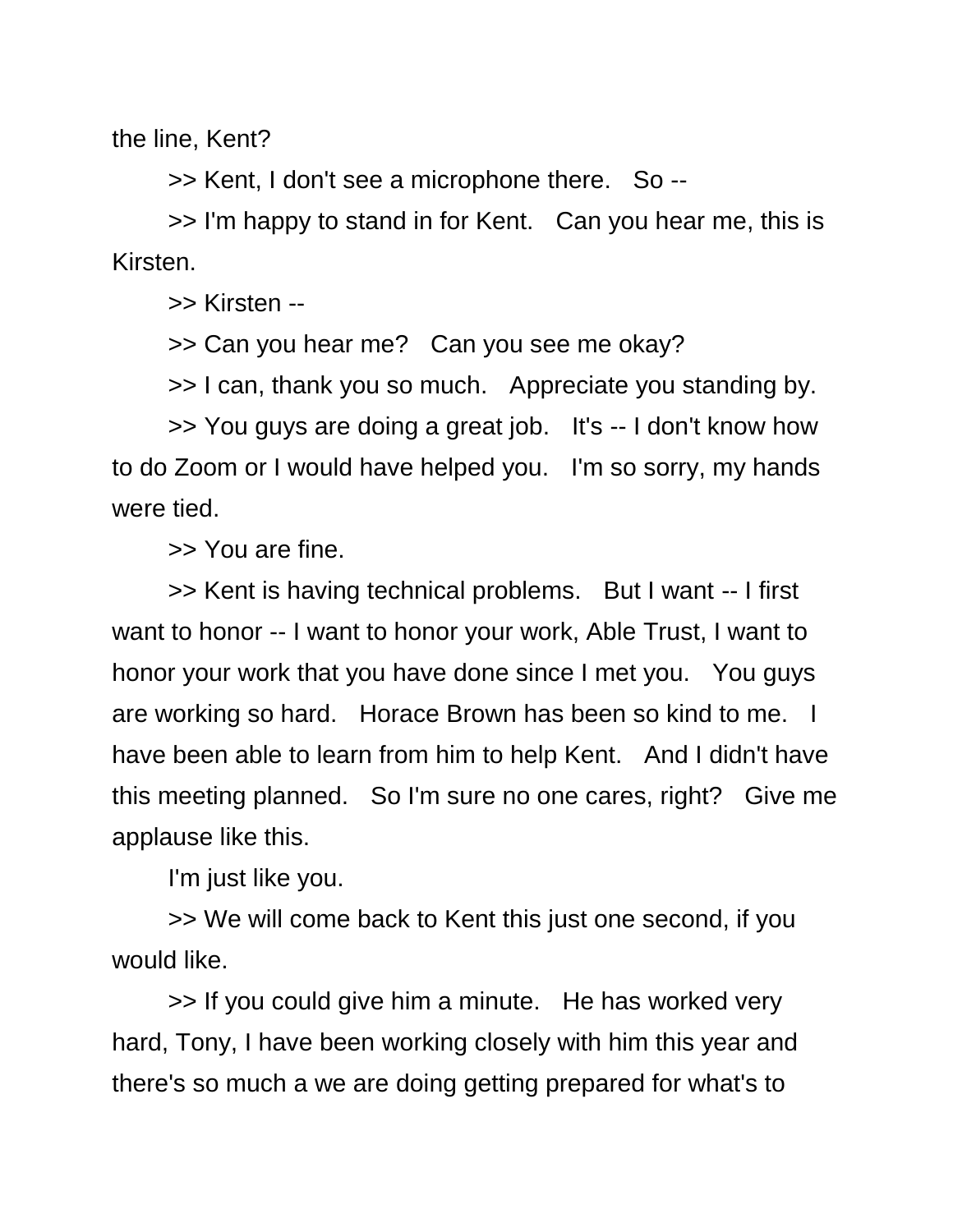come for our future with transportation for Florida. And Kent is dynamic, I don't want to you miss a call. Hopefully he is here.

>> Give us one second, them. I will tell you what the lineup is --

>> I will -- if I need to, okay?

>> I will, if you will go ahead and turn off your video and your microphone, I will tap dance for just one second as we figure out a the next steps are here. Let me go ahead and give you the line up for those of you who are speaking next.

One is next up will be Danielle McGill, followed by Jeff Johnson. And then Paul Edwards. Danielle, I will be right back with you in just one second. I think we have got Joslyn back up with us, let's try this again.

>> Hi, everyone, my name is Joslyn. I have a few short remarks for today, but before I get started, I want to let you all know that I'm so happy to be with you today. Thank you so much for including me in your town hall for accessible transportation. It means a lot to me.

My remarks today are related to the Deaf community and my experience growing up. And really, really need to access with public transportation. In my opinion, everyone needs access, right? So, I think it would be great if we could provide free public transportation, free buses for anybody who needs to get to work, to school, really anywhere that they need to go. But the problem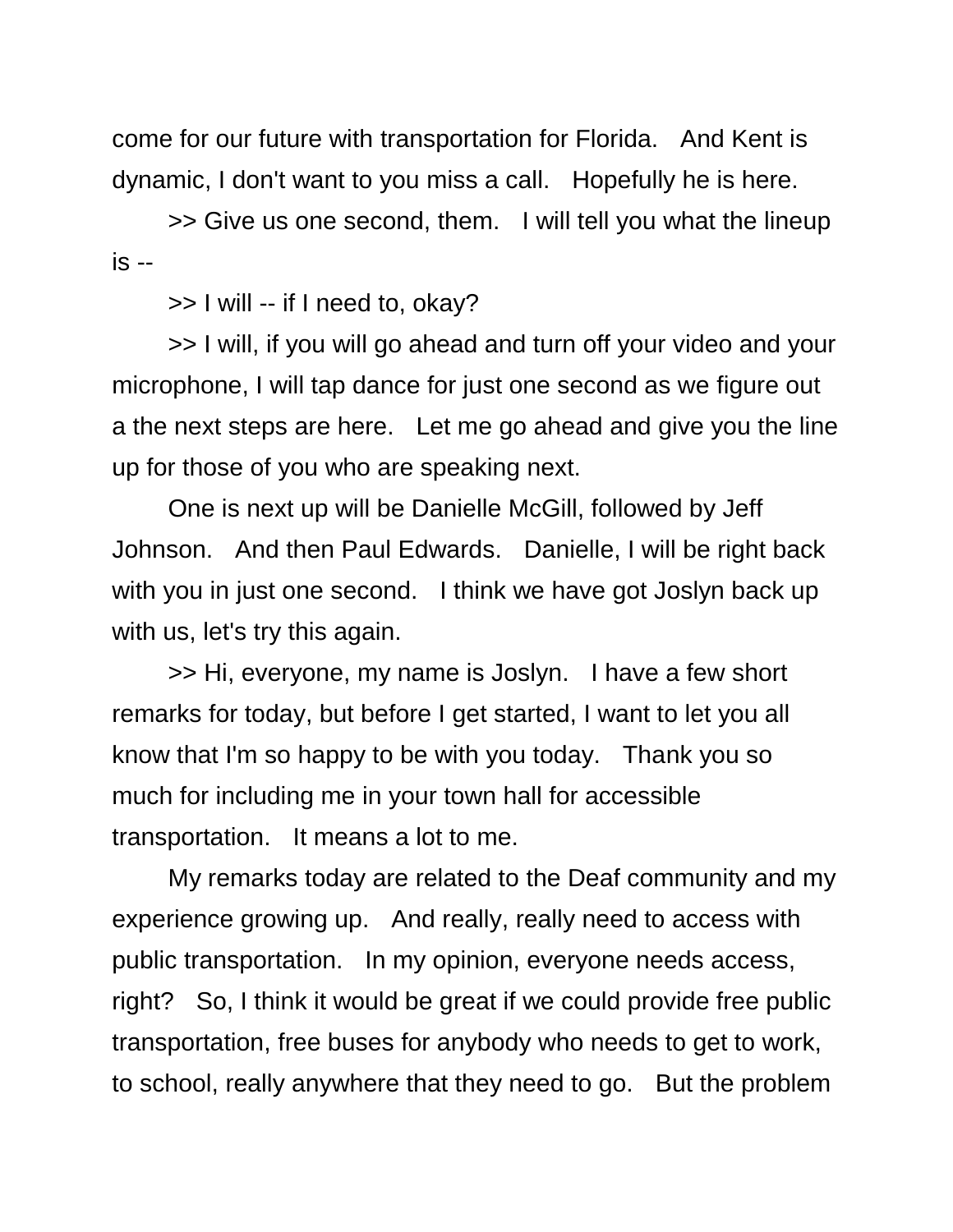is included in that population is the Deaf community. And when you ride public transportation, there are constantly speakers glaring, there are announcements being made, and the Deaf community needs access, whether it be captioning or something else.

And lately it's become worse because of COVID-19. And the reason that it's become worse and why it's affected the Deaf community is because it's so difficult to try to communicate with somebody if they are wearing a mask. If you want to ask somebody how much is the bus fair and they are bearing a mask, it's so difficult to see what they are saying so I won't be able to read their lips. That's really been my experience lately and really growing up.

I just feel that we really need that support for captioning effort, the Deaf community to have equal access. We want to make sure that we have a level playing field with hearing people. So I really hope that we are able to make some improvements based on what we discussed today. I really appreciate all of your hard work, trying to understand what it is that we go through and what we need so that we can have equal access. I really hope this makes a difference. Thanks for watching.

>> All right. Thank you so much for your patience, all. We are almost caught up. Now what we again, as we have figured out is that we never know what is coming up next, but I think we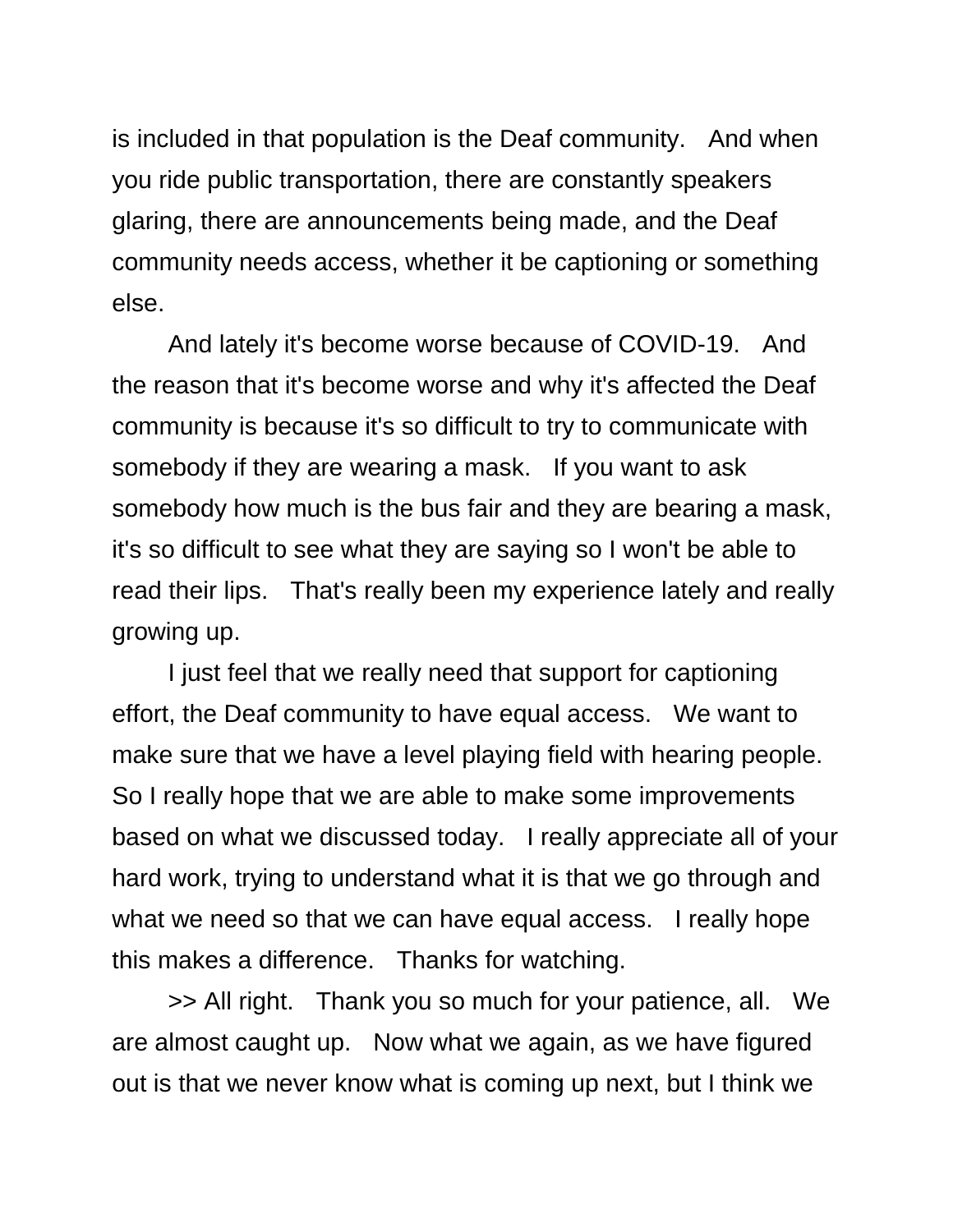are going to go to Danielle McGill, if that's okay. Jill, if you will spotlight her and I will get her slides up.

>> Hi, everyone. Thank you for having me., to be a part of this conversation. I would like to share some states and some research that was conducted by the -- center around under the FDOT section (inaudible). When it comes to the end user and the rider and clients.

>> Drew, could you unspotlight me or turn me off? Danielle, one second as I figure things out here. Thank you so much. I think I have got your slides up.

>> Thank you. I appreciate it. Again, for allowing me to be a part of this conversation. And the Able Trust. And the CTD. And all the people that work together to make the transportation system more inclusive for everyone. As you know, I'm well connected in diverse transportation systems, is the key to community wide mobility. And inclusive transportation system is accessible, for all members of the community, regardless of age or ability. It begins and ends with the customer, rider, or client, like David said earlier.

The goal is to encourage communities to have visions and goals where the entire transportation network works together. The problem that individuals and families and community members see that that our system is very fragmented when it comes to paratransit. In regards to access to funding, and the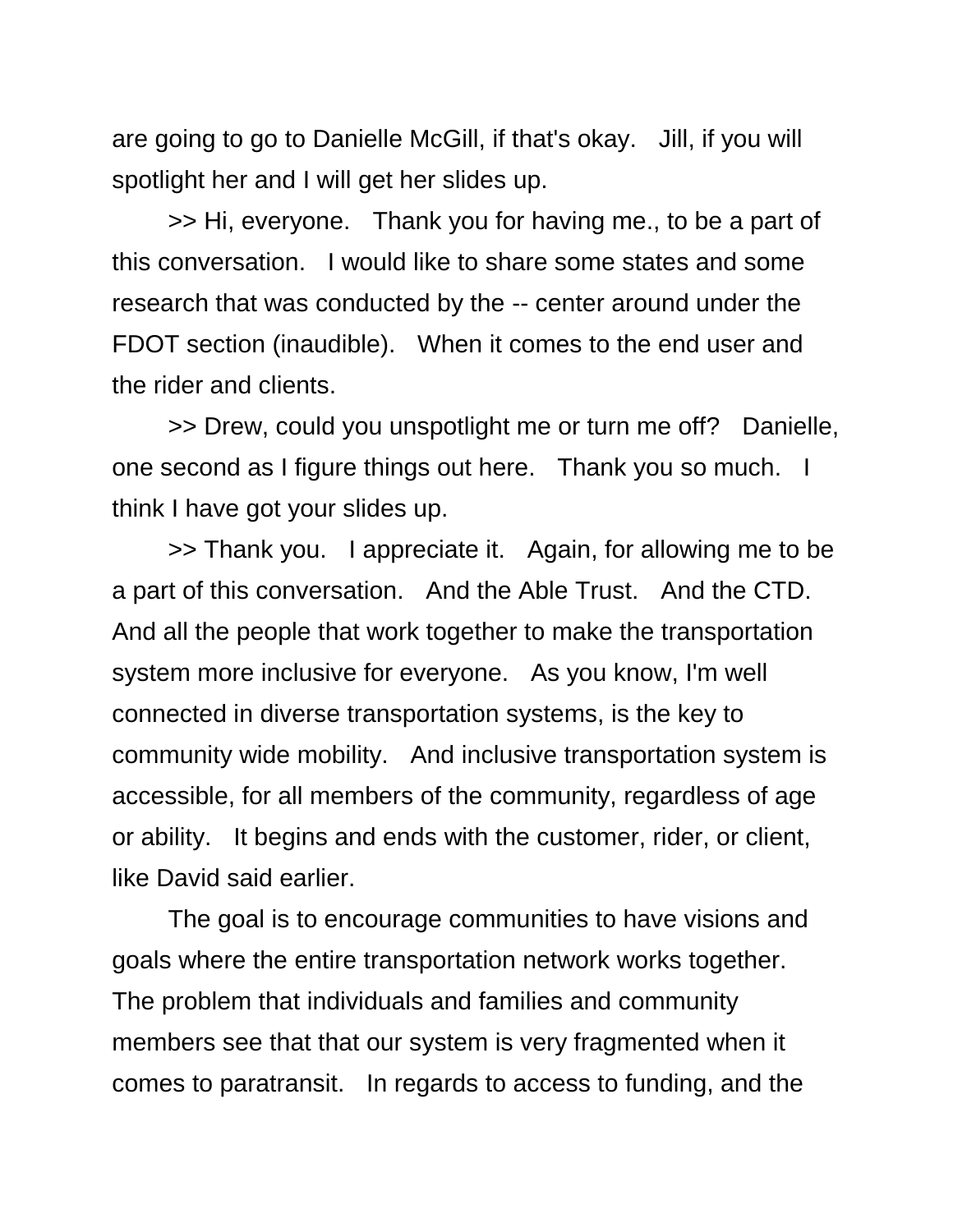problem is, that there's a major disconnect between the service and the system. So, access to funding is the biggest barrier. Where to find the funding on a federal, state, or county level. Human services agencies are highly impacted due to limited or the lack of funding in operational dollars to operate a transportation service for the individuals.

Every county has different policies and procedures and eligibility requirements, which is what we found very confusing for individuals moving or traveling into other areas of the state. But we have seen urban and rural areas throughout Florida, many transportation disadvantaged populations experienced limited cross county mobility in transportation. In urbanized areas, such as the southeast area of our state, there's a lack of connectivity between, among various modes, which creates barriers for individuals with disabilities, or riders to make transfers safely.

Riders, we found in our research, sometimes feel stuck between using the different modes or the lack of knowledge that there are other modes that do exist besides the paratransit and the fixed route system.

Riders need more access and (inaudible) more often with the different services. There's a need for access to life sustaining activities as you all know, to gain and remain independent like employment -- services, secondary education and recreational activities. The increase of mobility helps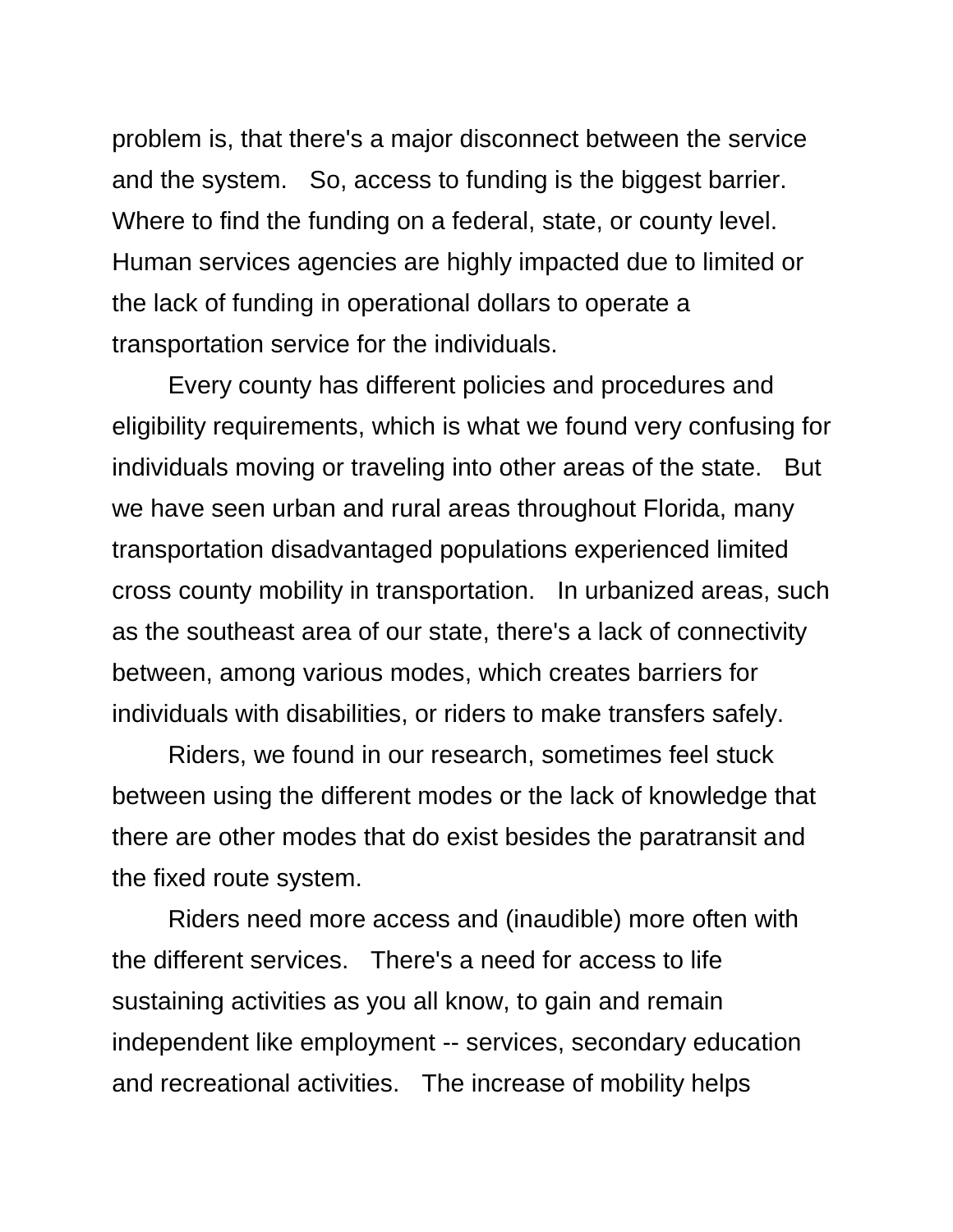individuals with disabilities to break down the barriers of stigma, stereotypes by remaining active in society. In these past two years, their solutions and we have made progress on a state level through legislation and -- upped transportation network, as far as technology goes, and (inaudible) increase in transportation has been provided. Here are some of the solutions for accessibility and independence. (inaudible) create procedures that are consistent among all -- paratransit systems for region national parts of the state. Work together not in silos, but really work together for a common goal and find research in different agencies what they are doing and find out what works and what is similar and support those efforts. Promote and support programs that instruct individuals and encourage mobility by learning the various modes. Not just paratransit and fixed route. It's important for us individuals as riders to know that all transportation options that are available within our community with more choices, we could participate more in our community. Back what we found is that we want more freedom, more accessibility, and more options. That's all.

>> Danielle, thank you so much -- for being our super star and being there had I got in trouble and jumping straight on. Your personal notes will be noted in our testimony, and I appreciate your continued involvement.

>> I would like to say that the CTD is working on these, and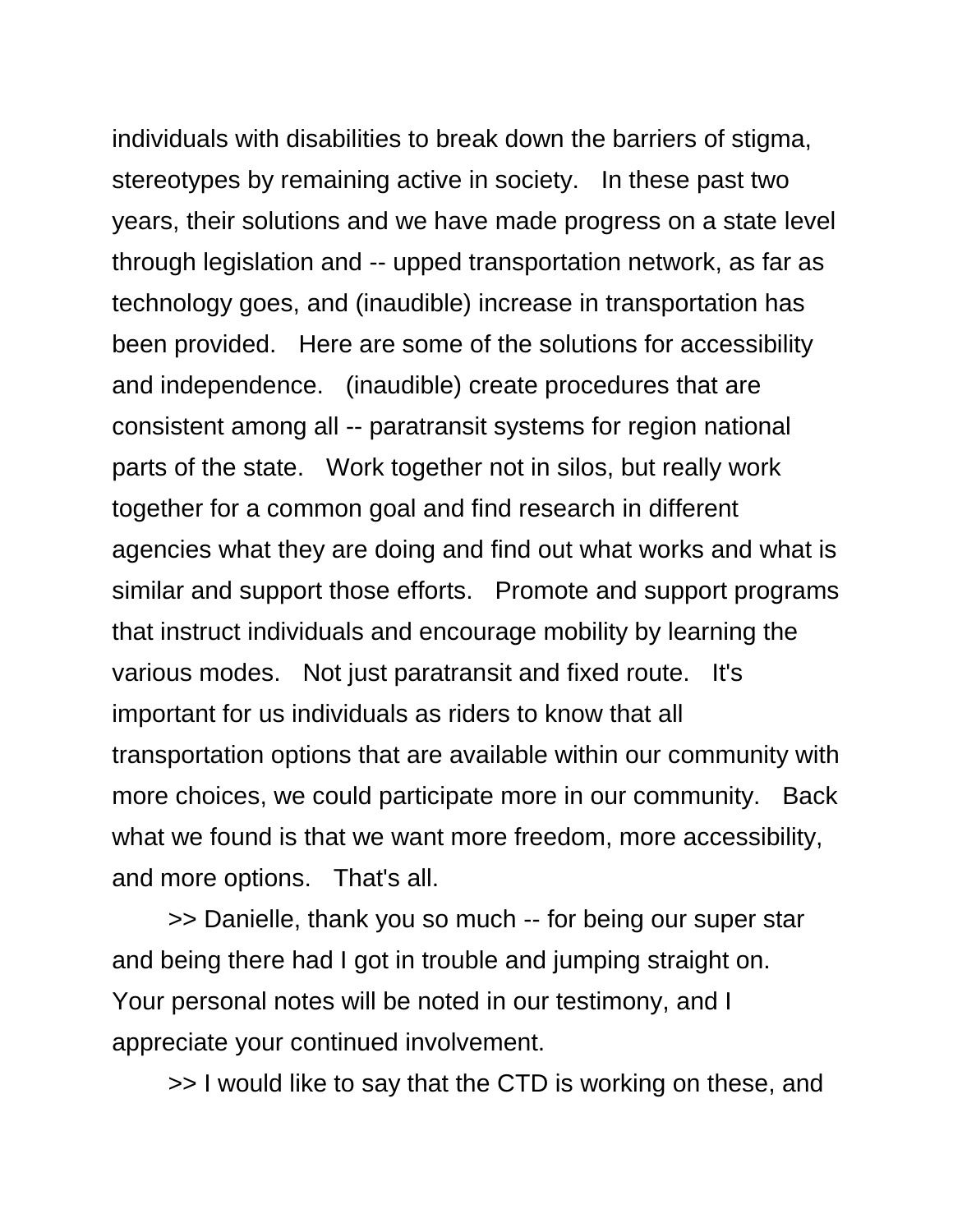David Darm, like you said, the different goals, the innovative client first, (inaudible) finding different ways to update the technology and provide more on demand service. So we are on the right track, it's how do we get there.

>> Thank you so much.

>> Awesome.

>> All right. So, next up, I have Jeff Johnson. And then followed by Paul Edwards and Kent, whenever you are on, if you will just make a sound we will know which item to turn to and we will let you back in the cue.

>> I'm talking Kent's place.

>> Awesome.

>> I mentioned -- sorry to interrupt again.

>> I will be right back with you, then. Let's go to Jeff Johnson.

>> Good afternoon, this is Jeff Johnson, I'm the State director for AARP here in the great State of Florida. And I just wanted to thank Able Trust for holding this opportunity and the Florida Department of Transportation for listening and collaborating with us on so much projects, I want to make three quick points today, two of which are doubling down and expanding on the work that the department has already led. One is on complete streets, and I know in this time of the pandemic, we have come to recognize that the importance of a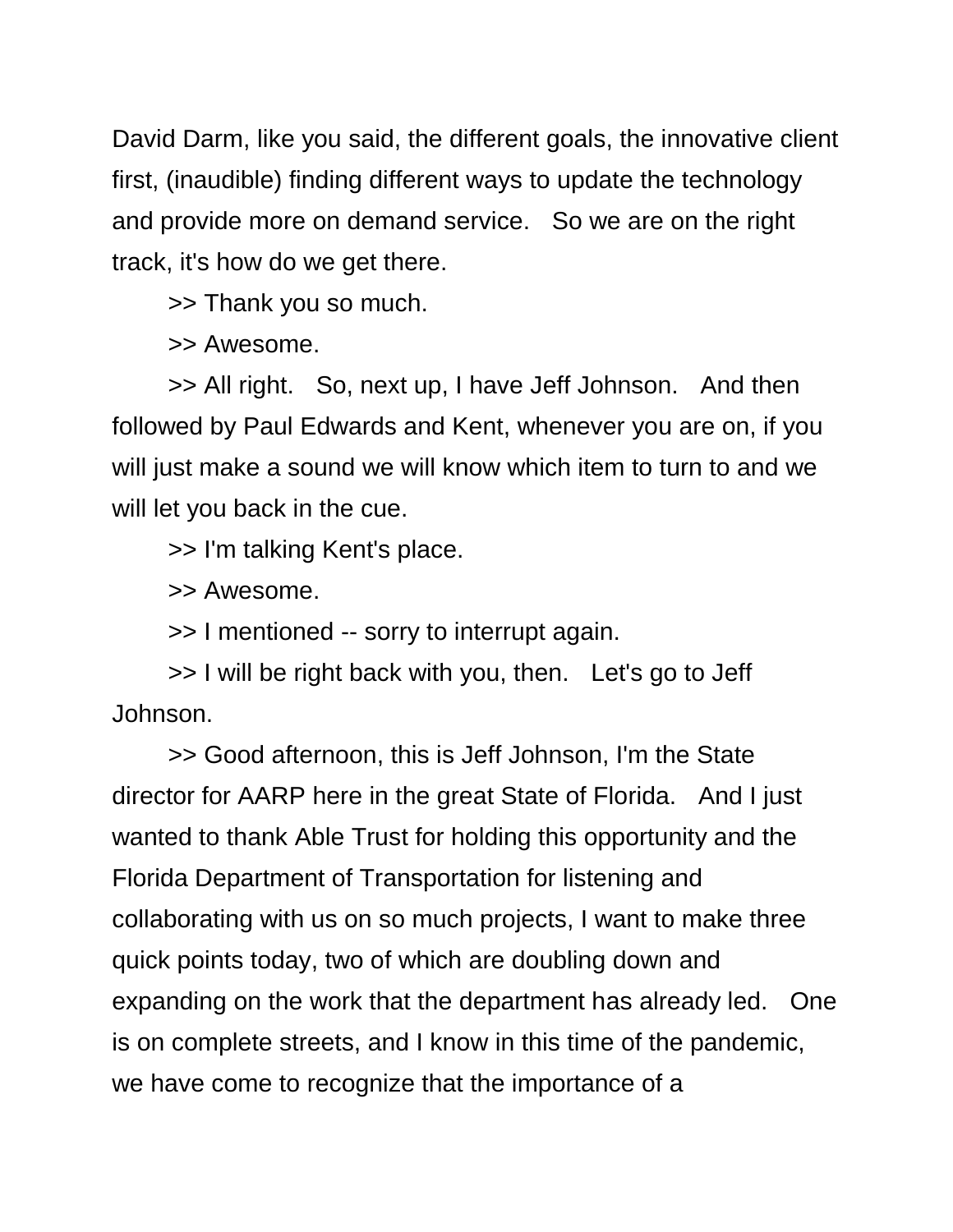really -- approach to mobility options and transportation as people are using sidewalks in ways they didn't before, people are relying on delivery trucks in ways they weren't before, people are using (inaudible) personal electric vehicles, as we look ahead to the today where we might be using autonomous vehicles, you are showing up (inaudible) as it has in the past and invest in bigger things as RV's as a way to explore transportation options. And while we are focused on the here and now, I would encourage the department to think about as we go forward really focus on how we make streets that are truly complete, not just for walkers, cyclists and cars but all the other form of transportation that we are seeing emerge during this time. I think the second thing that I would say, and this is really from -- perspective so critical, that the work that the department does with a the safe mobility for life, I know that -- has been the collaborator in this, we are really interested and focused on trying to provide people, especially those who have aged here in Florida or come here from someone else with a full set of understanding of what the options are to get around and stay connected to your community. I think for many generations, certainly the last couple of generations that have settled here in Florida, we have focused on one solution to all of our problems and that's a -- what we have forgotten and what I now need to relearn there are variety of ways to get from point A to point B -- we just need more education and more tools to help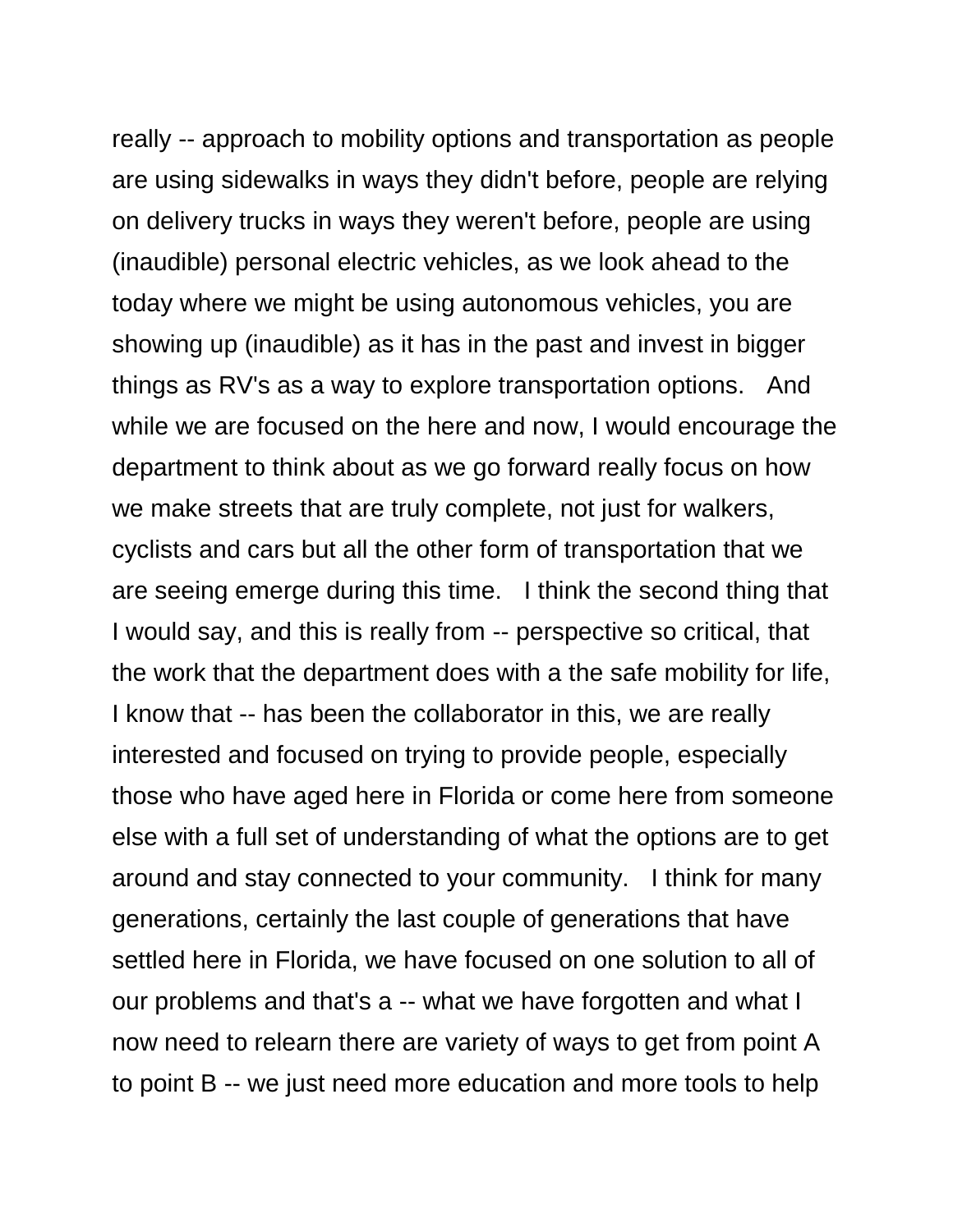people make those transitions as they decide maybe that big car isn't what they need at this point in their lives to think about what the other opportunities are and how to do it safely, which of course takes on a new meeting in this time when we are focused not only on avoiding cashes but will avoiding (inaudible). I think the third thing that I will say is relatively new for AARP, but something that I suspect the department has knowledge of, that is how we do this in a way that is equitable. I think that it's no surprise that much of our transportation infrastructure is built in a way the disability community suffered from. And the wake of the death of George Floyd and others, one of the things that have come out in Florida are needs (inaudible) that come back to transportation infrastructure. We have heard protesters say we want to be able to cross the street as the nice parts of town. As leaders (inaudible) thinking about transportation mobility options need to assess where we have perhaps disadvantaged communities and how we work to make things better and right. Those are the three points I would leave. I know you have a number of -- again, are I appreciate the opportunity to (inaudible) continue to work with the transportation and the opportunity to work with Able Trust. Thank you.

>> Thank you, Jeff, Kent, Kirsten. I appreciate this. I know how hard Kent has been working on this because I know he has been communicating with us.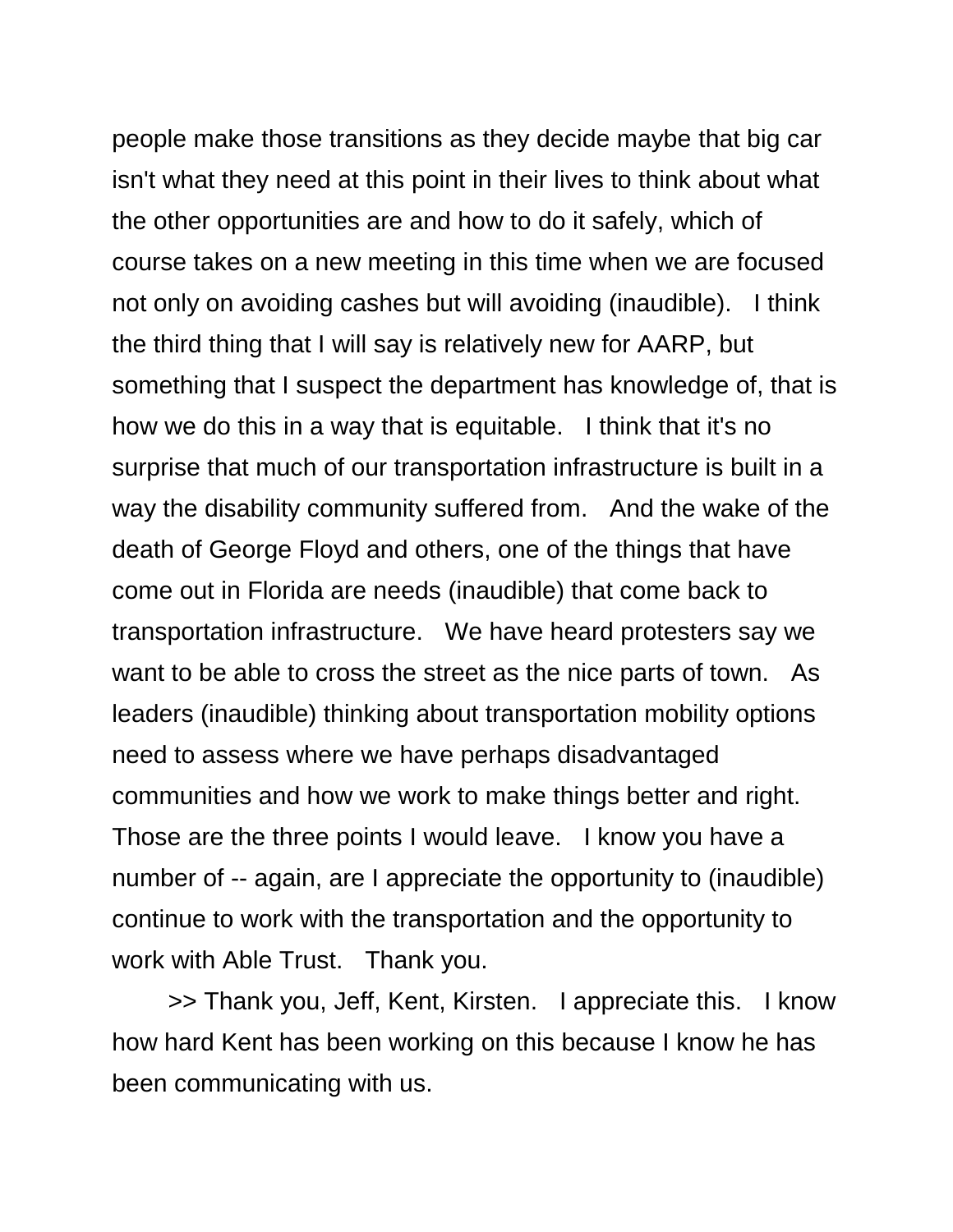>> And he has also had the training this year, I can't get into all what he has to do, you know how that works.

First of all, I'm honored to represent Kent Carroll with the agency for persons with disabilities. He is a leader for our agency. He is someone that I admire and look up to. (inaudible) coached me, that's all I'm going to tell you for now. My first thing that I would like to say without having a planned speech today, Joslyn, Joslyn, I would like to tell you that it's an honor for me to be on this call and listen to you today. It was absolutely that I wanted. We are grateful so that we can see what you are trying to say to us. It was -- it made perfect sense to me. And it did not fall on Deaf ears, and I want to thank you.

David Darm, I hold -- I have the utmost respect for. Please listen to him, we are not in the transportation business. The integrity is the worth that David Darm used and we need to hold tight to that. Jeff Johnson with AARP, as long as I can remember, unless things have changed, AARP has always had a great reputation I, I would like to meet with you in the future to learn more about what you bring to the tabling, if I may, with -- at another point. I think that you guys, if you are following Jeff's instructions, my keys to this conversation, where, when, how, it can't just be AARP. We need help in Florida. We can go to -- I'm happy to go places for Kent at any time. I would -- on vacation go and travel to Texas to meet with them about what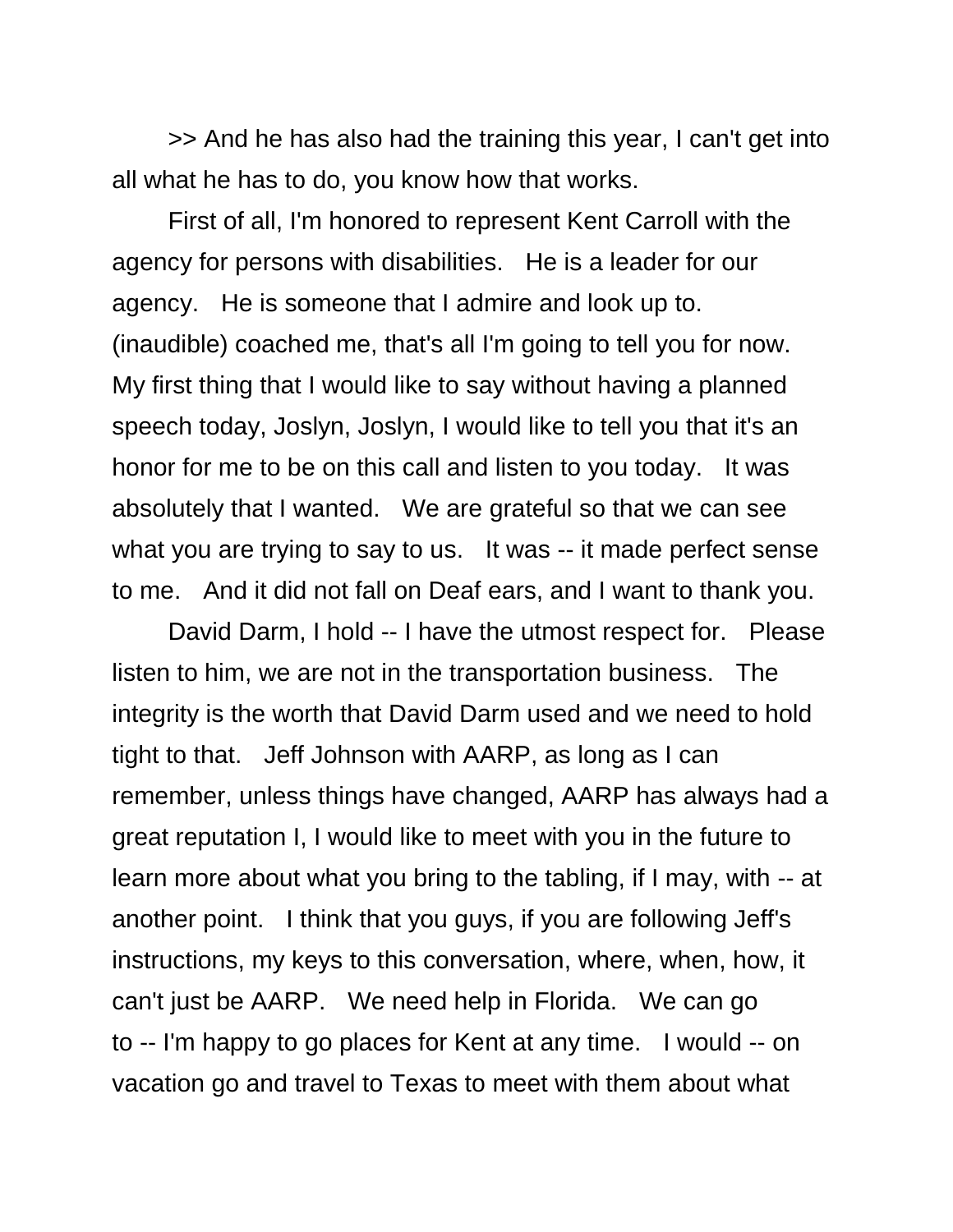they have done. California has opened us with welcomed us with open arms. They are the kindest people. Oklahoma has opened doors for us so that we can learn from them. And we are grateful for everyone's help. So, from director Palmer for the persons with disabilities and representing Kent Carroll and the leadership of -- I am grateful to have this time and I'm humbled and honored to be here. Thank you.

>> Kirsten, thank you so much. What we will do is invite, if you don't mind, Kent, into our office and or at least through Zoom and we will get a video on as well. This is for everybody who is participating today, there will be lots of opportunities to follow up on this as we mentioned since we are about almost at our halfway point. You can continue to follow up with us by posting on social media using the hash tag Able Trust. We will also have an e-mail address dedicated just to your comments, if you would like to have comments sent to us that we would forward on to the Florida transportation plan steering committee, you can use transportation@able Trust.org. That's transportation@able Trust.org. We will collect your comments and forward them directly to the Florida transportation plan steering committee.

We are going to move on with our program now, and let's just make sure that everything is queued up here properly.

For many of our friends that are engaged in the communication world and you are now realizing that one of the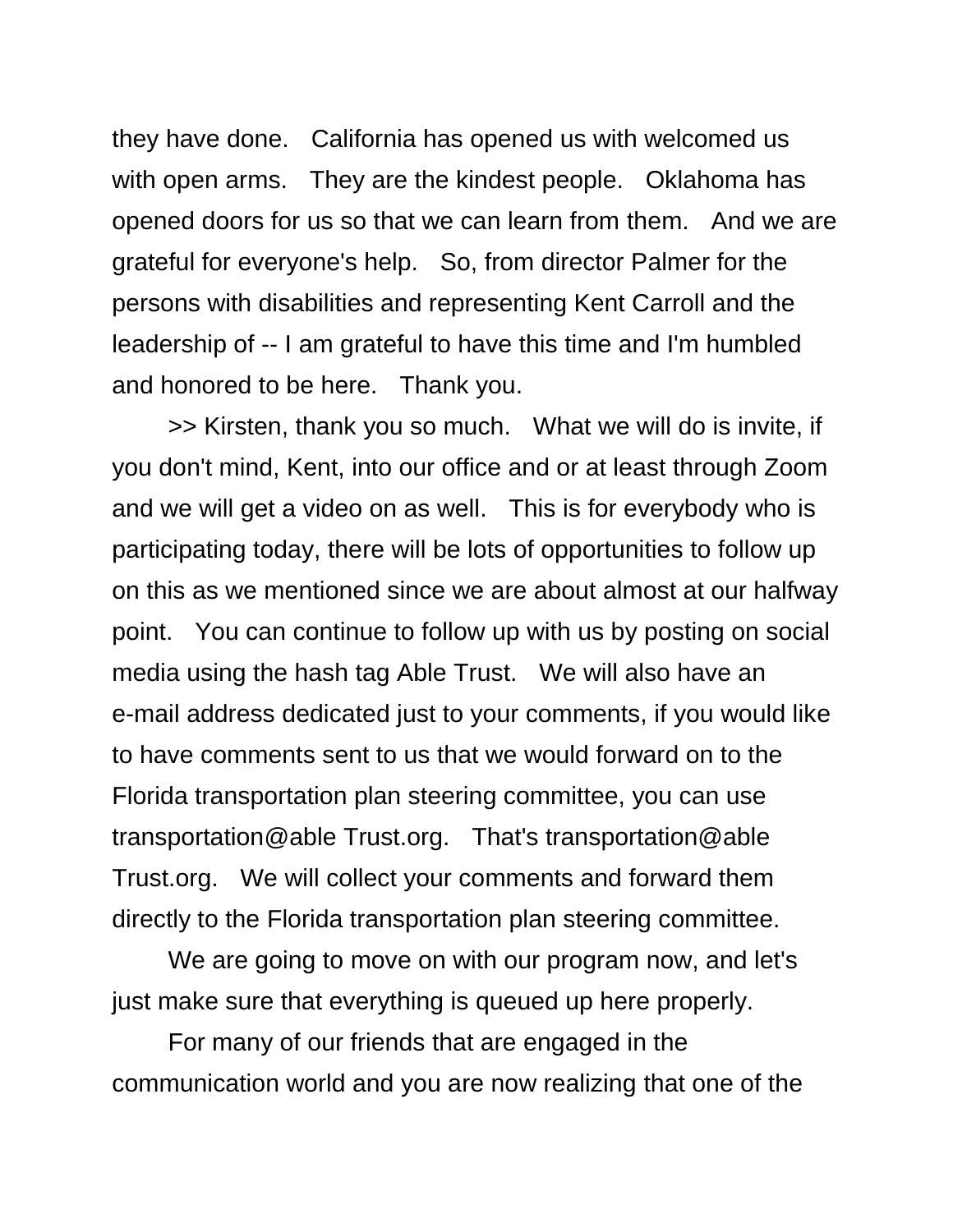other things in addition to accessible transportation is accessible technology that we could all use here. I appreciate each of you who is working with us patients throughout their process, and especially the people that recorded comments. I'm going to turn it over to Peter O'Connell, and after that, we are going to turn to Paul Edwards, and I will come back to you Jill, after that.

>> I'm Peter O'Connell from, CEO for the -- (inaudible) I'm someone (inaudible) the entire state has (inaudible) yet when someone asks (inaudible) make this their home, (inaudible). We have the opportunity to realize our (inaudible) collective -- benefit will. (inaudible) economic opportunity for (inaudible) how do we make paradise even better? (inaudible) the opportunity for (inaudible). Anything I can say (inaudible). 48 hours in advance, and I would note -- (inaudible). (poor quality audio) .

>> We need to consider our -- transportation options and optimize them from maximum (inaudible) whether it be (inaudible) buses, paratransit, or even (inaudible). (inaudible).

>> Thank you, Peter. Okay. Let's see how we can make this start working. Hi, I'm Paul Edwards, I represent the Florida rehabilitation Council of the blind. We are in theory 22 member Council which represents folks who are blind and individuals who serve them. I want to raise really five issues in a fairly short period of time. The first of those issues concerns the population who are blind. We, unlike other populations, have no choice in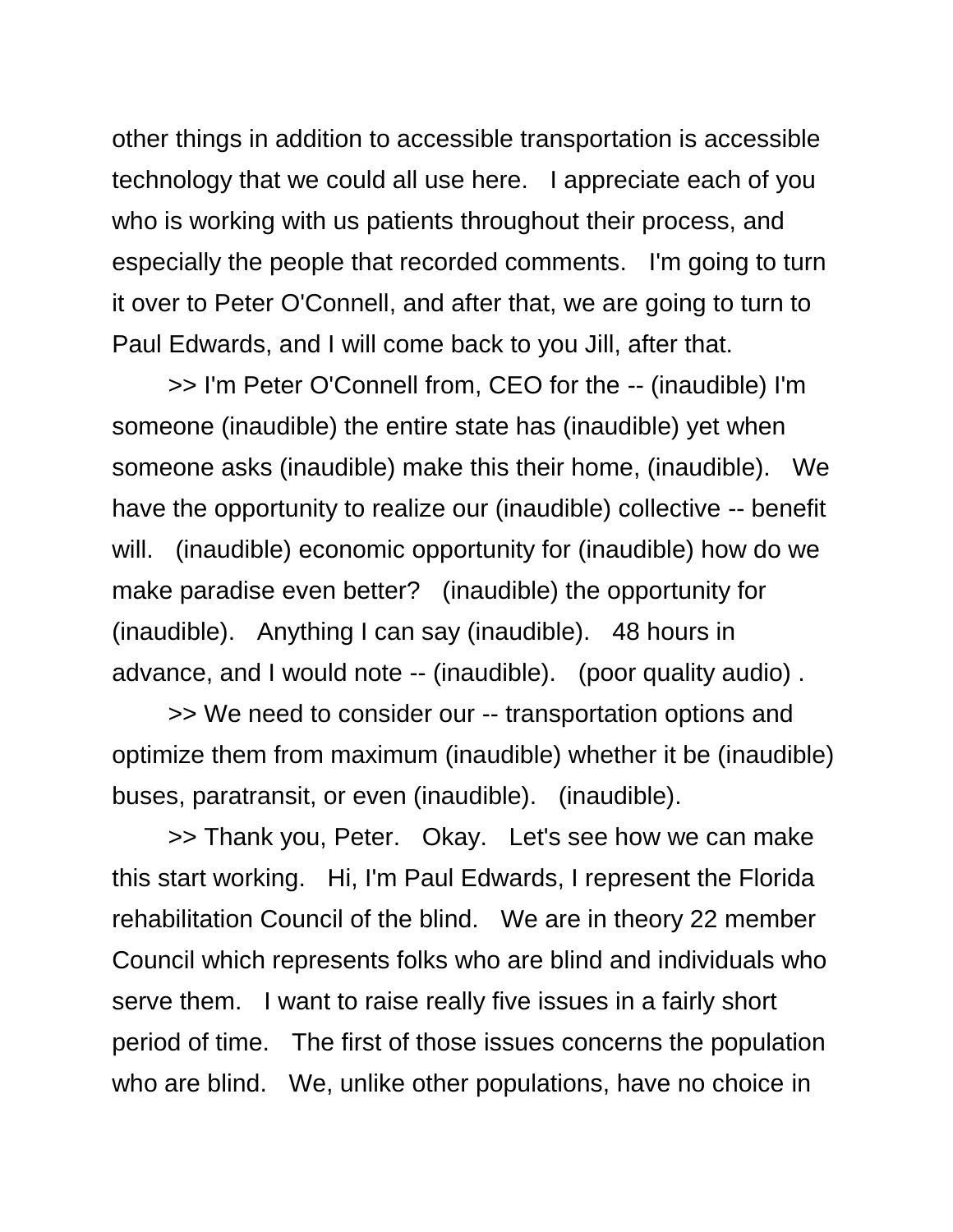terms of transportation, we haven't yesterday persuaded Florida that would give us driver's licenses that would allow us to operate vehicles, which means that we are forced to use their public transportation or some other kind of transportation that will work. As in paratransit.

The second thing that that means is that the population of blind people becomes an issue. As people get older, they are more likely to go blind and in fact there are statistics that demonstrate that over the next 10 to 12 years in the State, the population of blind people is likely to double.

How are the transportation needs of this population going to be met in a transportation plan that's evolving for the whole population?

There are three issues that I would like the transportation plan to seriously consider: One of them is blended transportation, that is, making use of ride shares as well as other possible modes of transportation in conjunction with paratransit systems and perhaps in conjunction with public transportation systems as well.

The advantage of making use of these approaches is that there could be lowered cost for counties which would enable them to devote more of their resources to providing transportation to other individuals who perhaps couldn't make use of ride sharing systems.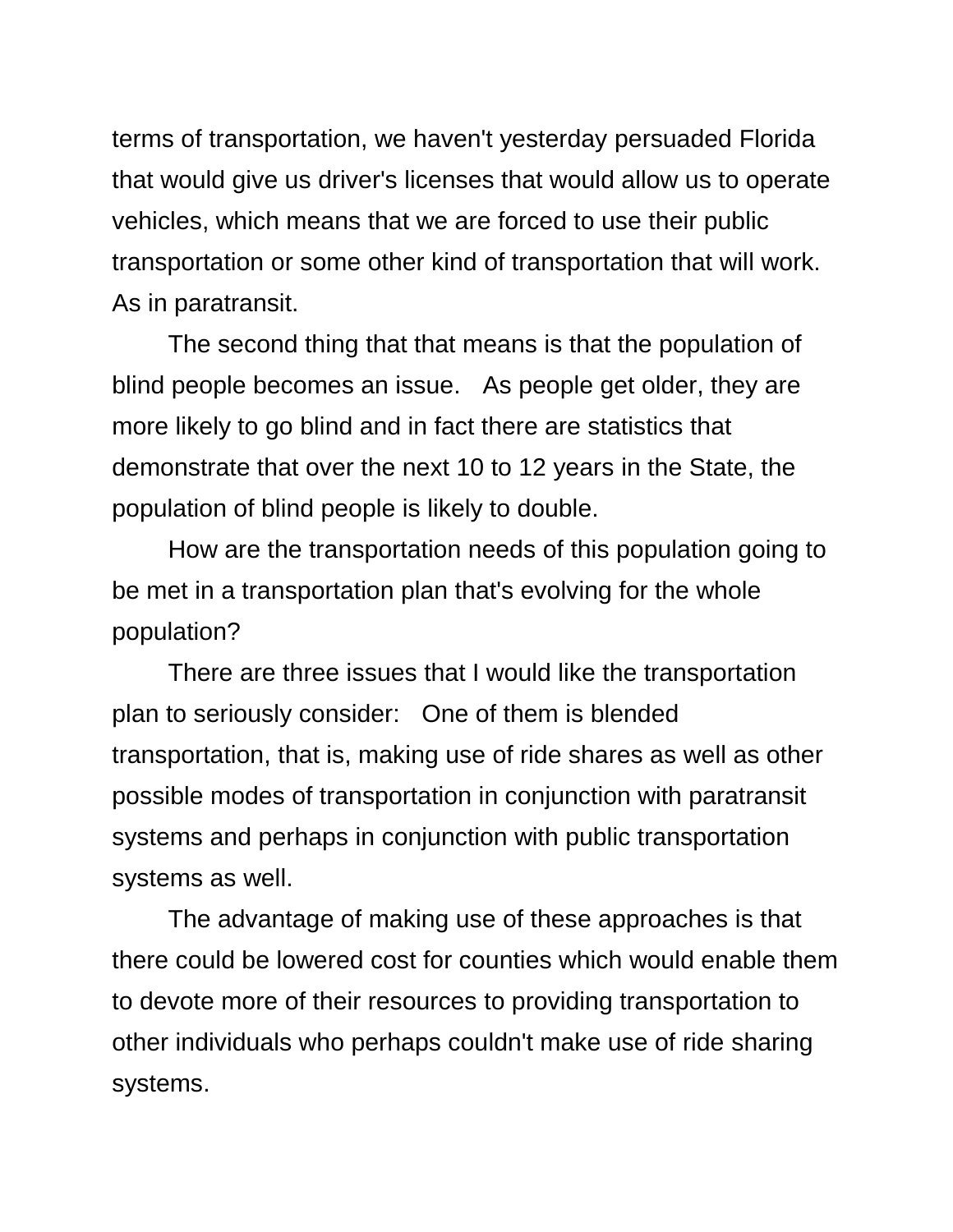Second thing, and the second to last thing that I want to talk about, is a growing problem that doesn't relate to intra-city transportation but instead relates to intercity transportation. Trains and planes and automobiles may be wonderful, but for the most part, they are going to less and less from city to city in Florida. It is becoming more difficult for blind people to move around the State. It is far more difficult for individuals who are blind or deaf-blind to be able to access transportation effectively and appropriately between cities in Florida. I don't know that I have a solution, but I think it means that it is really important to develop the kind of regional cooperation that was always considered in our transportation plan as a matter of importance.

The last thing that I want to say on behalf of the blind people of Florida is that there has been a lot of innovation demonstrated by the Transportation Commission and disadvantaged folks and others who are working on transit. I think, though, it is for the most part not finding its way down to local transit authorities who are tending not to be interested in innovation but are instead concerned with operating with the same old systems with the same old rules, with the same old oldies advantages. I appreciate the opportunity to have spoken with you, I hope we can take a statewide approach to take a top down approach that will create a more innovative transportation system that will better meet the needs of all of Florida's blind folks. Thank you so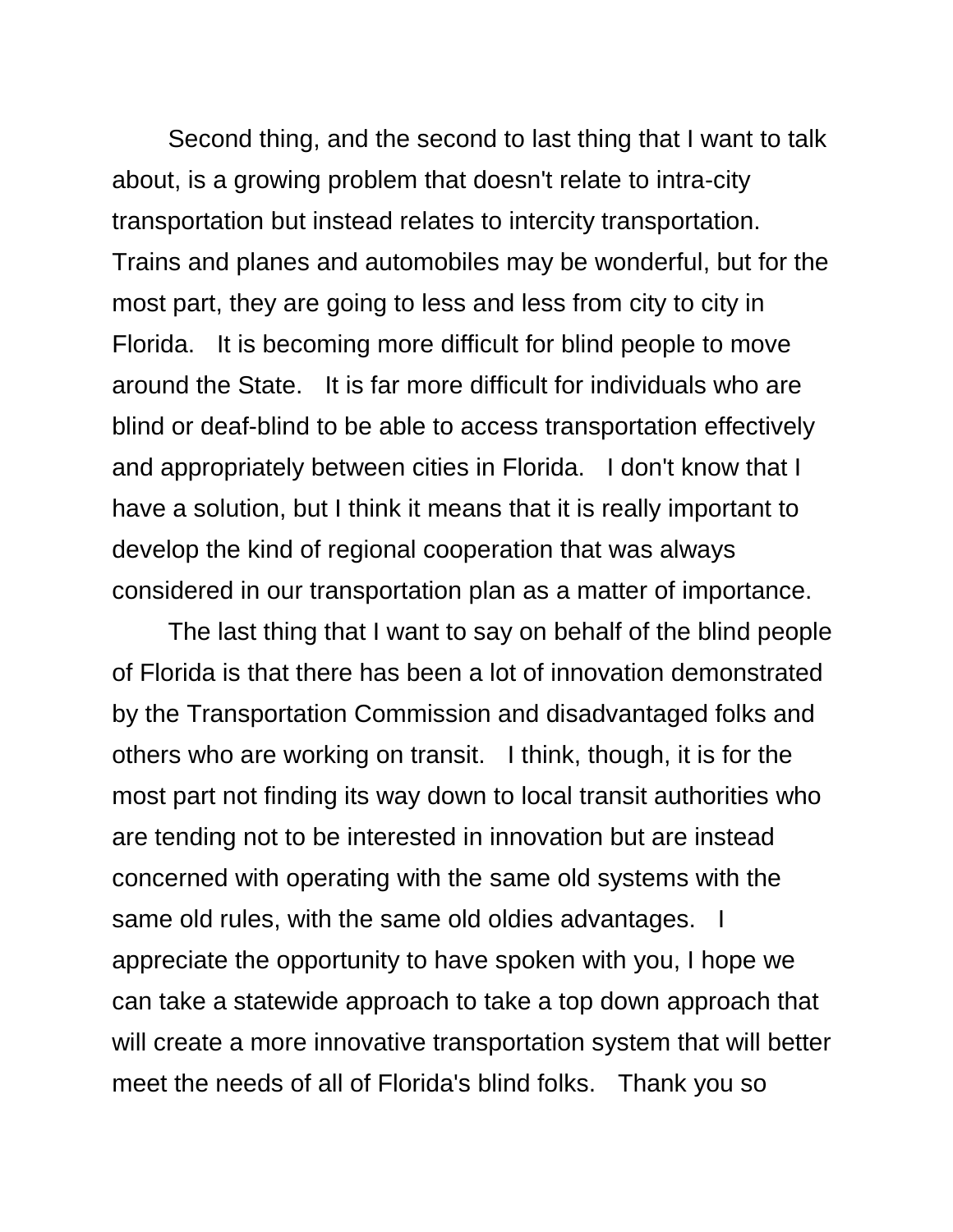much.

>> Thank you so much. Appreciate that, Paul.

So we are close to the top of the hour, and I want to thank each of who are participating, I want to remind you that you could pose questions to the webinar Q&A feature and we do have participants with the Florida Department of Transportation, there also will be other panelists that might be able to provide advice. There are also many questions and comments being submit through the chat feature. These are going to archived and submitted as well to the Florida transportation planned steering committee as we go forward, and I appreciate those comments there. Feel free to keep adding that. If you are watching this on FaceBook live or you happen to be watching a pre broadcast on the -- channel, thank you so much for your interest and participation, you can still commit questions by sending e-mails to transportation@able Trust.org. We appreciate so many of the great partners that have, that are sharing their ideas and their insights today. And next up is Sheila Gritz-Swift. I'm going to turn it over to you and appreciate you joins us today, after Sheila, we will go to Richanne followed by Denise Torres.

>> Thank you for the opportunity. I'm Sheila Gritz-Swift I serve with the Florida Developmental Disabilities Council. A common thing that I have heard this afternoon is partnerships. I'm going to talk a bit about the partnerships that are so critical to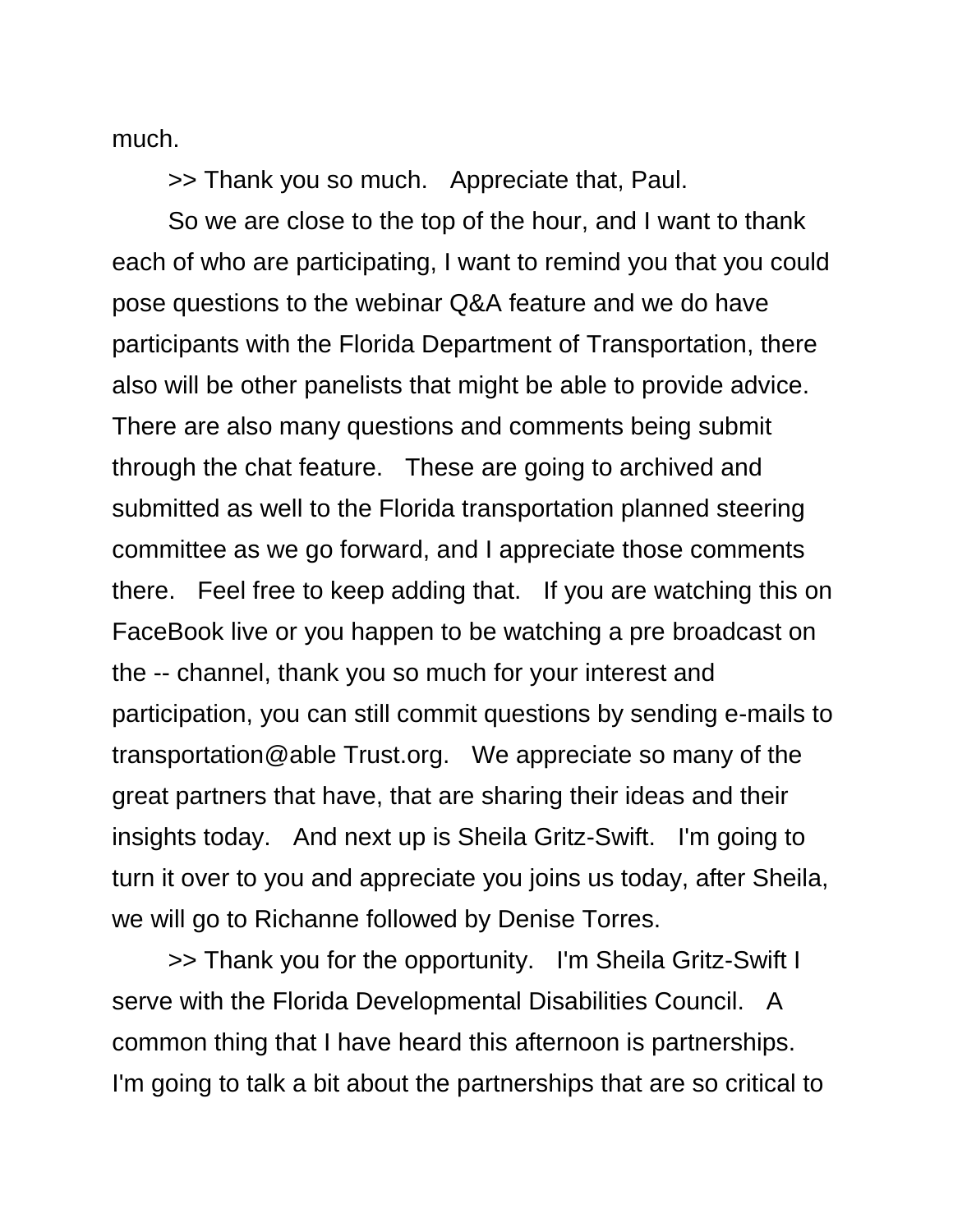the work of transportation for people with intellectual and developmental disabilities. The Council identified critical needs and developed a goal to address transportation within our current state plan that covers the time period from October, 2016, through September of 2021. Our work over the past four years has included greater collaboration with agencies and organizations that are charged with transportation in developing and implementing sustainable transportation solutions through the provision of technical assistance, resources, and information on the key issues.

And by educating key stakeholder on the unique needs of individuals with intellectual and developmental disabilities that will ultimately improve access to safe and affordable methods of transportation.

Our outcomes to date have included a successful transportation voucher model in Hillsborough County that was collaboratively funded by the Council and the Florida Department of Transportation. It has been sustained over time, and it will be replicated up to eight additional communities this year through Council funding. And we are hearing some very innovative approaches to truly me meeting the needs of individuals with intellectual and developmental disabilities through some of these projects that are being proposed.

Partnerships with the Florida Department of Transportation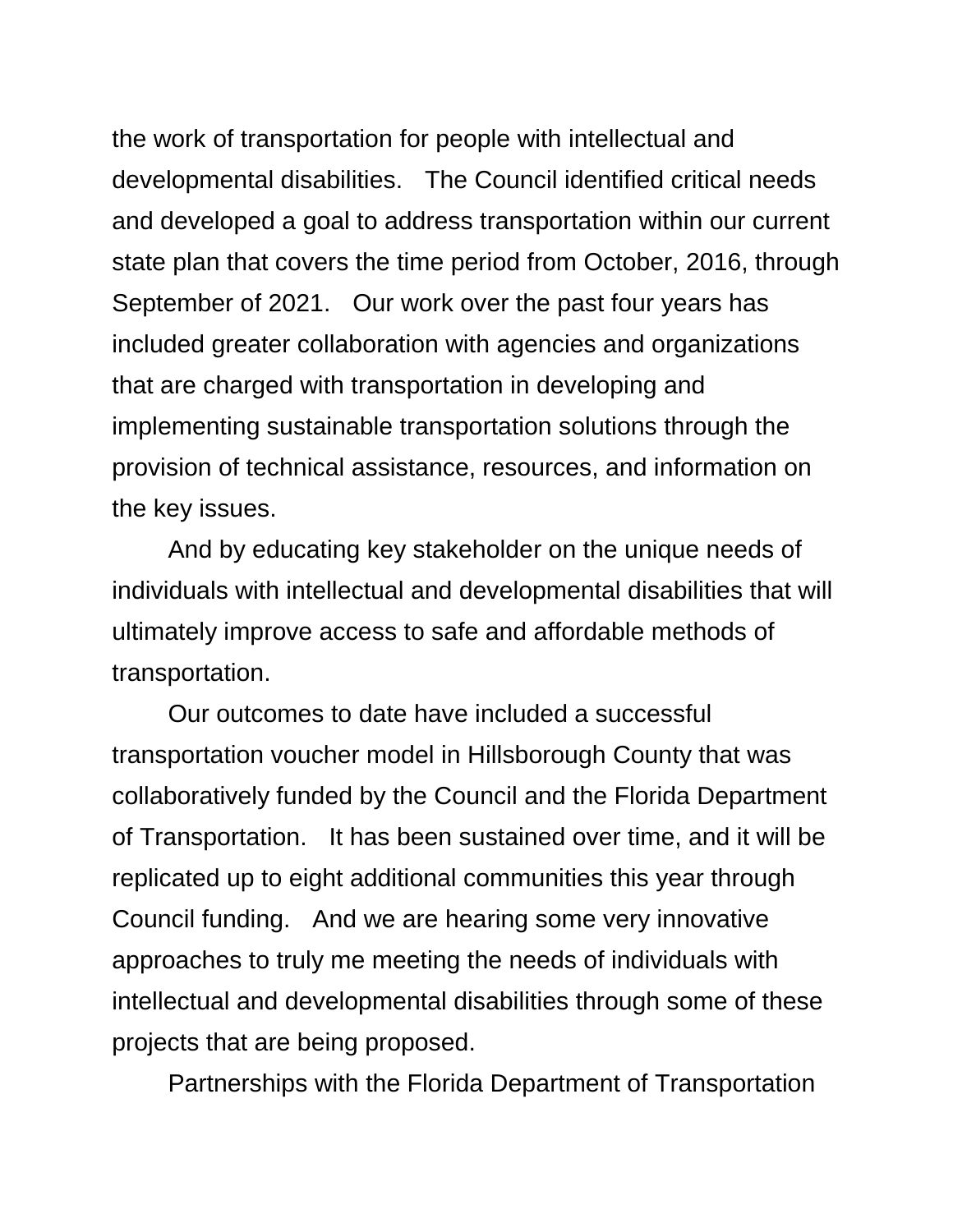and the commission on the transportation disadvantaged to educate and share resources that are important for people with intellectual and developmental disabilities. Such as travel training and disability awareness resources.

Over a million leveraged through state appropriations, which was a achieved through collaborative efforts that make stakeholder and legislators more aware of the critical issues that impact this population. Greater access to employment, post-secondary education, and the wider community by way of new options that also expand the service areas in hours of operation. With some providers now providing 24/7 availability. The Florida transportation's plan long range state goals are providing a more efficient and mobile transportation system meeting the needs of a growing and changing population, enhancing the quality of life, and environment of Florida's communities, and increasing opportunities for access to transit and other modes of transportation are well aligned with the transportation goal and the desired outcome of improving access to safe and affordable methods of transportation. Our work over the past four years has proven that greater collaboration among all partners with similar goals actually result in better outcomes. It our hope that ongoing collaboration among key stakeholders will be continued in all transportation efforts moving forward to make sure that the needs of Florida's individuals with intellectual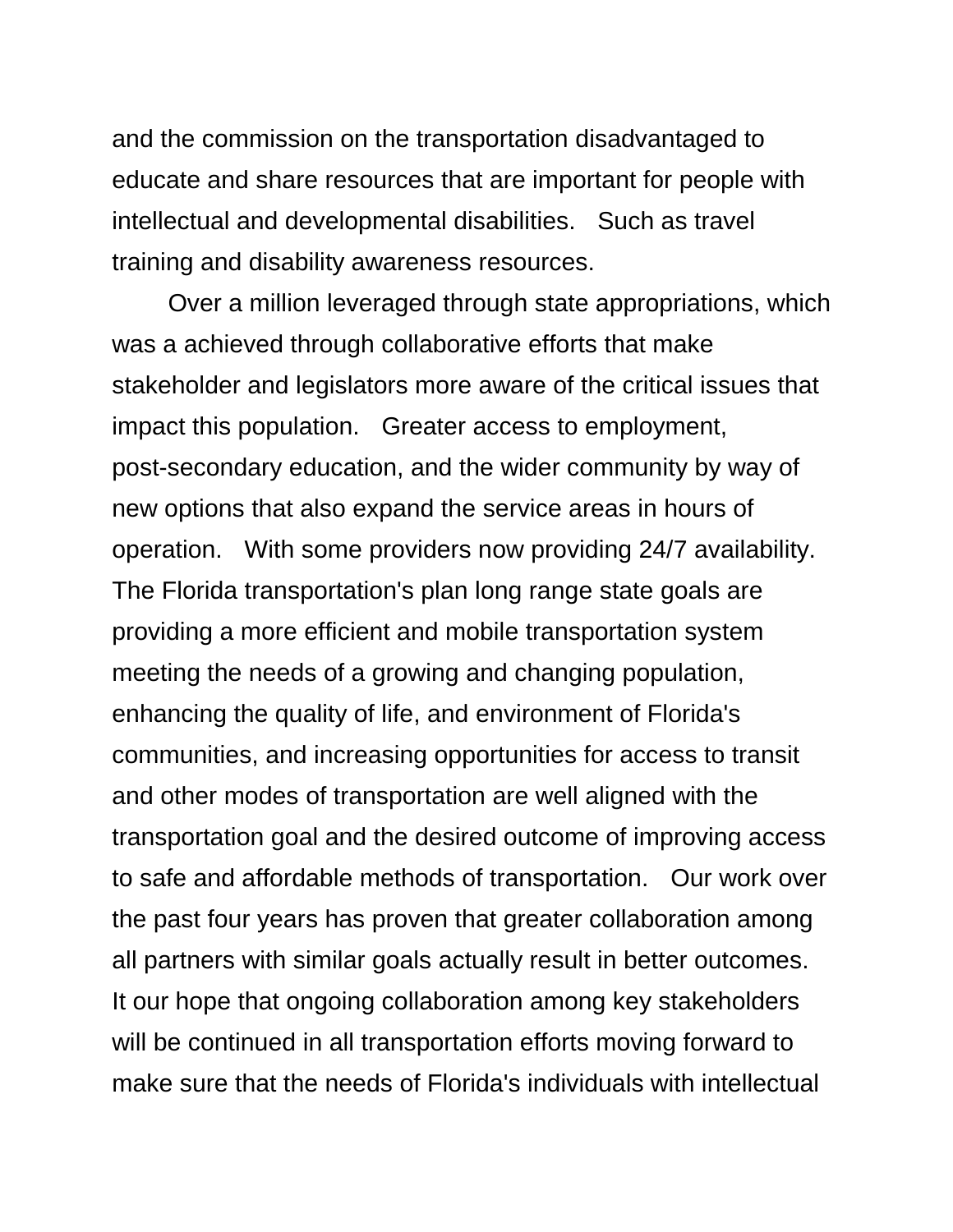and developmental disabilities are considered and result in expanded access to safe and affordable transportation. Thank you so much for the opportunity to share this afternoon.

>> Thank you so much. So, we are going to go to Richanne, but I do want to note that I saw the Kent Carroll, so we are going to come back to you right after Richanne, if that's okay, Kent, if you are still interested, I will make sure that your comments come in, and then Denise Torres, thank you so much. That will be our upcoming order.

>> (inaudible). Available to thousands of individuals with disabilities across the state. The grant programs are vital to the lives and well-being of Floridians with disabilities. While we are still in a reaction and adjustment phase to the COVID-19 pandemic, the need for specialized transportation programs customized to the needs of people with disabilities to not (inaudible). One quarter of Tampa Bay households include one or more residents with a disability which is higher than a state and national average. As we provide -- cautiously reopen here in Tampa and across the state, there are protocols which must be put in place (inaudible) make a safe return and (inaudible). By limiting the numbers of passengers in a vehicle, there is -- a little way to provide (inaudible) without retrofit to the existing vehicles. This is a unique opportunity for FDOT to provide critically needed funding and support (inaudible) for people with disabilities, we ask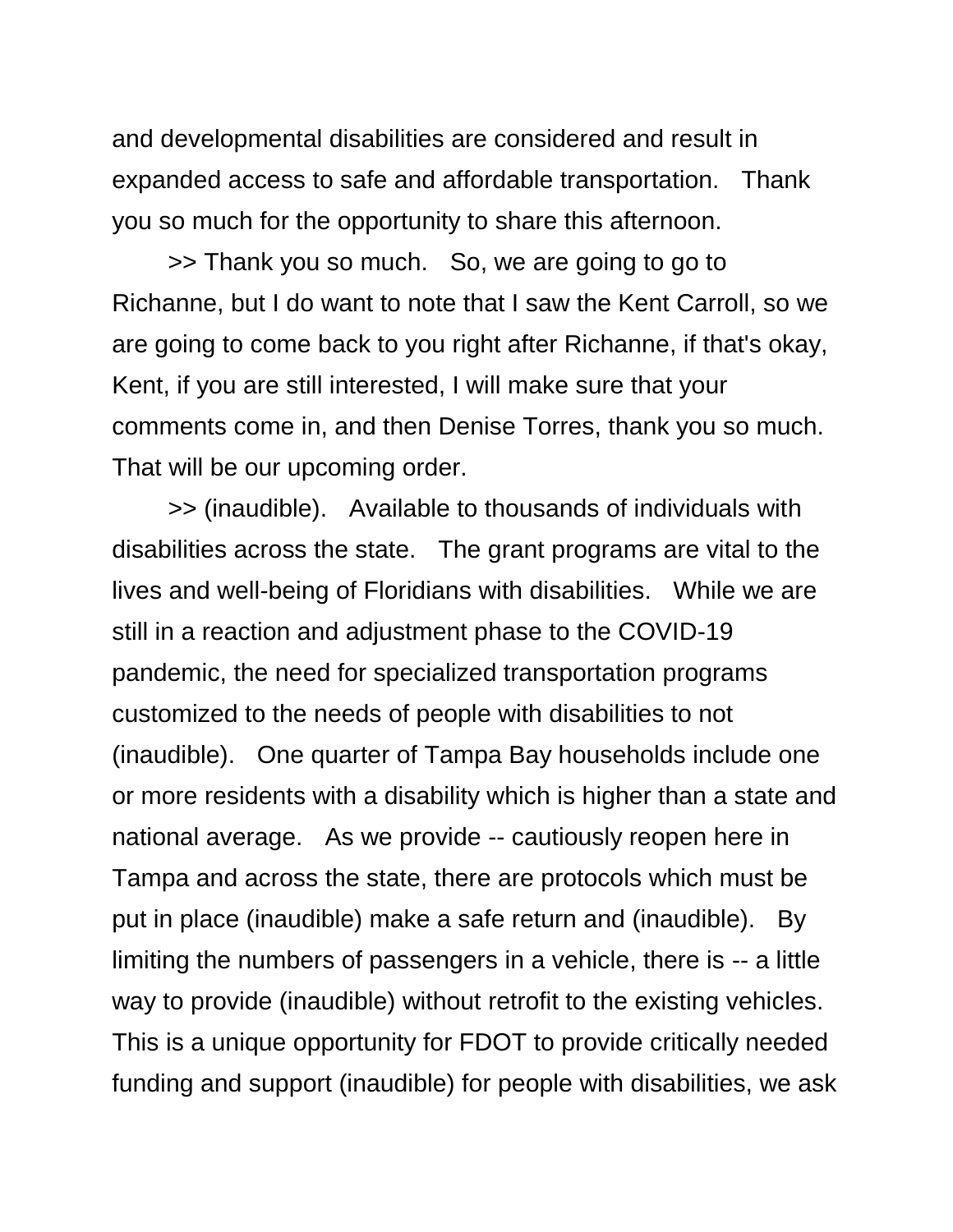FDOT to consider immediate flexible spending for (inaudible) so that riders have (inaudible) in shared vehicles. Service providers have been impacted by the (inaudible) and respectfully request the ability to modify our existing transportation (inaudible) including forgiveness and grace periods for vehicle maintenance and vehicles not in use. FDOT support to provide safe -- space for vehicles not in space may be secured until they return to service. In addition, looking at the impact of the COVID-19 and long term takeaways, we respectfully ask FDOT to consider providing grant recipients with the opportunity to purchase a wider variety of vehicles including those with entrances on both sides. (inaudible) are commit to improving lives of people with disabilities including the best ways of providing safe and reliable transportation. We appreciate the opportunity to share our recommendations and thank the Able Trust for the opportunity.

>> Thank you so much. All right. Kent, if you are on and want to turn on your camera, that will be my cue to turn to you, otherwise we are going to go to Denise Torres next. Let me know, Denise, if you are on and can turn on your camera, that will be my cue to come to you. Kent. All right. We are going to come to you. Kent, let me just tell you, I think -- not only your perseverance but my strong ability not to cuss once so far in the last hour I have been working through all this chaos, I appreciate you persevering through this. Kent, I will turn the floor over to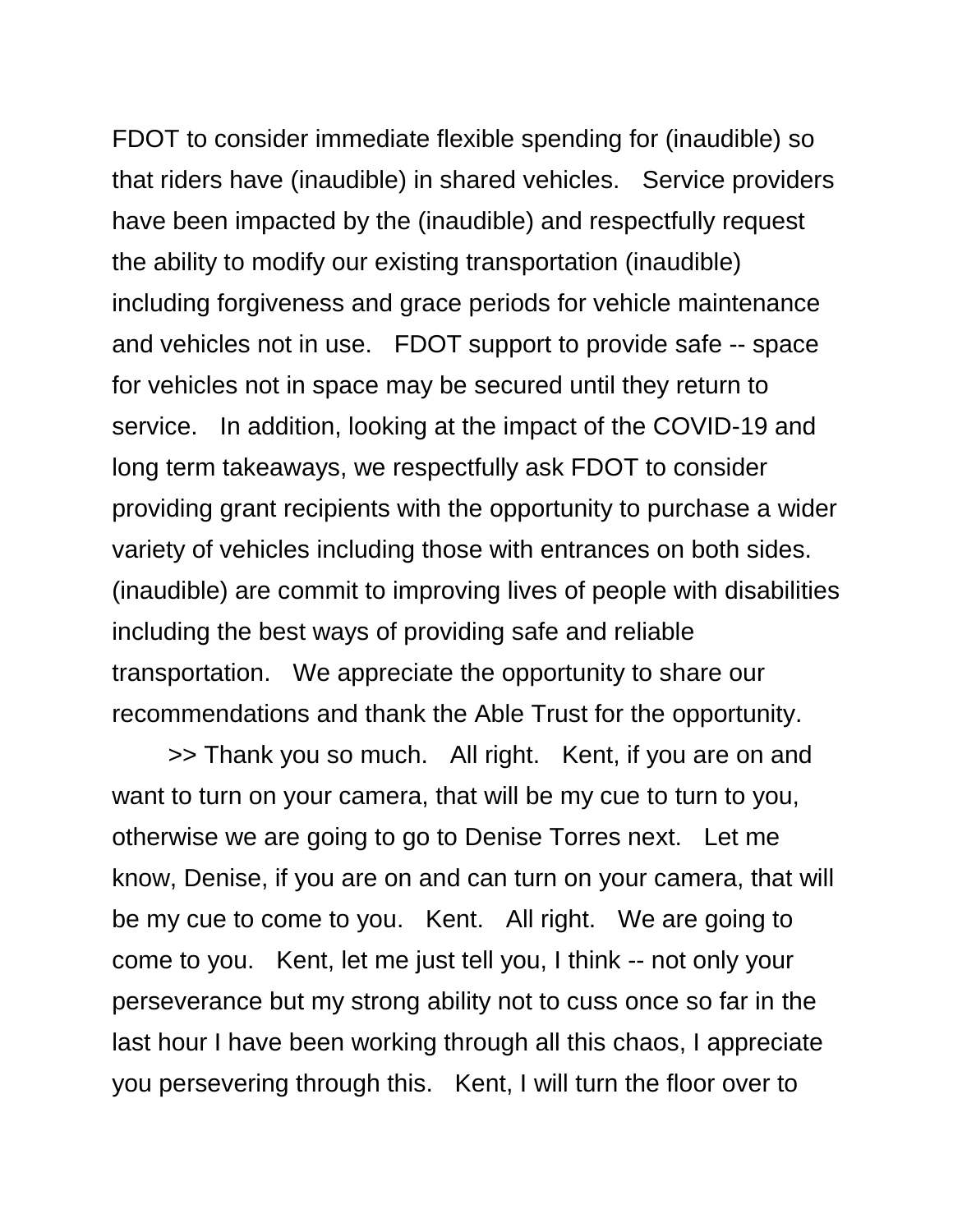you.

>> Thank you for allowing me to have this opportunity. I have been having computer problems all day and I'm finally able to get through and I'm thankful for being on this call. My name is Kent Carroll, I'm with the Agency for Persons with Disabilities. I'm the transportation coordinator there. I want to give you a brief summary of what we do at APD. We support individuals with developmental disabilities to live, work, and learn in their communities. We offer our clients a wide range of services, social, medical, residential, and behavioral services.

And right now we are providing services to about 32,000 individuals on our waiver, a total of 50,000 people all together. Transportation is one of many services that we offer at APD. Our agency itself does not provide services per se. We contract or have agreements with providers to provide various services. And with transportation, it is no different. Right now we are serving about 12,000 individuals in our program with transportation services. And for the most part those trips are to and from waiver services, home and community based waiver services.

Most of the transportation services that we provide, roughly 75 percent of those individuals are between the ages of 23 and 59. So that's the segment of our population that utilize transportation services the most. That is also a reflection of the general public, general population, that segment between 23 and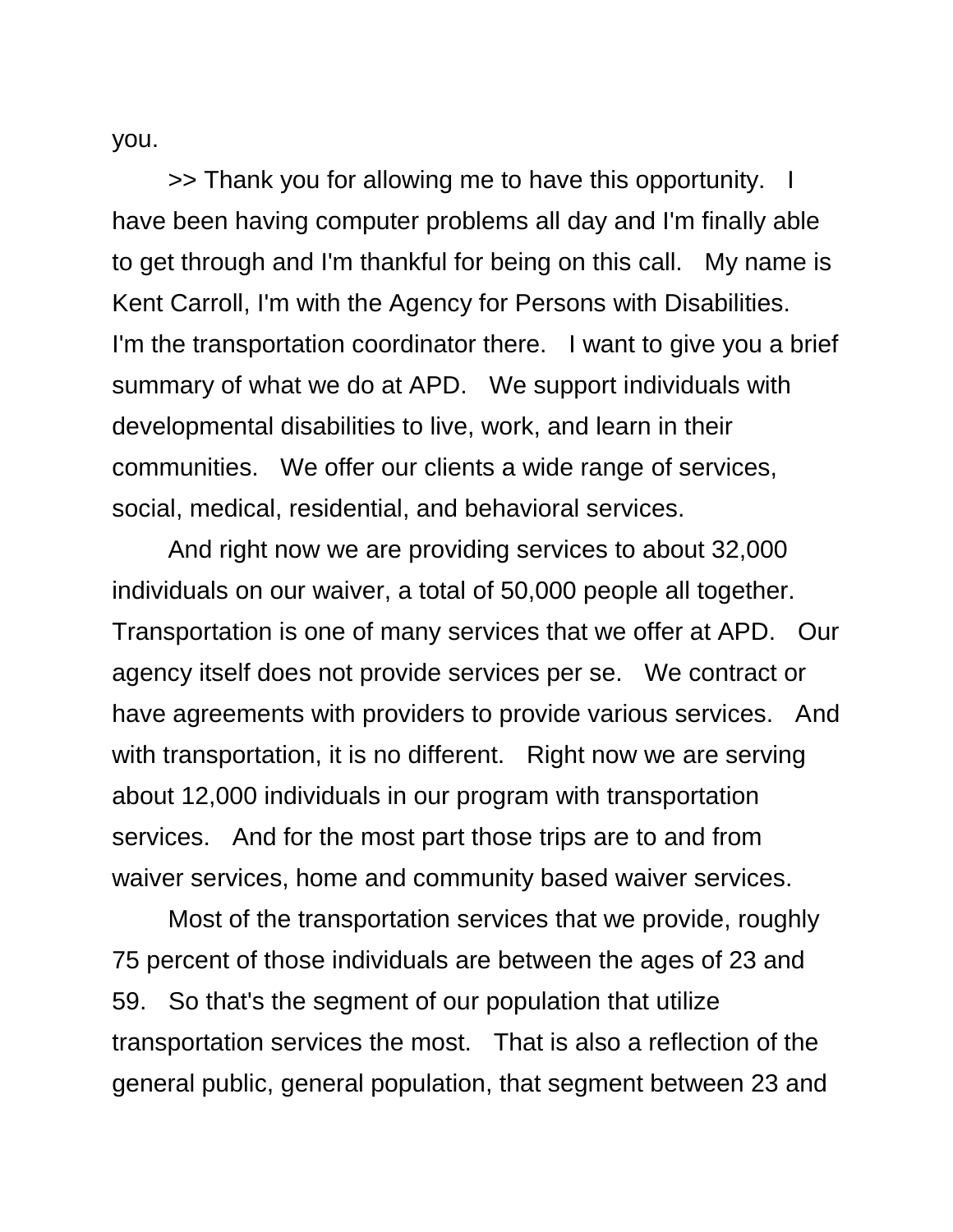59 need transportation the most.

The folks that we serve, they are by definition transportation disadvantaged, so, therefore even when they are not utilizing our type of trips, waiver trips, they are eligible to utilize the coordinated system for transportation disadvantaged services. Over the years, one of the -- a few of the problems and barriers and challenges, I would say, that we have seen with the folks that we serve, is that you have a number of multiple funding sources that they have to navigate through. As an example, you know, you may have your waiver trips, you may have your non-emergency medical trips, you may have ADA trips, TD trips, so, all of these various trips from these various funding sources, I think, many times, are challenged to individuals who need these services, to be able to access to the community. And will especially your rural areas, you have limit mobility options and limited mobility transportation providers. We try to help our clients be able to access the coordinated system by fostering a relationship with the community transportation coordinators the system in any way we can to help them access the transportation system. We have waiver support coordinators. These are the individuals who work with our clients and coordinate the services for them, and also help them to access community sources, not just transportation, but all kinds of communities sources that are waiver based or generic or natural supports as well. So,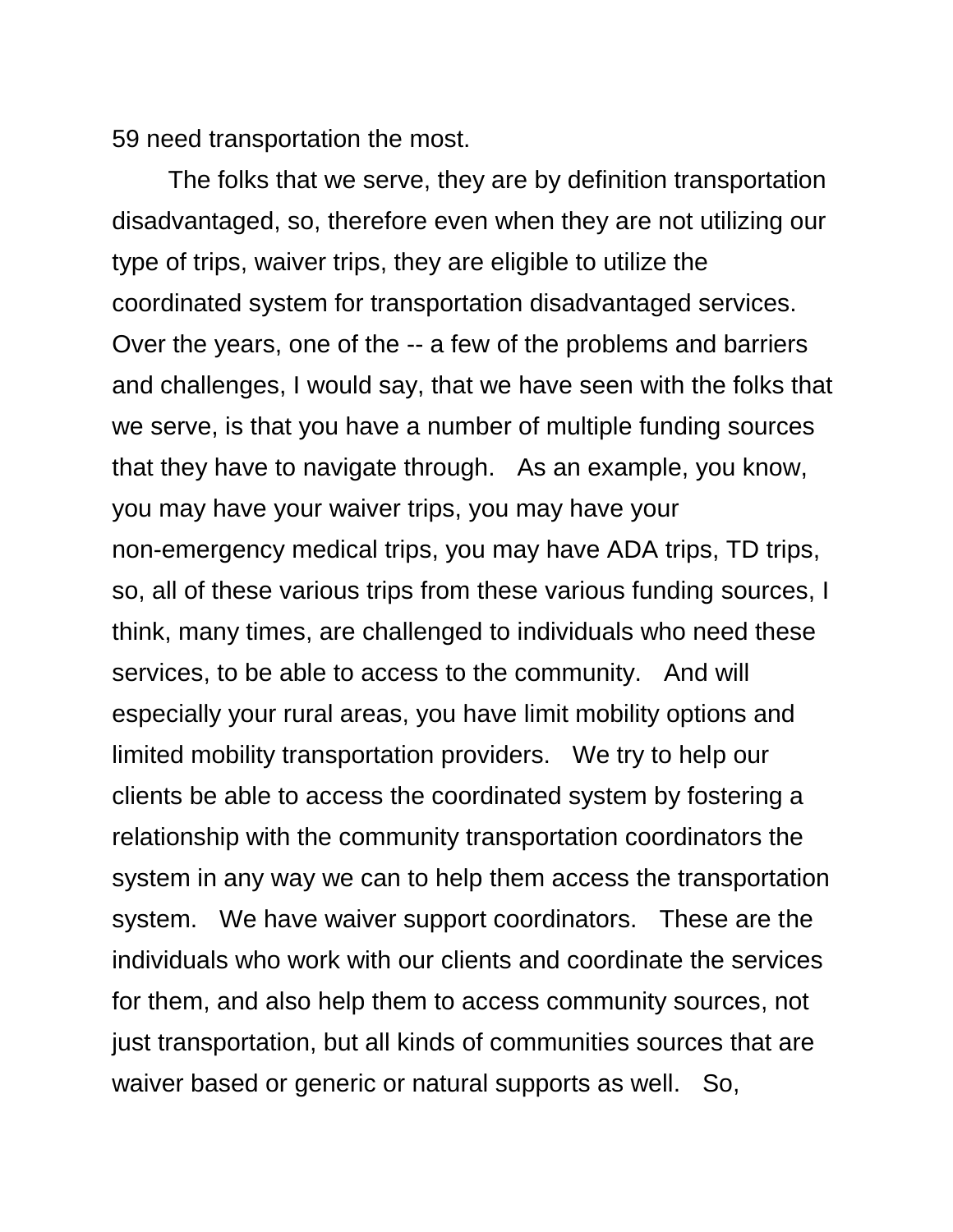transportation is one of the things that we would like to be able to do more so at the waiver support coordination level to have those individuals be more inform about what are the transportation options are in the community, not just the waiver transportation that we provide through APD, but other transportation options that our clients have to access and utilize in the community. That's one piece that I think we can do a whole lot better in, improving on, to help our individuals access to our transportation.

Another issue, and we have seen this also, is, sometimes there's a lack of cross county or intercounty or intercity transportation options. Sometimes individuals in these rural areas have to cross county lines into urban areas in order to services and community resources, that's a problem as well.

But what we want to do -- another thing we want to do at APD, we want to foster a better relationship with our community transportation coordinators. I think right now there are about 48 community transportation coordinators spread out over the 67 counties in Florida. We would like to have more of a collaborative effort with those community transportation coordinators, encourage our waiver providers to have contracts with those CTC's as well so that we believe that that will be a win-win situation for our clients in the short term as well as in the long run. But at APD, we were really concern about our folks not just having waiver trips and having those trips to be affordable,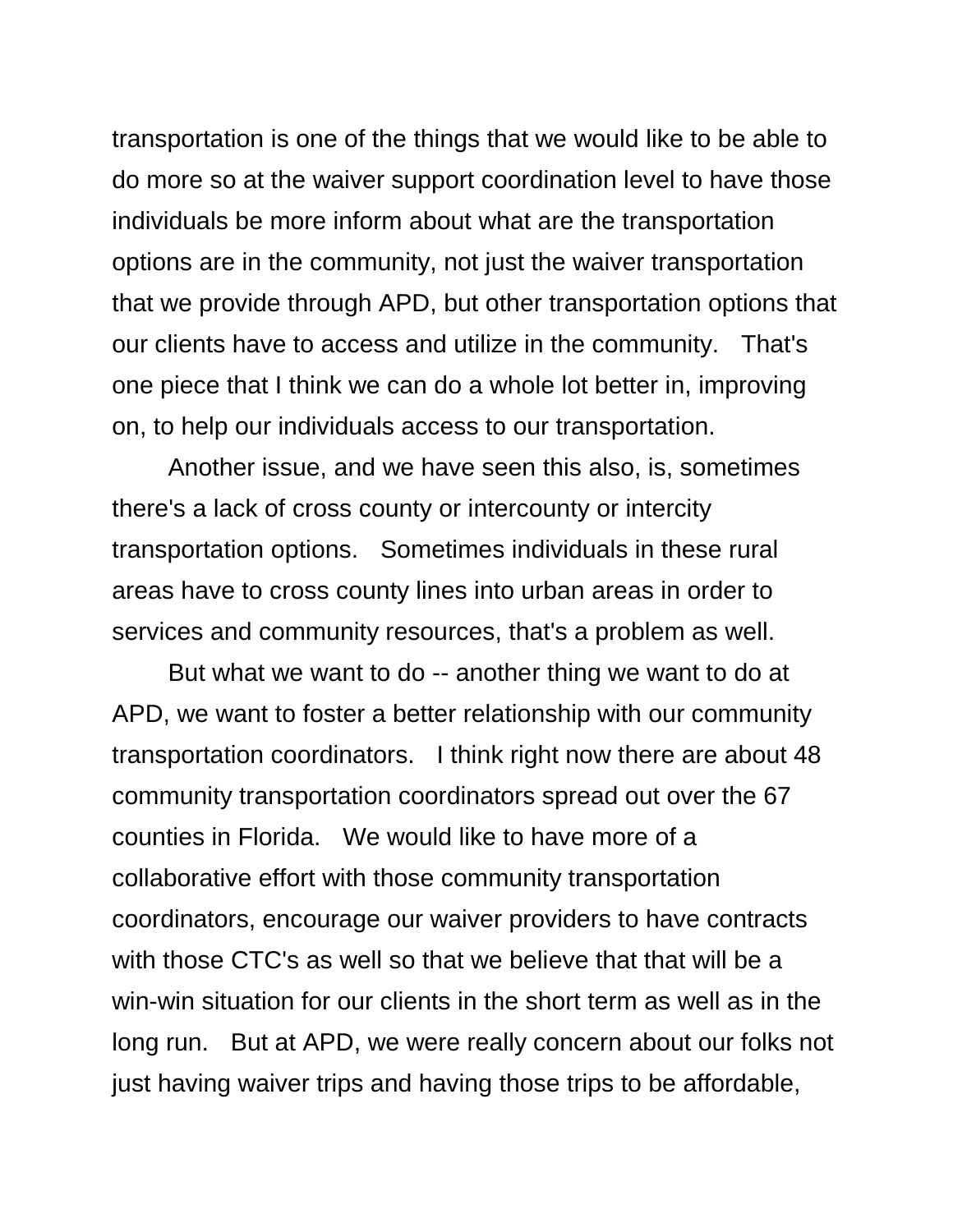safe, and reliable, but we also want to help them access other types of trips into the community as well.

I think that's about it. I also, thank you for this opportunity to share with you. Finally got on. Got through my computer issues. And I thank you so much.

>> Kent, it's a world that we all understand at the moment. Thank you so much for persevering, I appreciate that so much. Denise, I know that you have been waiting for a little while, Denise Torres with the Arc Jacksonville will be next and then we will go with Lori Lore Gussak. Denise, are you on with us?

>> I am. I am. Good afternoon, thanks so much for -- asking the Arc to have a representative. I do work for the Arc Jacksonville, I'm an advocacy specialist here. I'm in a very fortunate position because I work right by the hallway here and I see people arriving every single day before COVID, to come to work, to be participate in their jobs and day program coming and going. Our individuals at the Arc of -- (inaudible) they have a very robust life, and they get where they need to go, most of our -- (inaudible) use Transportation Disadvantaged, not because we are so far away from the bus stops, it's just such a dangerous area for them to try and get on those buses. So what I want to mention was, our population to get to work, the individuals that we serve, they can use the paratransit. But oftentimes it comes with calling for two hours before your ride, you have to be at work, and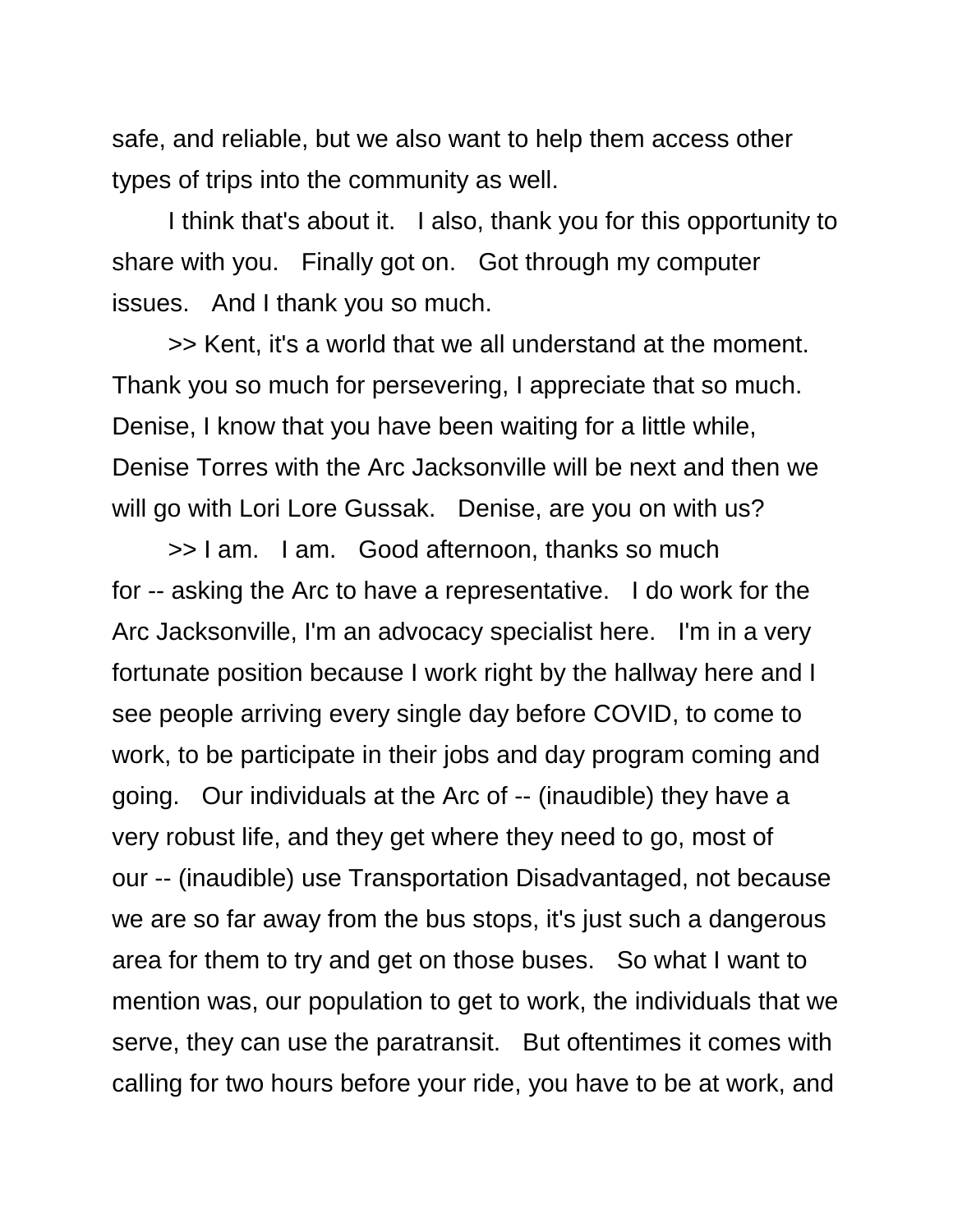staying at work for up to two hours after until a ride can come back to get you. It costs you money, but it's the most cost effective way if you are using the (inaudible) buses. If you are using Connection Plus, you might be a big spender, but you are not going any further than 15 miles. Our guys will double up and use Connection Plus because it will get them where they need to go within a half hour starting work instead of two hours or longer to get to work or to come home after work. Connections Plus has been a great addition to be -- to go to different restaurants and things like that. I wish that we could expand it for them, because I know that that's something that they love having that option. Uber and Lyft does the same thing, but more money. So really depends on their friend to be able to use those.

(inaudible) you decide to use the bus system, we have a (inaudible) which make it easier, but our transportation hubs are not necessarily in the best areas, even though there is a police station right there, it's not the best area, I wouldn't want my (inaudible) son who has autism diagnosis and intellectual disability to ride into the hub to change stations in order to go to the next place. He used to ride the bus all the time to work. Once he moved, that was no longer an option and I felt comfortable for him using, so he is using a paratransit.

Community transportation is like a lost art, having community shuttles that go back and forth in the neighborhood, that would be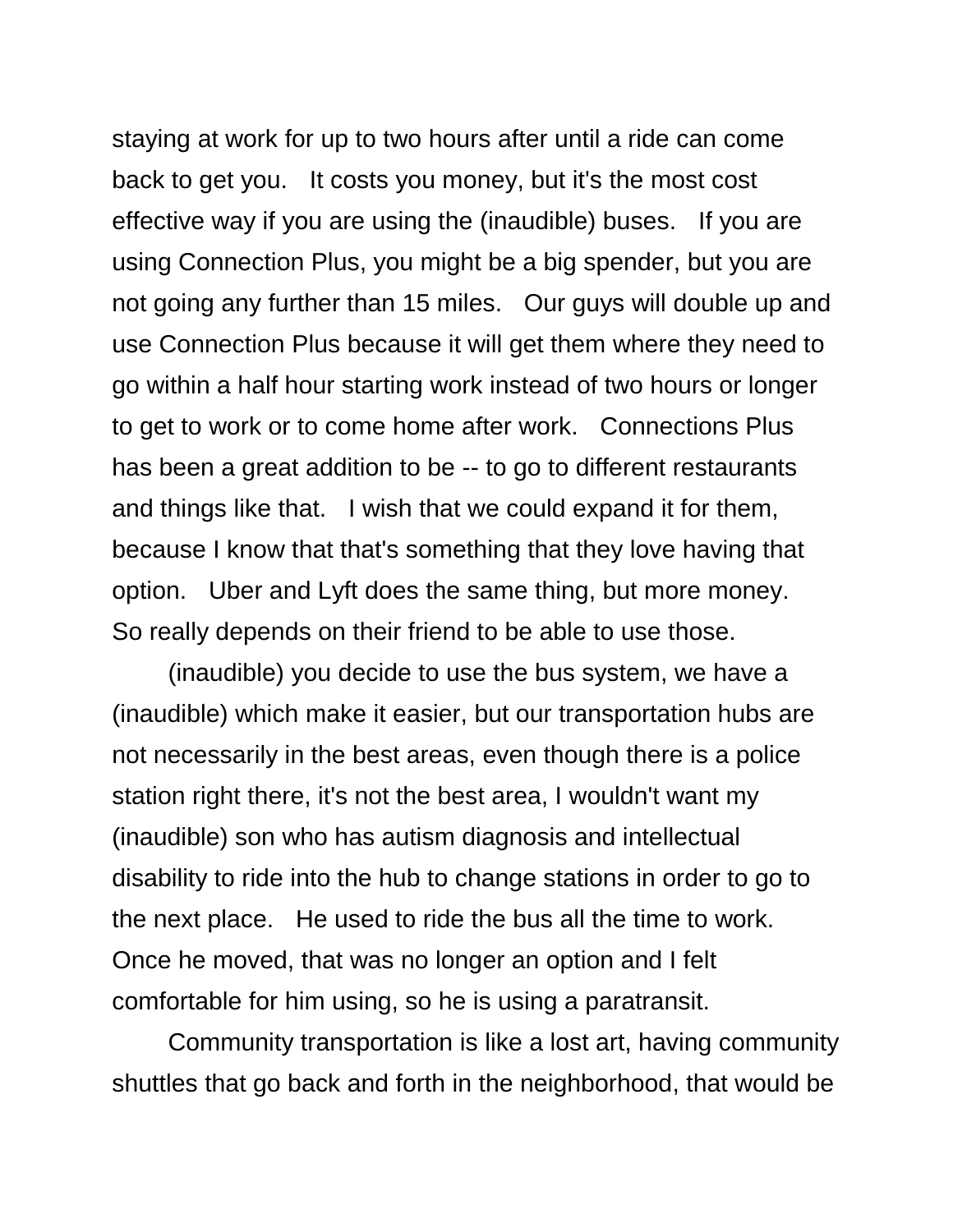amazing to have that. Autonomous vehicles are not out there right now, so, many of our individuals, they use good, old fashioned foot power on their bikes or on their feet. I have to tell you, in the three years that I lived at the Villages, we had two people hit by a car in a crosswalk doing it the right way, hit by a car, not paying attention. One was a staff member, and one was a client of the agency. Luckily neither was hurt badly, but people aren't paying attention to even foot traffic. And so I would say had considering transportation, just on my way to work today, the amount of people running red lights, I don't know, that's just stopping -- at red lights is not something that people do regularly anymore. There's always that guy that is going run the red. You have got to watch for the guy that's not paying attention. So, safety is a big issue with transportation for our guys. Red lights, like I said, we have had two people hit by a car. And multiple lanes of traffic to cross to get to on the (inaudible) bus stops, that's all dangerous for our folks who try to get here. Door to door works, but there's other options that are out there for them that they are utilizing, and if we are going to talk about bikes, we have also had people who have had their bikes stolen right up the road. I know it's part of transportation, but there's got to be better ways, safer ways for them to choose to use their bikes and to go up the road to do Their shopping and go to restaurants, because some of them will not drive and don't need a vehicle, but if you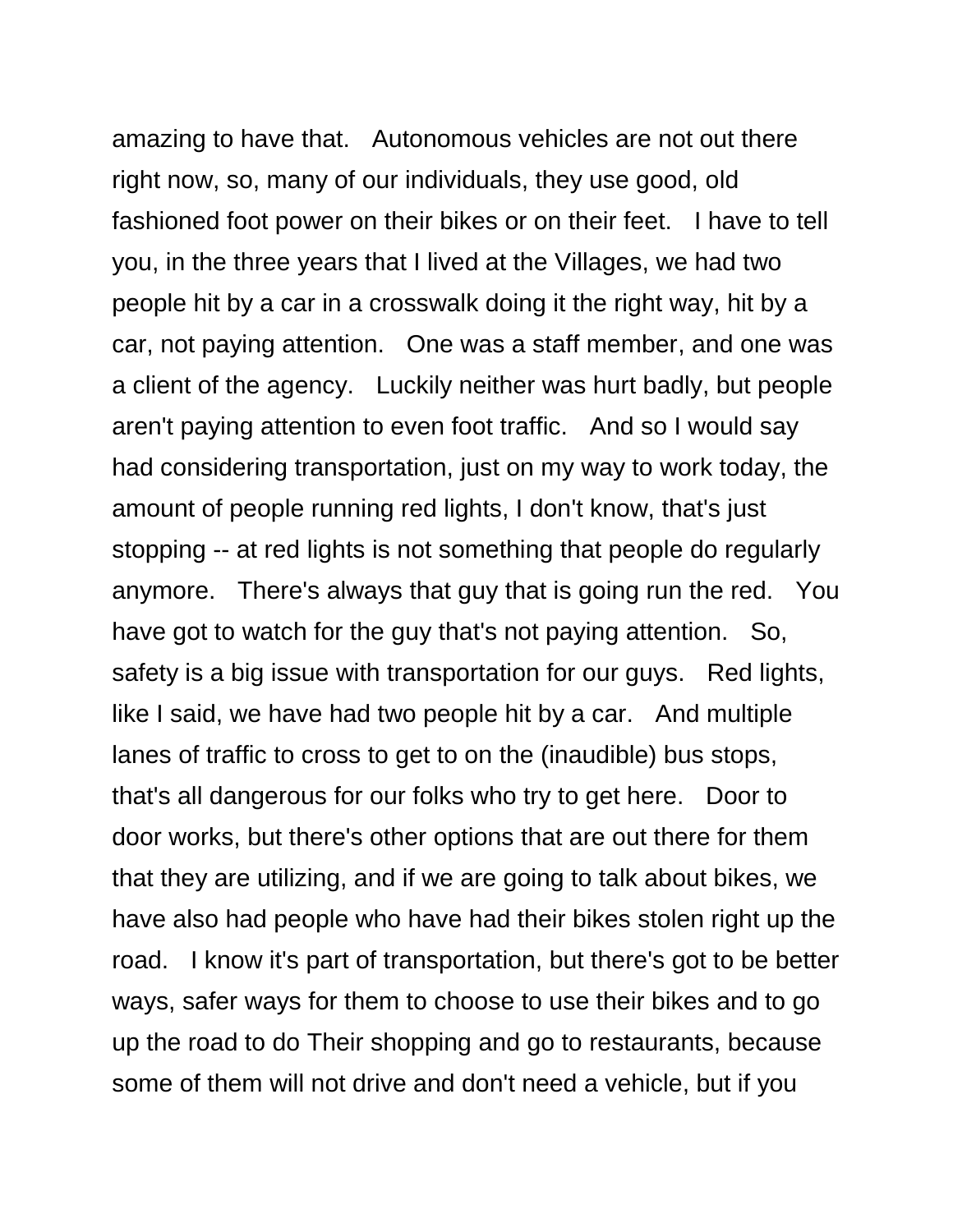have a bike, you should be able to lock it up securely and know it's going to be there when you come out. That should be part of it, too.

>> I appreciate your comments, and thank you so much.

>> Thanks.

>> We will see you in Jacksonville at some point. Thanks for your help. All right. We are going to turn to Lori Lore Gussak.

>> Hi, I'm so happy that we are including recreation in this conversation. (inaudible) with Florida disabled (inaudible) association for 20 years, we have seen recreation as the start of inclusion. It not only provides health and wellness benefits, but also is a fun way to learn about networking, socialization, and transportation.

That's why we are so glad that folks are thinking about recreation (inaudible). One important thing to think about is connecting pathways. Many people have a -- playground close to their home but there is no safe path like a sidewalk. Without the connecting path, the person using the mobility device may not be able to get to the (inaudible). So now you have a beautiful accessible recreation facility that you may not be able to get there.

Another thing to think about is who is using that pathway. It may be used by people walking, biking, electric vehicles, E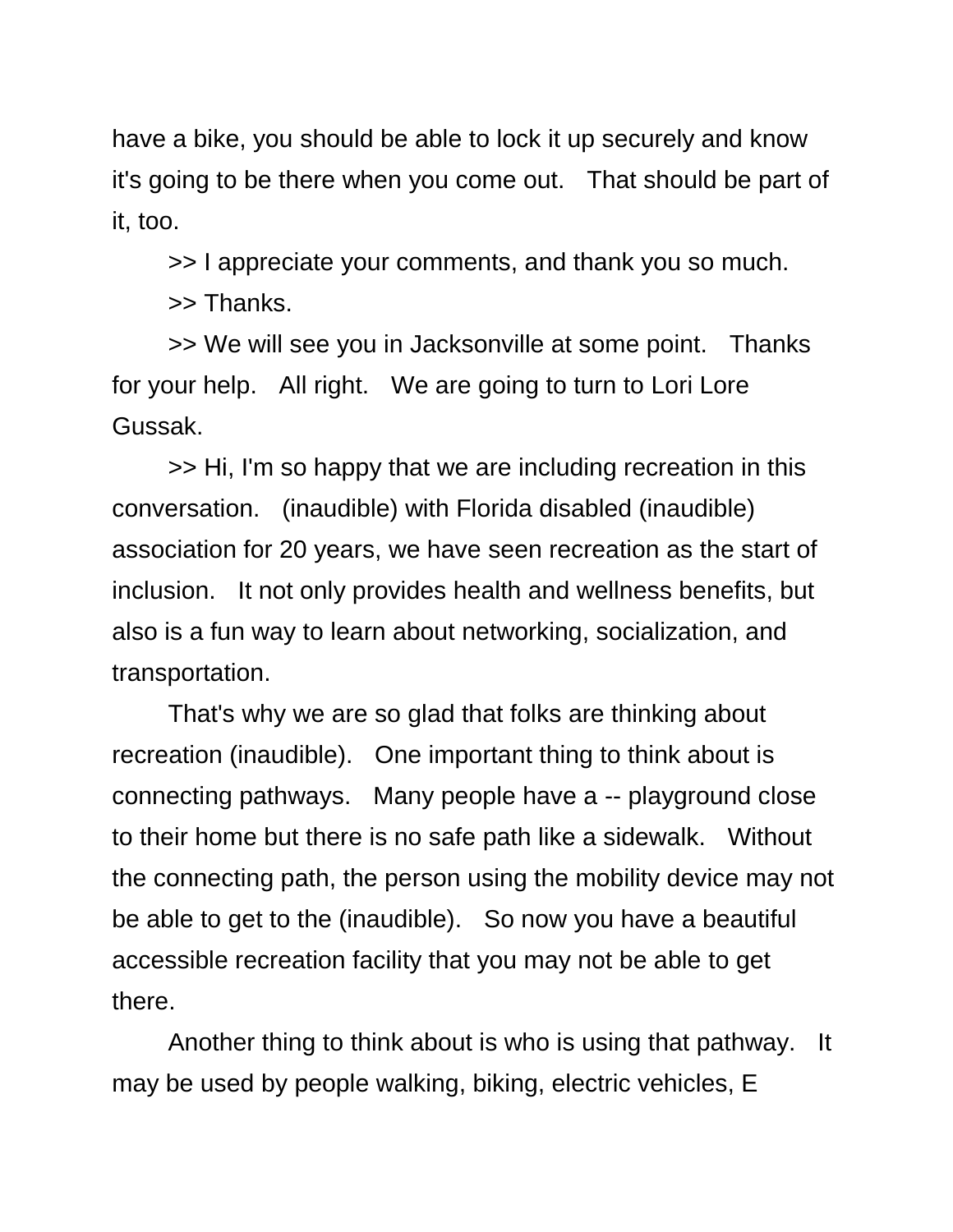scooters, and even horses in addition to wheelchairs.

The design should accommodate this multi-use. Once we design the -- it's also good for someone pushing a stroller, family biking together, et cetera. You get the picture. Having alternative pathways throughout our city will (inaudible) to access a variety of resources but also reducing traffic on our road ways. It is simply better for everyone.

Education and signage are important to make sure that people are aware of the different types of transportation used on a path.

It's also important for the person with the disability to know who else might be on that trail so that they can make the decision for themself if they feel it is safe.

Our off road trails (inaudible) obstacles, rest intervals, et cetera. (inaudible) the person deciding if the path is right for them. Once someone gets to the entrance of a park or facility, we need to make sure that there's a good path to get to the actual recreation facility.

We have seen beautiful, accessible supporting facilities for the wonderful parking lot, no way for someone using a manual chair or Walker to be able to get from the parking lot to the field.

It's you super important to have transportation that goes to our recreation facilities.

It is also important to consider the hours that the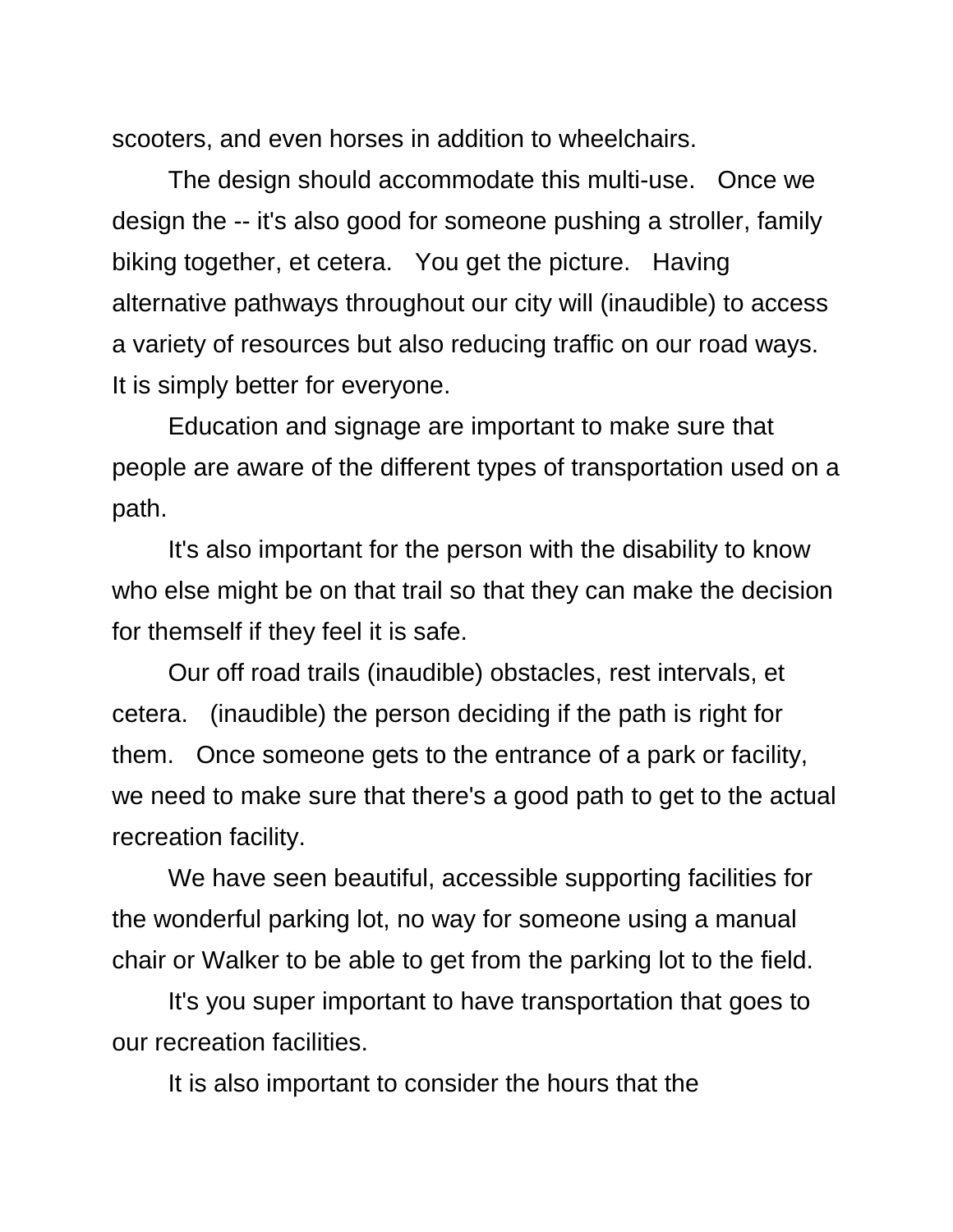transportation runs. We don't want to have a situation where you have someone that can gets to the ballpark, and play an inclusive sport, but then the buses stop running so they have no way to get home.

When we think about transportation recreation, it's important to think about tourism. The number one question we get is about beach access and the availability of beach wheelchairs.

If we have recreation that is welcoming to family of all abilities, more people will visit our beautiful state. This may be a spouse or a child that uses a wheelchair, but it could also mean grandma that can't walk as far as she used to be able to walk. So many details to be discussed, we are happy that recreation is part of this discussion. Thank you so much for listening.

>> Thank you so much, Lori. We are going to go through a series of three videos here. If you would be patient with me, I'm hoping that it will be work well.

>> I'm the executive director FAAST, Florida Alliance for Assistive Services and Technology. Today I'm wearing a magenta blouse, long dark hair, wearing glasses, I use she/her pronouns. That's a little bit -- I was born without my right arm and right leg. When I first began to drive, even though I -- on a regular (inaudible) my own was a right hand driver Jeep Wrangler with the pedals switched. My family thought not being able to reach over the steering wheel, they wanted the center console on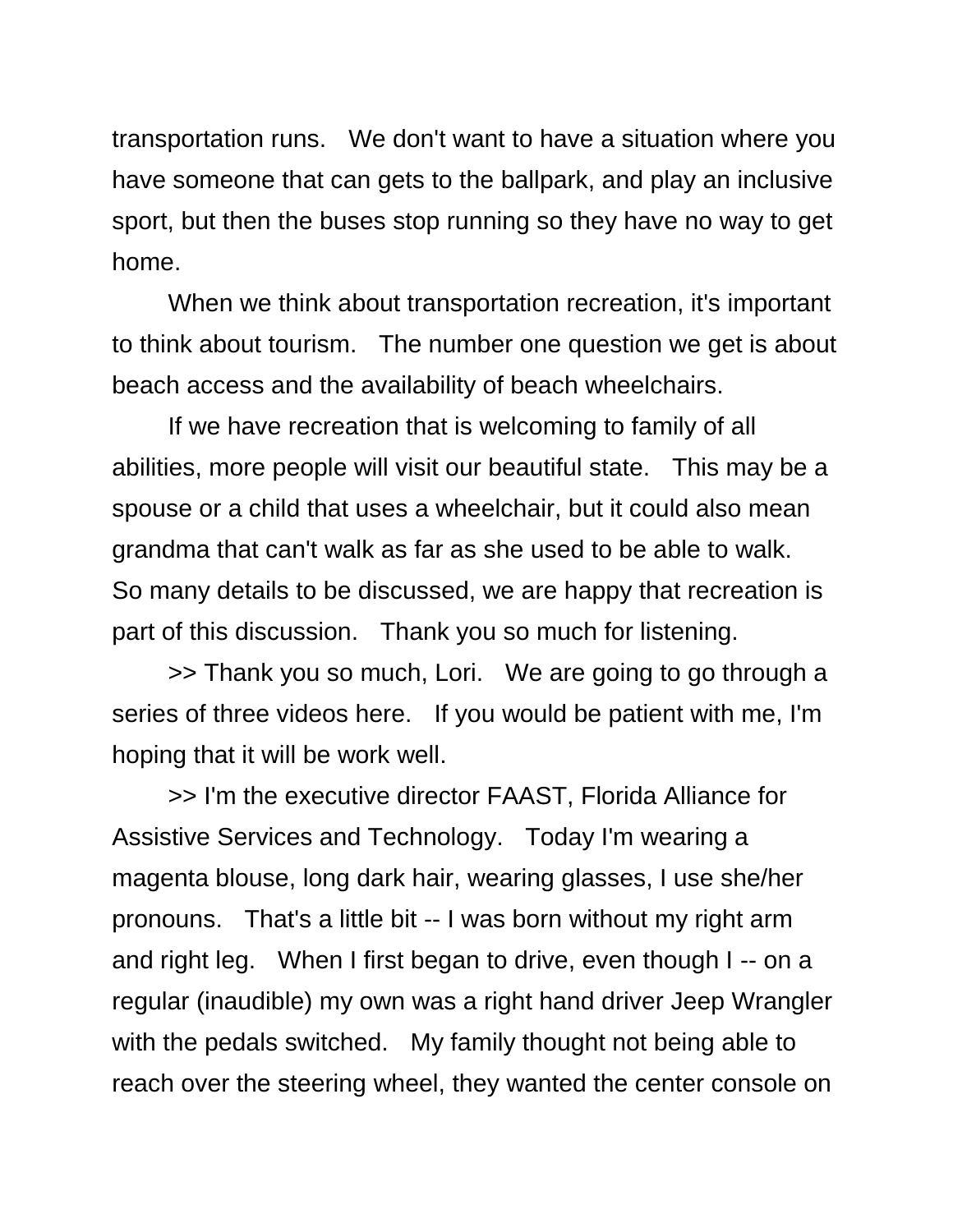my left-hand side. They also wanted the guests that -- (inaudible) this actually didn't end up being an issue for me, though the vehicle did work -- to my favor, however, living in a right-hand drive world, (inaudible) it can be challenging to do any sort of drive-thrus, going through tolls, that's where I found transportation disadvantaged -- program. Which was a real life saver for me, I would have to climb into my seat -- it was a real burden to try to throw change in the toll booth. I actually -- the vehicle I have now is a regular every day run of the mill vehicle, I have considered getting my pedals switch, but they like to do a temporary where they put a gate over your regular gas pedal and extension, since it's my vehicle, I didn't want to do something temporary, I want to go more permanent. So I have not made that change. For the most part I just put my left foot over my right and I go for it. This is interesting because when I talk to a lot of other people who don't have right feet, they think that either they must drive with their prosthesis or get a totally adaptive vehicle and use hand controls. I have not found that to be the case for a lot of people. (inaudible) you may consider -- and no one recommends driving with their prosthetic foot. But this is something that I have had conversation with people, they are always surprised to learn that I drive with my left foot in just a regular vehicle. As far as our clients at FAAST, we have heard over and over again about reaching our services, is a challenge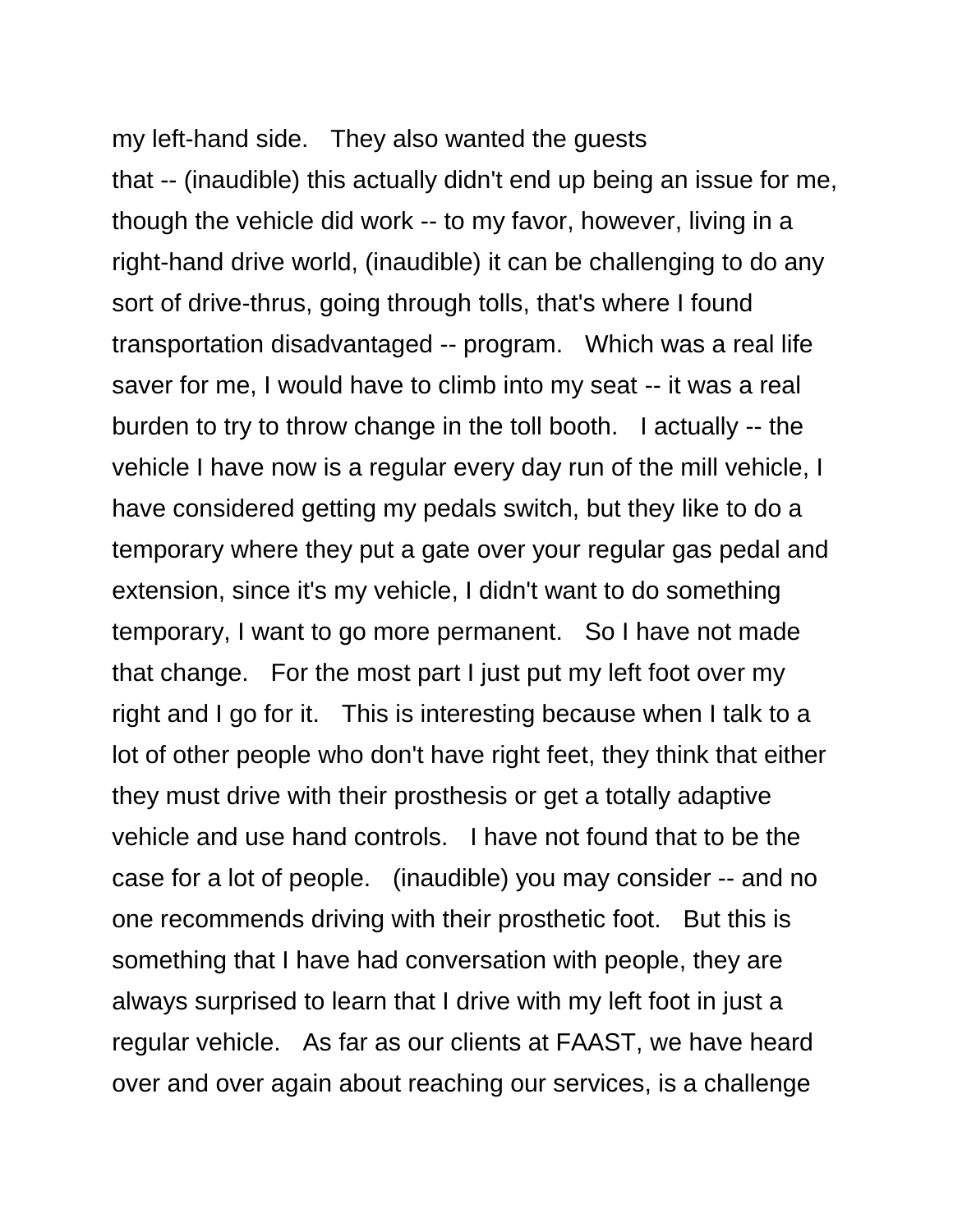for people who have transportation barriers. So when they are not able to come into the office (inaudible) cross county lines, it could be a challenge to get services from us. We are fortunate with the world going virtual, we do have access to people that way, however, not everyone has access to internet or knows how to use it. We still find that transportation as barrier even in this pandemic world. It's something that we are exploring, trying to figure out how we can get our services to more Floridians and reach them. We do have some people at our regional centers, if you don't know FAAST has six regional centers across the state in Pensacola, Tallahassee, Tampa, Orlando, Miami, in which we can visit. But if you are in the -- it's a challenge to get there. We are exploring options and are open to suggestions, if you have any, you can contact me at WHarris@FAAST --.org. Or you can call our office. Thank you all for your time today and I look forward to hearing from everybody else.

>> Great to have Whitney Harris with us, somebody who has worked with the Able Trust in the past, and I have had the privilege of working side by side with her in a number of different situations. Actually truly a fire ball.

>> This is Jessica -- I'm with the -- an agency that provides services to people with disabilities seeking employment. We have been asked to share some experiences we have had with public transportation over the years and the clients that we serve.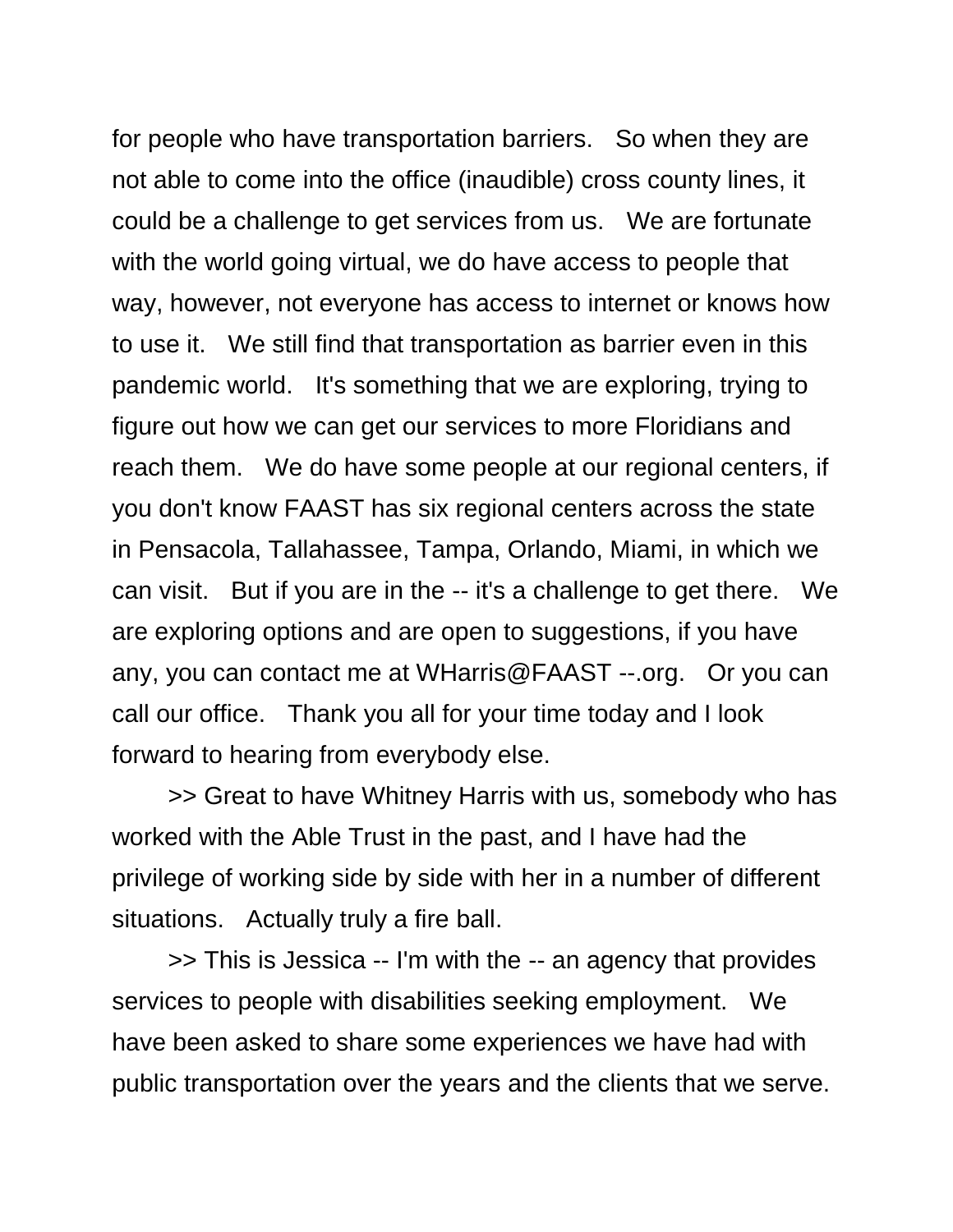The first one I would like to address is about the rural counties that we have served. Some of the cities include Clewiston and -- and Immokalee. There is no public transportation at this time in these areas. Also no transportation between the neighboring counties. Therefore, it limits the availability of positions for individuals in those areas to become employed. We have had people who live in Immokalee who will willingly go to Naples, unfortunately, the transportation is not adequate to get them there.

So, I'm not sure what the solution to that is, but I think it's something that should be taken a look at. These rural areas (inaudible). The second one is the Lee county bus line services. Although it's a good very service, there was a young man who lived in Fort Myers and wanted to work at the airport. The commute is hours by car. The bus able was able to get him here in two buses, which is unusual. Some have to take more than two to get to work. Unfortunately the commute was a two hour commute each way. Not only that, it didn't allow him to get there by 8 and leave by 6 to get -- I'm making a small proposal here that maybe serving can be done at the peak hours and maybe create some express lines for the major hubs in town, decreasing the amount of stops and increasing the ability for the bus to get -- faster and people to get to work quicker. The third is the -- service, the guidelines require that pickup and drop off be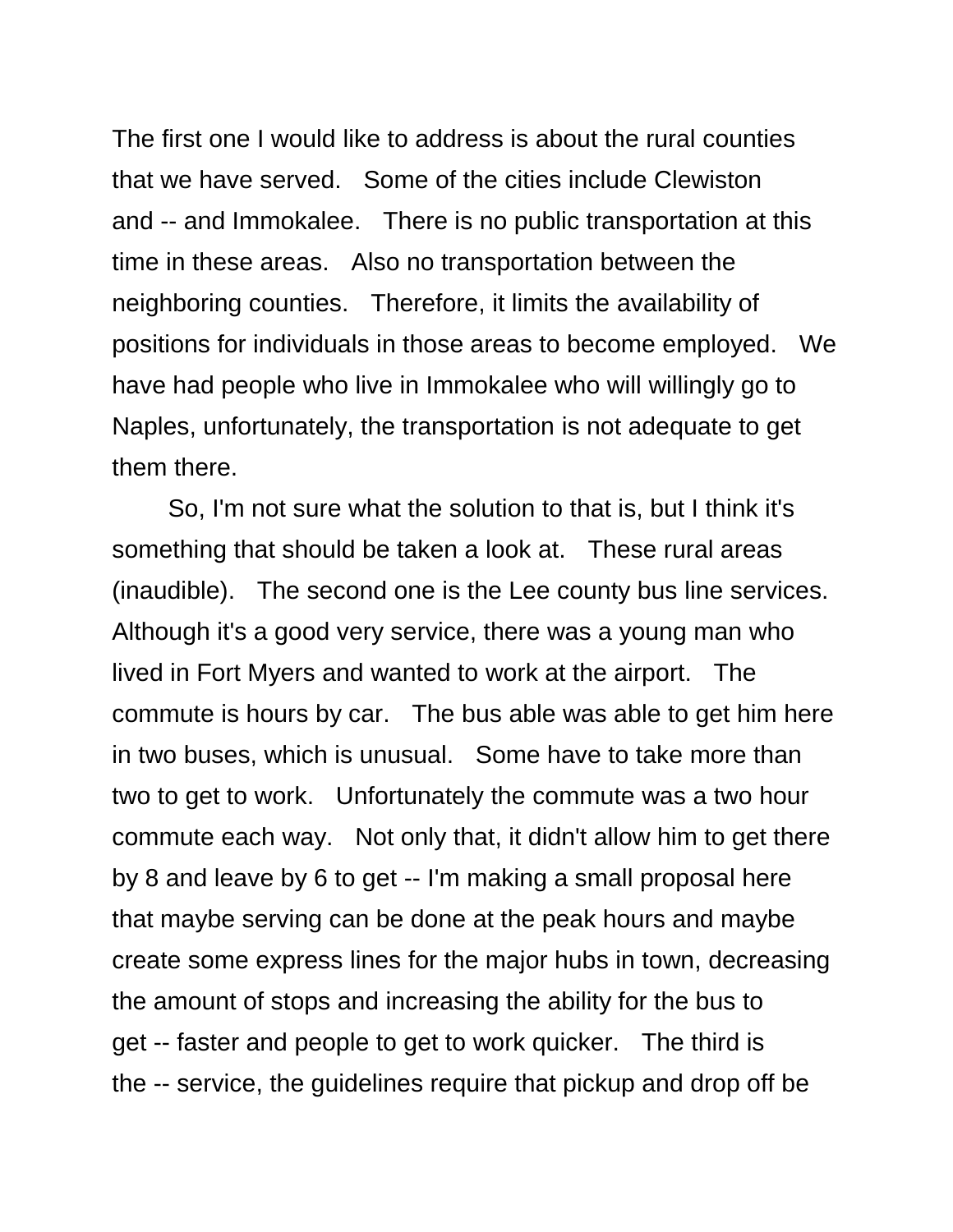within three quarters of a mile to the nearest bus stop. Again, a young lady whose mother -- and picked her up, this restricted the woman's independence, but it (inaudible) door to door service. I'm hoping that there's some discussion to be had here perhaps eliminating the 3/4 of a mile rule, and that would be to be able to utilize that service. I thank you for the opportunity to speak. Thanks, have a great day.

>> So, thank you all for staying with us. I want to let you know that in addition to the live broadcast and the -- broadcast that will happen on the Florida channel and the information that is being shared live over FaceBook, we will have the videos that are included in this project as well as additional videos from this particular town hall. Okay.

Let me give the line up so we know who is coming up next. JR Harding, you are next and followed by Molly Hullinger. JR Harding is not only a friend but a past board member of the Able Trust.

>> Thank you, Tony.

>> I'm going to turn it over to you.

>> Thank you for inviting me to be a part of the Florida Transportation Plan 25-year plan. My name is JR Harding, I have lived with quadriplegia for years. As a result, I will focus my perspective on the transportation disadvantaged community and really around the world. Some of my key focus areas will be a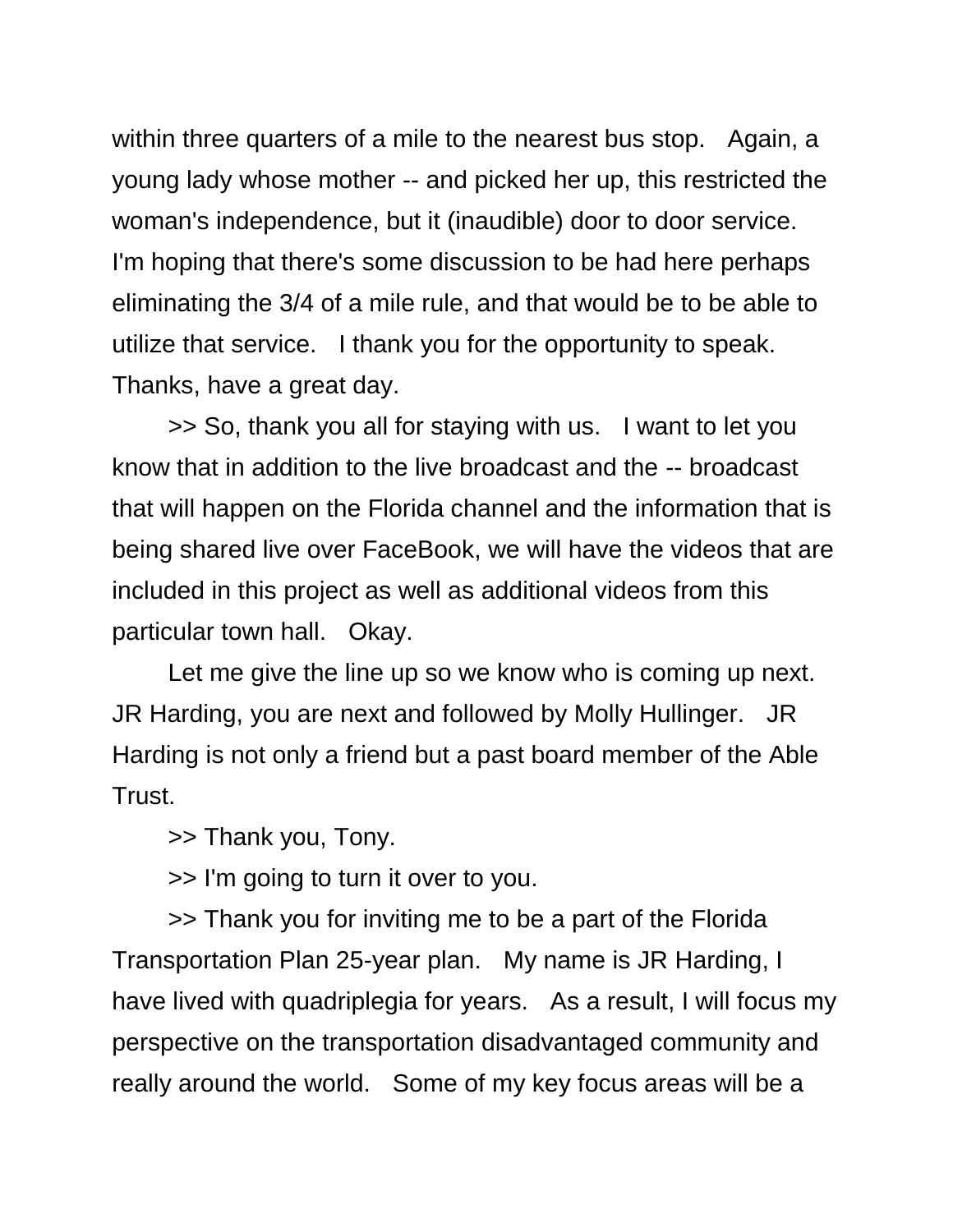universal design, community, environment, accessibility, businesses, choices, and of course, affordability.

I have international, national, and local transportation expertise as a planner, as an advocate and as an implementer. Our data shows Florida has about 9 million TD residents. Moreover, the world has approximately 1 billion individuals with disabilities, or 20 percent of the population.

As we reimagine Florida's future, one that better connects the individual, the business, or healthcare or leisure and our communities together, we should start with the basic premise of universal design and usability for all.

This means mobility for the 20 percent of people who are TD.

This is very personal for me and many others (inaudible) today. For my first seven years, I couldn't leave my house without the assistance of others. Barriers were everywhere. And especially in transportation. We all know the power of the Rosa Parks story, she had the courage to a change public transportation. Mobility in our communities, Florida, and this country is a right, not an economic privilege. Mobility choices should not solely be based on the size of one's individual checkbook, but rather building bridges and facilitating community business and leisure opportunities. Florida should be unafraid and unapologetic to expect that our mobility options are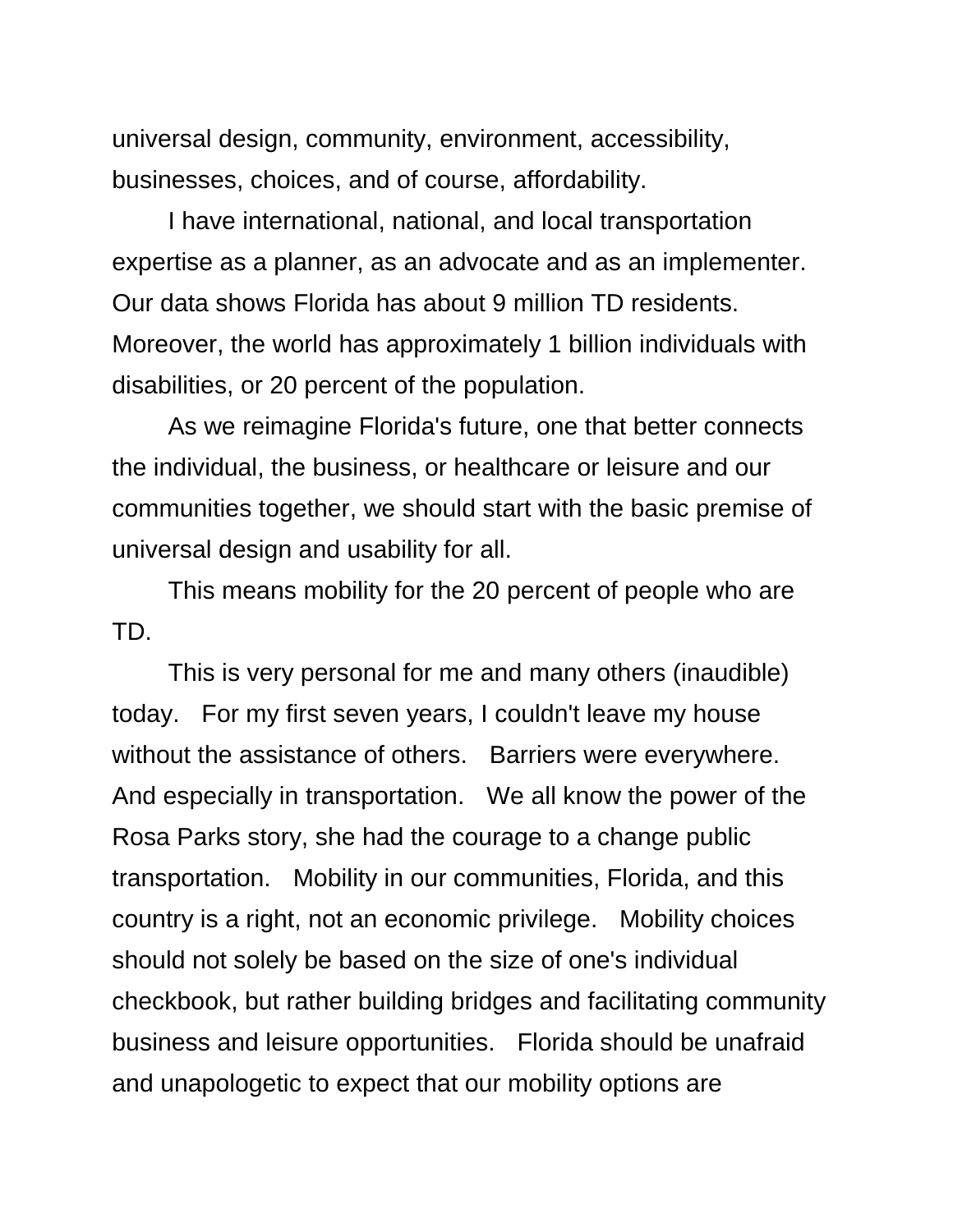empowering and not handicapping. This makes me think of the video that started this well-meaning Florida transportation plan. It does a great job highlighting our demographics, technology advancements, business evolution, but nowhere does it speak to the TD community or have sign language interpreting.

Florida's TD population needs to be built in from day one of any infrastructure. We spend too much time trying to put the 20 percent of us back into the box that had already been built. To avoid building unequal system, we need policies and standards that emphasize and reward universal access and usability.

Our current evolution of electric vehicles have not produced accessible charging stations and related performance areas that would enable persons with disabilities to have the same choices.

Our future systems incentivize and reward inclusion options. If I'm not building access into our plan, we will constantly be trying to play catch up rather than anticipating our mobility needs. Therefore, as we move forward with this planning process, let's make sure we learn from our past mistakes, maximize our accessibility knowledge, and reward and measure inclusive designs and practices. Only through awareness, accountability, and leadership from everyone in the community can we build and respond to our diverse mobility needs. Thanks for allowing me to participate and contribute to the Florida Transportation Plan.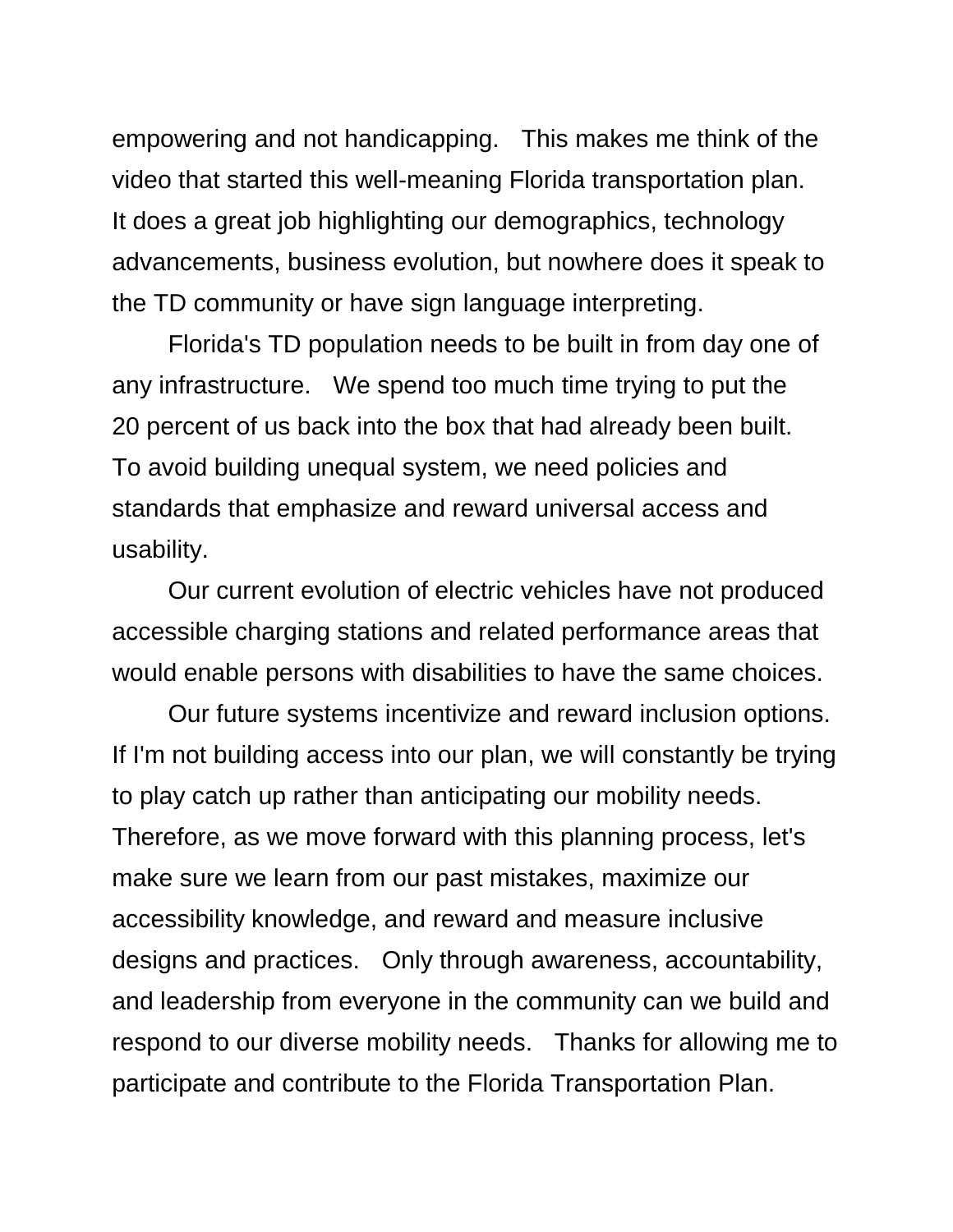>> Good afternoon, my name is Molly Hullinger, I'm Deaf. I'm here as a represent I have of the Florida vocational rehabilitation, I serve on a board that includes representation of individuals with disabilities who have difficulty representing themselves, or unable to represent themselves.

The State rehabilitation Council was established in section 105 of the Rehabilitation Act of 1973. The State vocational rehabilitation has established a state Council according to the requirements of section 105 of the act. The Council works in relationship with the State vocational rehabilitation office. The (inaudible) Council's responsibilities include to review, analyze, and advise vocational rehabilitation and the performance related to eligibility, extend the scope and effectiveness of services. And functions which affect the abilities of individuals with disabilities to achieve employment outcome. We advise VR regarding activities, a system preparing, a state plan, review and analyze the effectiveness of the program, and consumer satisfaction, prepare and submit an annual report, coordinate activities and other functions and determine appropriate -- that are determined appropriate and comparable.

(inaudible) effective transportation plays an important role in the success of and individual to achieve their work goals. The (inaudible) hard-of-hearing considers a different -- (inaudible). When taking a plane, the experienced individual has to depend on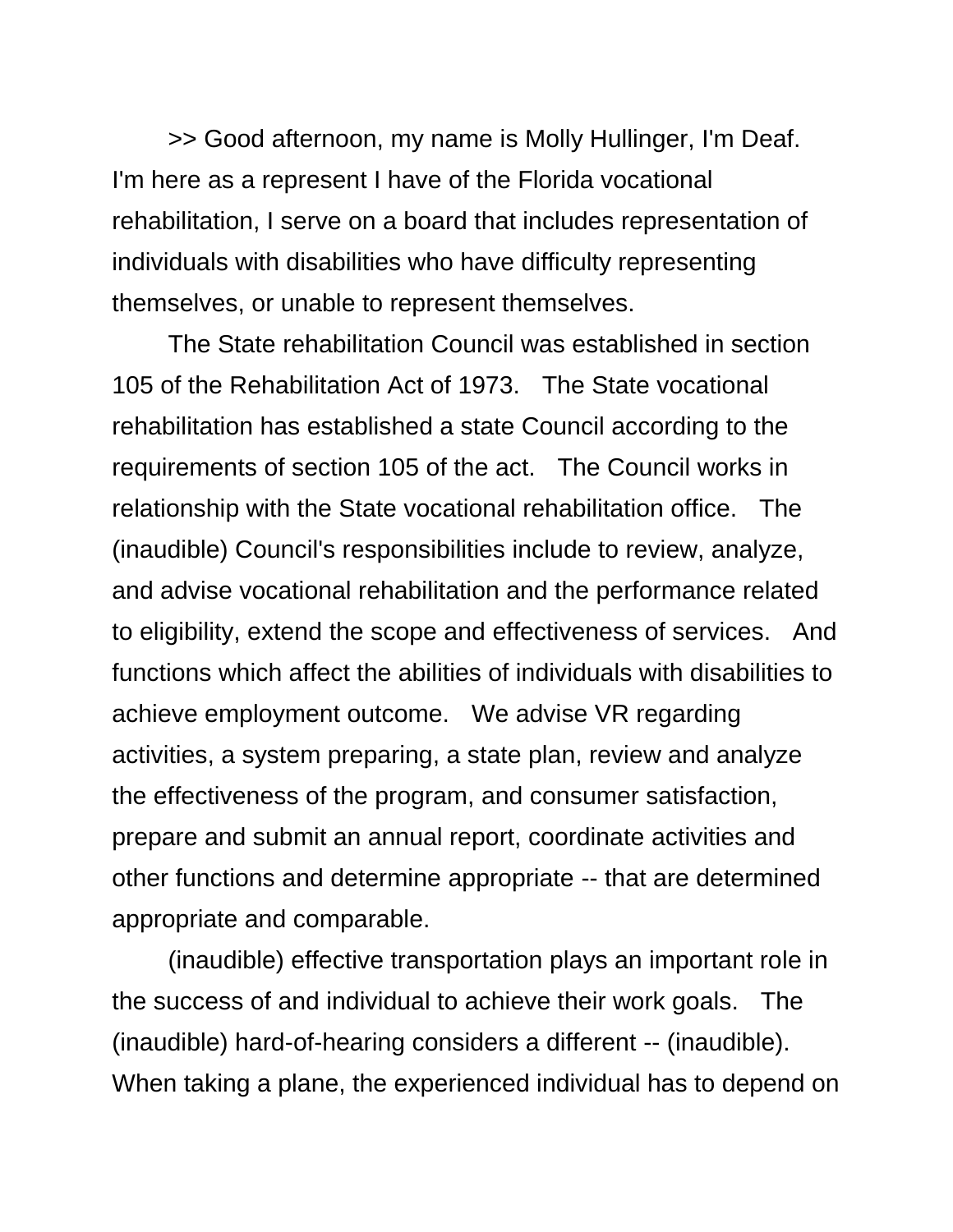the board to get information on the status of the flight and destinations. Most of the changes that are made are on the loud speaker. I once took a flight from DC to Dallas, indicating that Dallas was the first stop on the sign. At the first stop many people and the crew got off. When I inquired what was going on, I was told I could change my seat to wherever I want, at the second seat (inaudible) even though my ticket was clearly to Tulsa. No one thought to inform me when we arrived -- spent a great amount of time looking for me. I travel all around the world and couldn't understand how I had missed the stop. If there had been (inaudible) a plan to identify and accommodate individuals with disabilities, some non-visible disabilities, (inaudible). Another example is when a Deaf individual was a principle at a high school realized she had boarded the wrong plane when she noticed the -- was on the wrong side, she was traveling to the West instead of to the east. Traveling plans must always be checked -- individual on the airlines and at times this means waiting in a long line and (inaudible). Deaf individuals including myself have been informed they need to ride a golf cart from gate to gate. 10 years from now, we should have messages live and captions for all people to use. It would also help if there was sign language interpreters when we request travel. Emergencies happen, and we need to be aware of them, whether on a bus, train, or local transportation. New technology is helpful in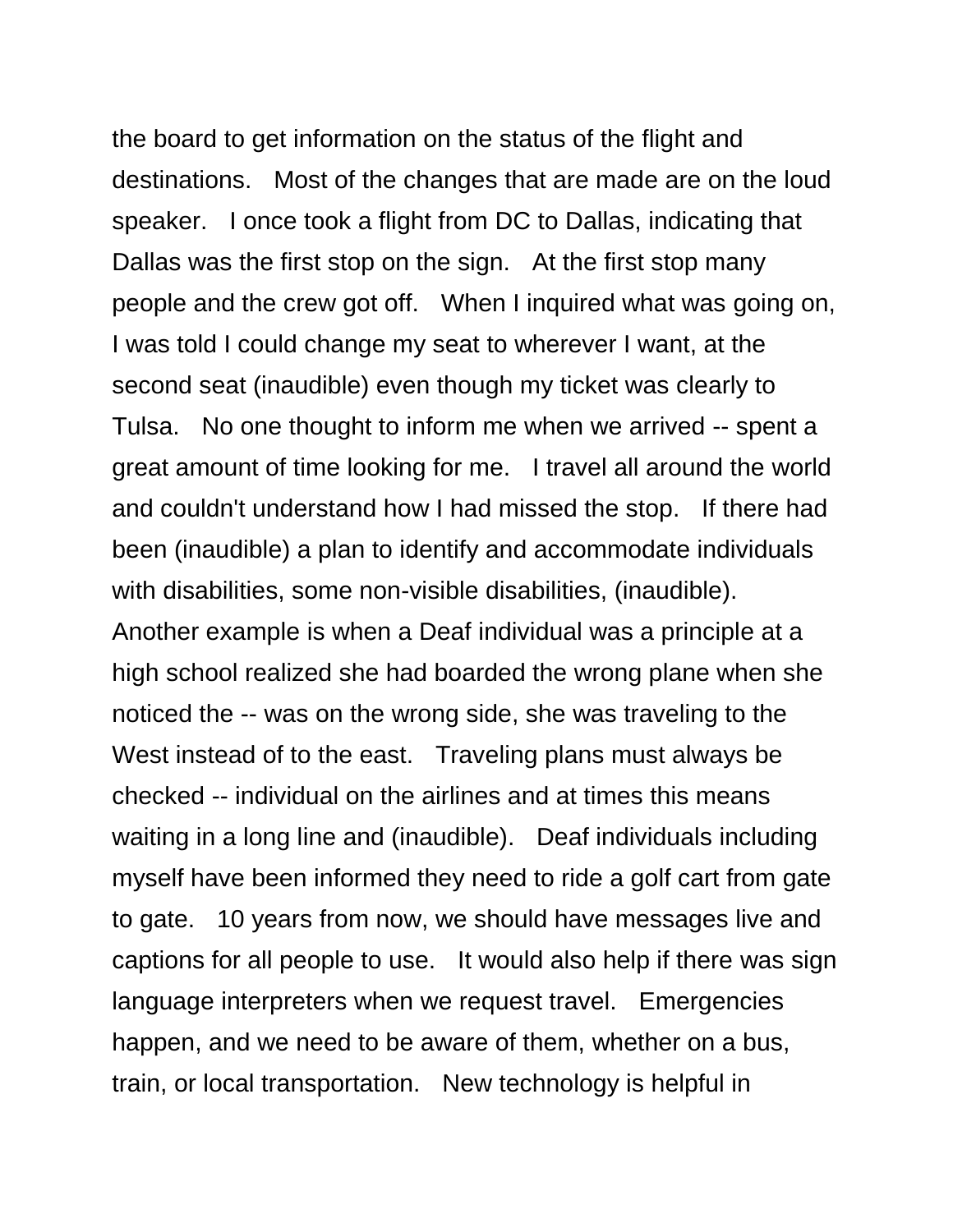assisting people who are Deaf and individuals with disabilities (inaudible) who has a son at Arc village in Jacksonville, it's an amazing plays, his (inaudible) employment at the military base. His mode of transportation, Jacksonville transit authority -- giving himself (inaudible) he pays using a card which he could add money to on his computer if he (inaudible) family help him. Now has an application on his phone to assist him in getting transportation. JTA connector -- go to the movies and activities with his friends. JTA is a very successful venture with him. Thank you for permitting me to share my experiences and provide input to this important matter.

>> Thank you, Molly, I know that you are on the line so I appreciate you helping us out there. So, two messages, first the next two speakers are Lena Juarez, and I do want to remind folks that because we are limited on time during this town hall, you may continue to post public comments on the chat as well as submit questions through the Q&A feature on here. And in you are watching off line or outside of the webinar, send messages to transportation@ableTrust.org.

Lena Juarez, thank you, the floor is yours.

>> Good afternoon, I'm Lena. I worked as an advocate and lobbyist for the transit and paratransit agencies. I represent an association of transit providers -- my firm is engaged in policy -- legislators, staff, and agencies regarding the reformation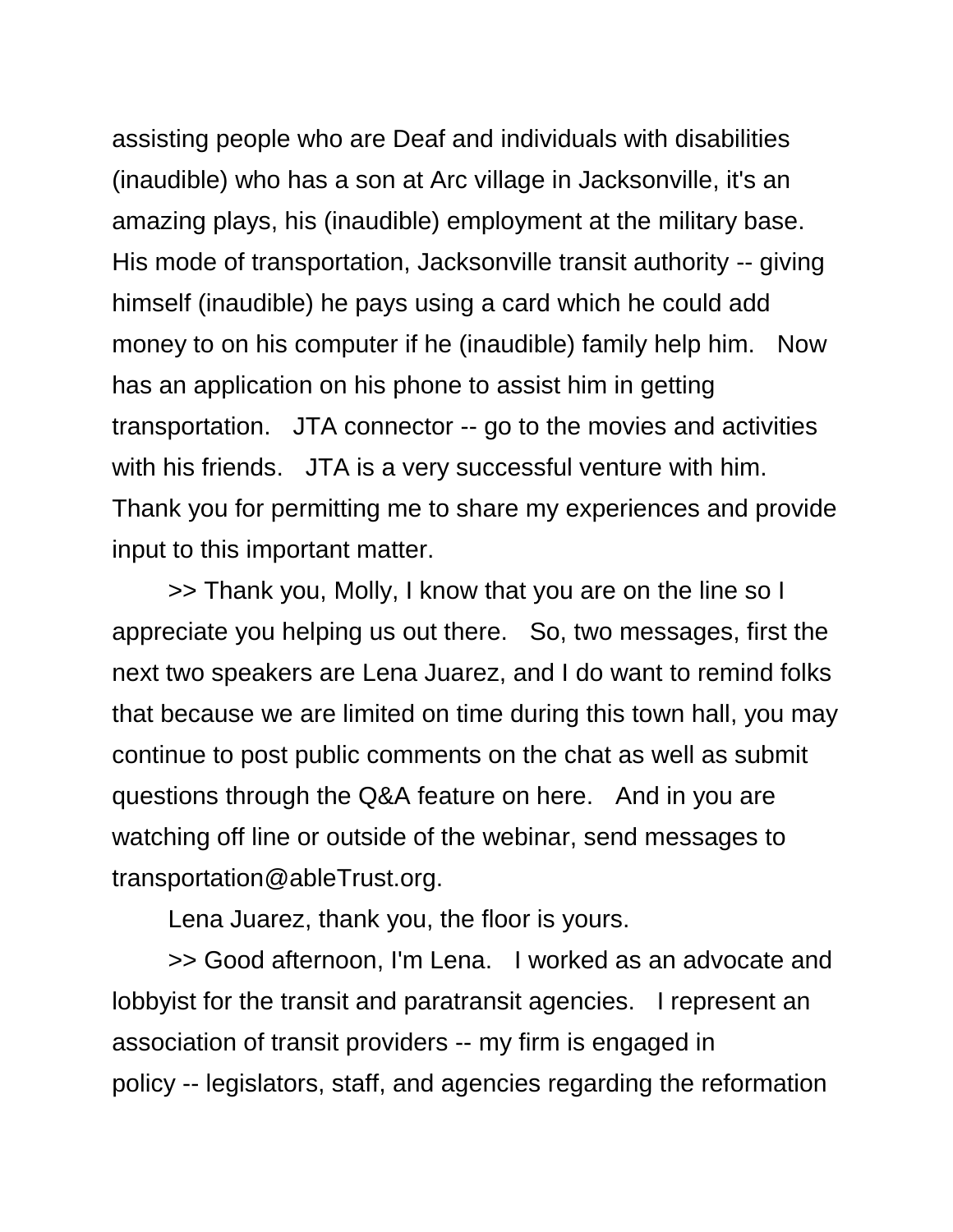of the Transportation Disadvantaged, advocacy for the trust fund, as well as other funding streams. Over the years we have done a lot of coalition building. We have also done a lot of education regarding challenges faced by persons with disabilities -- to live their lives, this includes going to work, play, running errands, getting to their healthcare appointments. We continue to follow these issues today. Specifically this past session we followed bill that would have allowed TD providers to cross county lines, it passed the house unanimously but stalled in the last senate committee.

A few observations about the industry over the past two decades, there have been so many changes impacting the transportation disadvantaged community yet reform is still needed. Change in economic times have caused states, including Florida, to rein in Medicaid costs, yet innovations and technology like ride sharing platforms such as Uber and Lyft give access to plan ambulatory estimates to go to Doctor appointments.

I'm glad to see that the TD is tackling a new funding formula. I encourage you to review their new formula on the website. One variable is the square mileage of each county. This creates disparities this do not reflect the TD trips, another one is total county population, this pits the large counties against the small counties. The CTD is going through the rule making process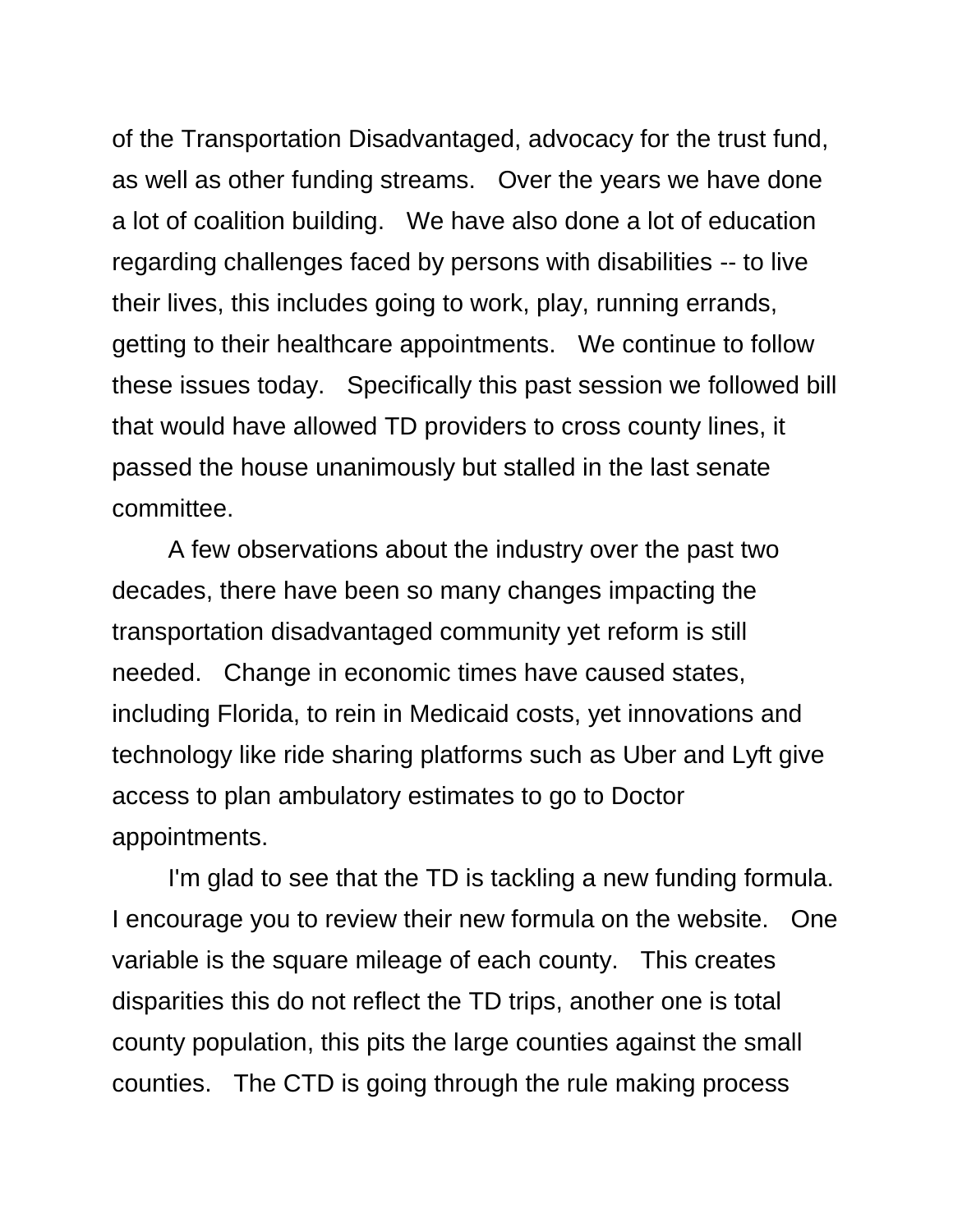now, so there's public input opportunity. And the new formula proposes that county square mileage be replaced by center line Miles, which is the highway administrations public road mileage data, that the variable will be the actual mileage traveled by residents. The total number of county residence would be replaced by the TD population. She is change -- to the needs of the community. Believe it or not, at one point Florida was considered the best coordinator transportation system in the country. I encourage the Department of Transportation to rely on the locals to get the lay of the land regarding the needs of the transportation disadvantaged and to get input from the planning agencies around the State. This including the metropolitan planning organizations, the regional planning councils and city and county governments. I will just say that some are more engaged than others. The more the Florida Department of Transportation can do to be of a facilitator of transportation options for persons with disabilities, greater opportunity there will be for persons with disabilities to contribute to the economy, pursue education, engage in sports and leisure activities, and literally see the world.

Thank you for this opportunity to share my experience, observations and recommendations, I truly enjoyed this town hall conversation today.

>> Thank you so much for your participation. Next up will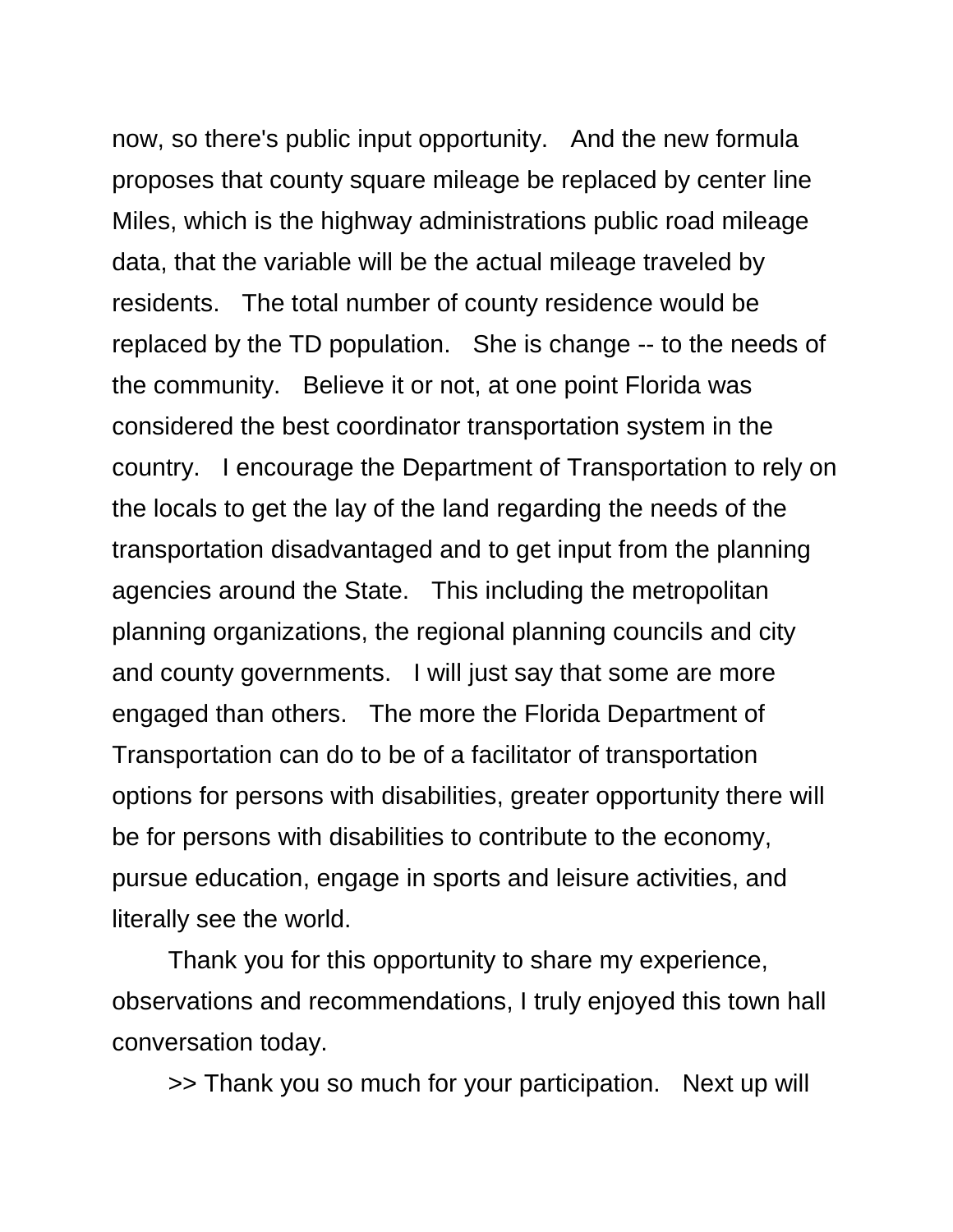be Cathy Matthews and Derek and --

>> Thank you very much. I'm Cathy Matthews, I'm on the board of directors for Lighthouse Central Florida. We serve the visual impaired, our son included, are considered transportation disadvantaged, which means door to door paratransit service is needed. We are very familiar with access links paratransit services and we would like to offer just a few considerations that I thought maybe able to help us moving forward.

Someone had been mentioned before, I'm sorry to repeat, but some of them had a twist on them, if not I think -- (inaudible). The first is integrating -- options for paratransit, we know that it's less expensive than what paratransit would cost, it would mean a considerable number of drives off of the vehicle load which means the paratransit riders who need those vehicles will have better service. It's a win-win in advocacy and cost. And they are also services, there are also services out there like common courtesy and go go grandparent that can help augment the program for those seniors and those that either don't have a smart phone or aren't comfortable using the apps, so we have a complete system that we can use. And most of the time when we hear that we can't do this, is regulations are quoted. And I think that at this time, Uber and Lyft are a disruption in the agency. The second I would like to mention is paratransit contracting. My experience as a systems engineer, I worked in R&D, I worked in acquisition, I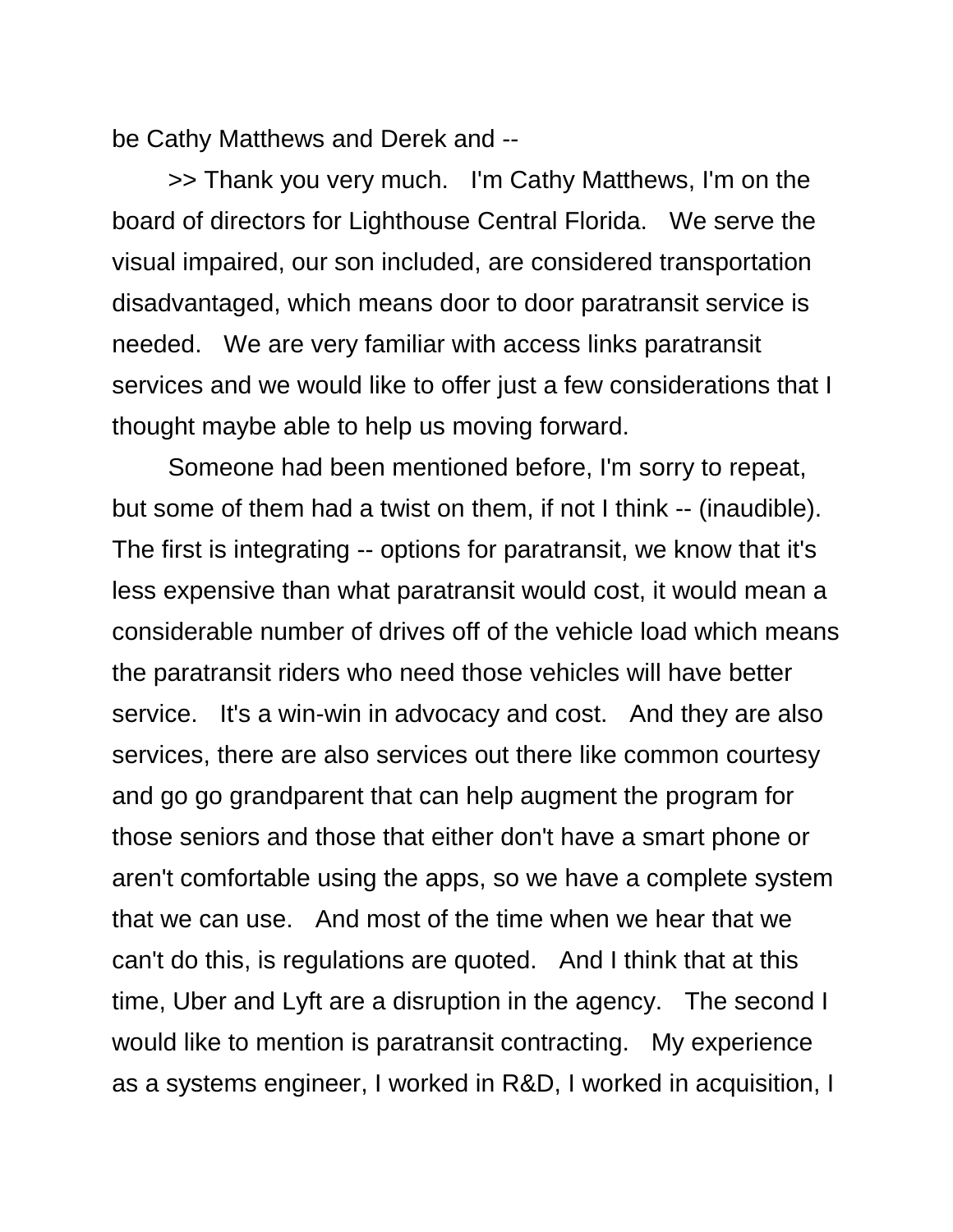worked for government and in industry. And I have done contracting. So one of the things I think, my recommendation, is that we should look at contracting for what we want. What we want is safe, quality, efficient, timely, dependable rides for this community, and to give that incentive for the providers to motivate them to give us that quality ride instead of paying for the number of hours on the road or the number of Miles driven. So I really think that's important. And I'm going to talk about technology in a minute. But as we automate some of these assets we need in order to make -- more efficient, we also need to make sure we that we contract for the right data and be competitive for future contracts. The third and last thing I want to mention is technology, technology matters, there's truly -- we truly need to take advantage of the technology out there for the benefit of not only the riders but the transportation authorities and the providers. It will make life easier for so many people. There's way too many trips and buses per day to manually schedule changes, there are automated solutions out there, we need to figure out how to use them. I think there are many attempts, as Paul said earlier, it never trickles down to the user, and we need to make the -- to everyday use.

We need basic things like reader profiles and e-mail addresses, no way to mass mail the paratransit ridership, I think that information especially during times like COVID and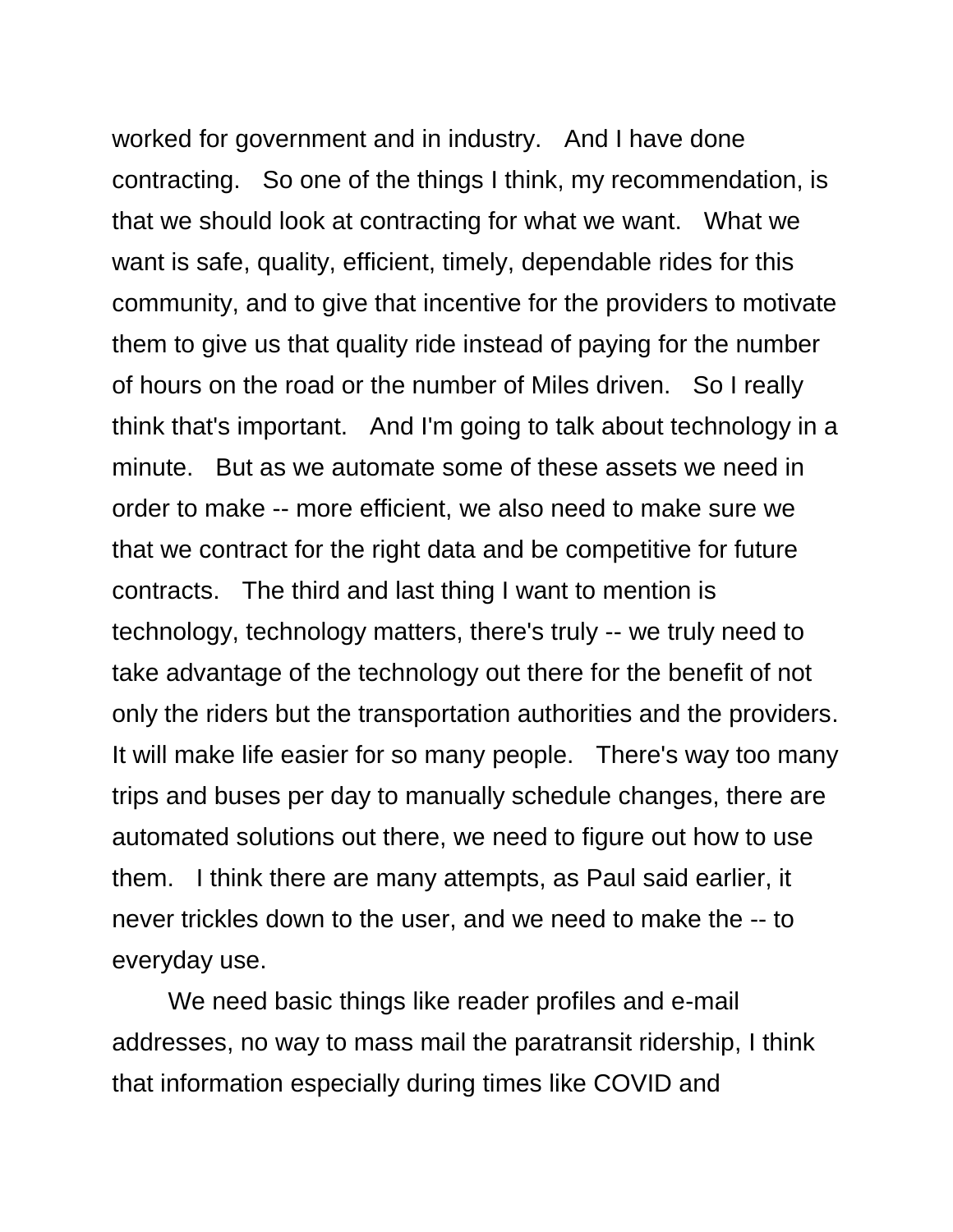scheduled changes or policy changes really need to be pushed and we also need to get better feedback for the ridership and that access would be invaluable. I think sometime we don't want feedback because it's not (inaudible) but I think we need to be transparent and take to take the good, bad, and indifferent. I also think on the website there should be a big feedback button and we shouldn't make it hard to find, shouldn't make people work hard to get input and take it even when it's bad. I think with that, because I know that we are short of time, but thank you very much for your time, I appreciate it. And stay safe.

>> Hello, I'm Derek Carraway -- share some of my experiences on using public transportation. I live in Tallahassee and have been using the TD office in my area for I would say a good 12 or 13 years (inaudible) prevents me from being able to drive. I could say that my overall experience using -- ride as it's called in my area has been good and bad. I will start off by saying that I'm thankful for the services and it's good because I would be up the creak without it and (inaudible) but it is by no means perfect. Now, I first started using it, I would get there late, that is frustrating especially when I started having internships and holding down a job. (inaudible) into work late now, but on the same token, getting there 45 minutes early and having to sit and wait to clock in is not fun either. The big problem I experience now that they haven't gotten mastered yet is the return trip when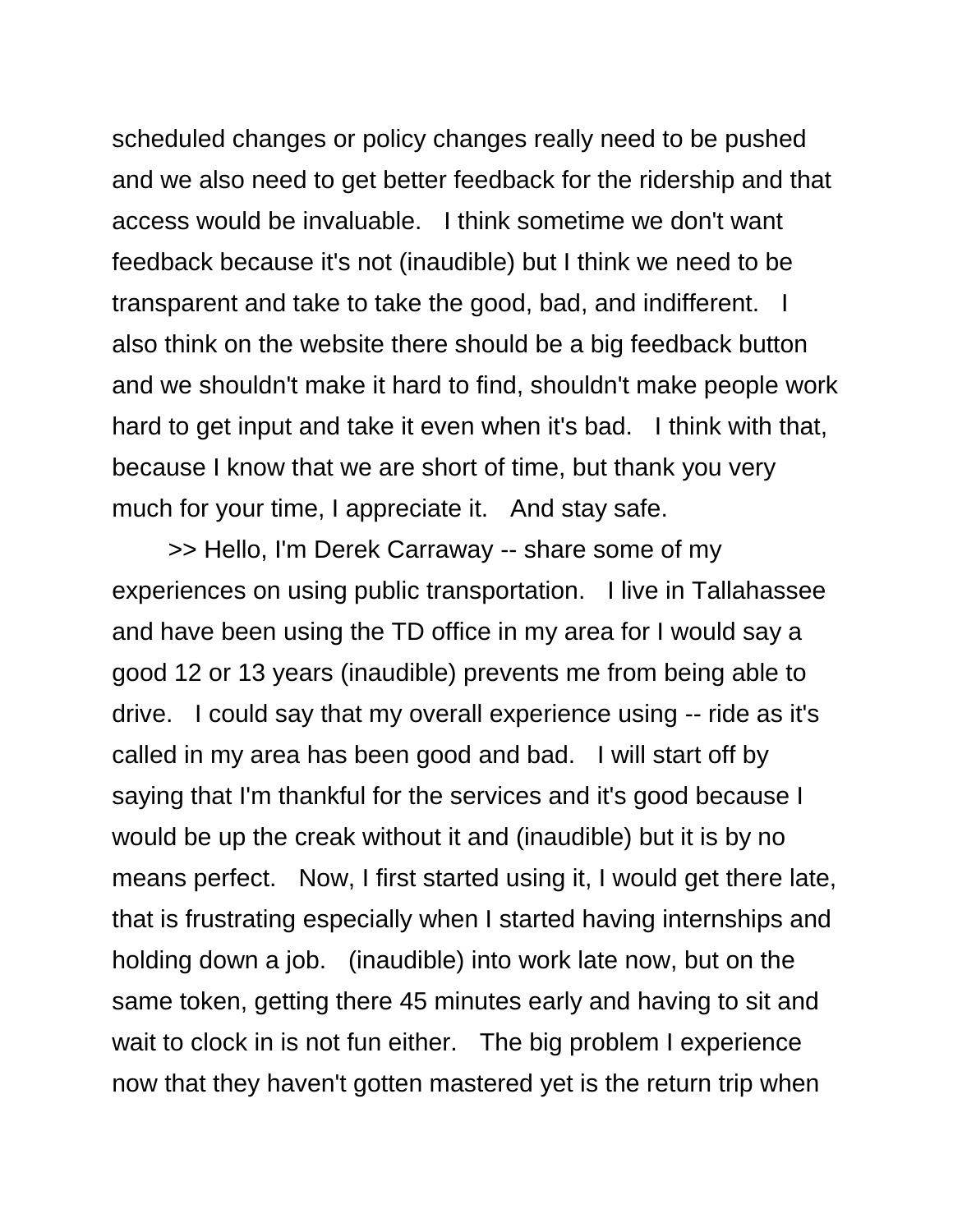they come to pick me up from work. In the year I have been at my current since my office was -- I usually wind up sitting -- waiting anywhere from might have minutes to a handful of very frustrating occasions, over an hour. This is absurd. When I call the call center to check on it, they (inaudible). Some days my eight hour workday has turned into 11, trying to get there and back home. (inaudible) because they screw up so much, you know there's a problem. Major problem. She keeps saying they are (inaudible) 10 to 18 drives short -- when they screw up. If that's the case, I think there shouldn't (inaudible) on the city's website until they have an adequate number of drivers. Then they make me get reapproved every three years just to use the service. That gets a little annoying considering there's my situation isn't going to change because there's (inaudible) my vision problem. The just gets annoying and (inaudible) my situation is not going to change. And anyway, I could go on for like another hour because I have a whole list of -- since I have four minutes, I will leave it at that. The transportation disadvantaged service is good, but definitely needs improving. I hope everyone (inaudible) is watching and taking notes right now, because it gets very old and -- daily stress being forced to rely (inaudible) since the COVID pandemic, I have been fortunate to be able to work from home and haven't had to use that and (inaudible) it's my hope that by the time we start getting back into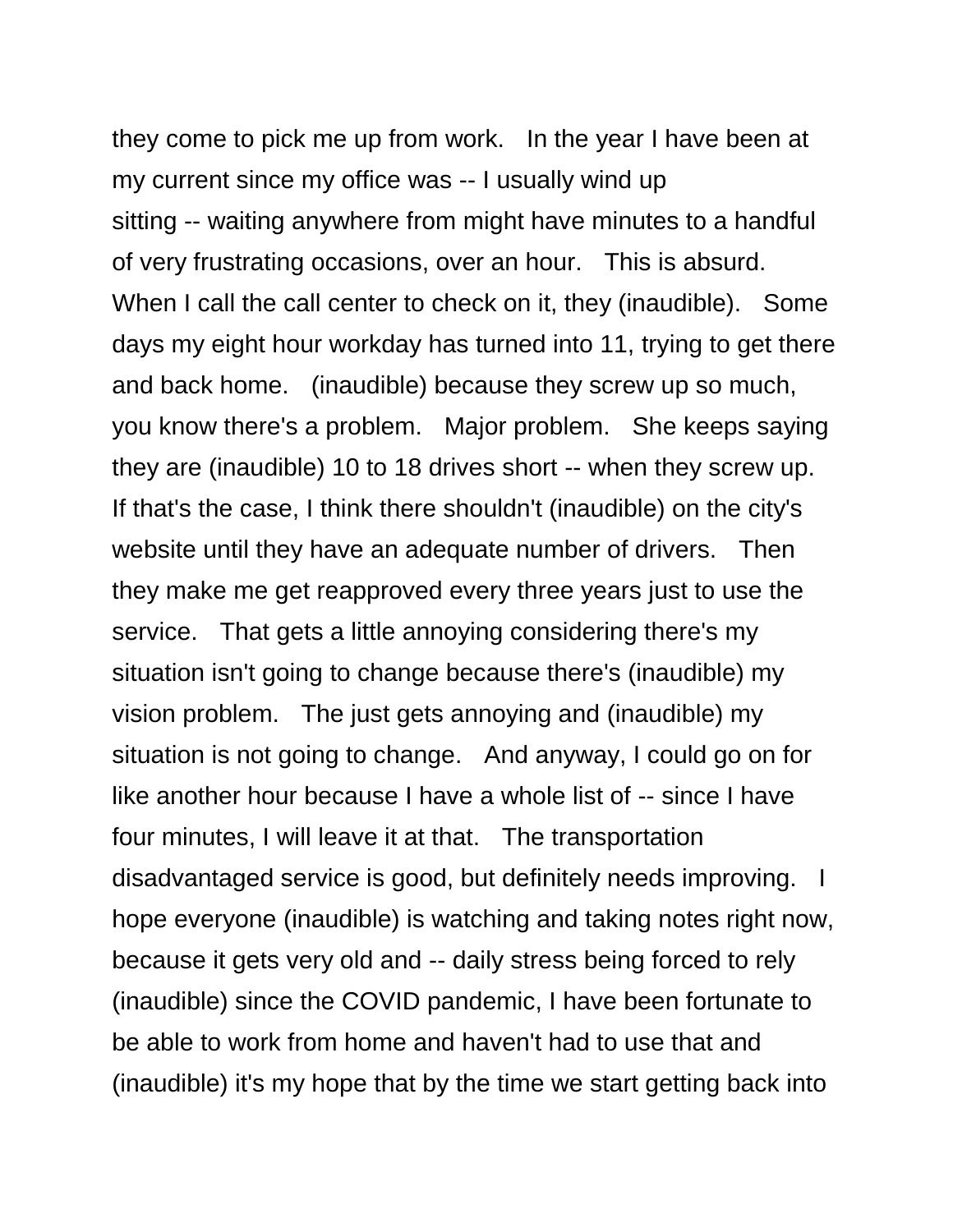the office and I have to start relying on them again, that things will be greatly improved. I'm honestly not holding my breath, though. Again, I'm -- Derek Carraway with the Family Cafe (inaudible) to learn more about what we do, visit -- (inaudible) like us on FaceBook. Thank you for your time.

>> Thank you. So, next up is Niki Germain, and then Paul. And I have to thank the 26 speakers that have spoken so far for staying close to on time. I think I'm the only one that has delayed us. Nick, if you are ready to go, I will turn the floor over to you.

>> Or Paul, if you are on the line, and you can turn our camera, whichever one turns our camera first, Paul, why don't you go. Nick, we will get back to you next.

>> Good afternoon, name is Paul Strobis, we provide ADA complement and transportation disadvantaged paratransit service. As public transit professional with 20 years of experience in the paratransit industry, both here and in Broward and in Boston, Massachusetts, it's very evident to me in listening to what's going on in this session, that Florida is ahead of curve when it comes to mobility management in coordination of transportation services throughout the State. The transportation disadvantaged program doesn't exist in other states. So choices that customers have, individuals with disabilities have, are very limited outside of Florida. And so I want to compliment FDOT and my peers throughout the State on the level of service that we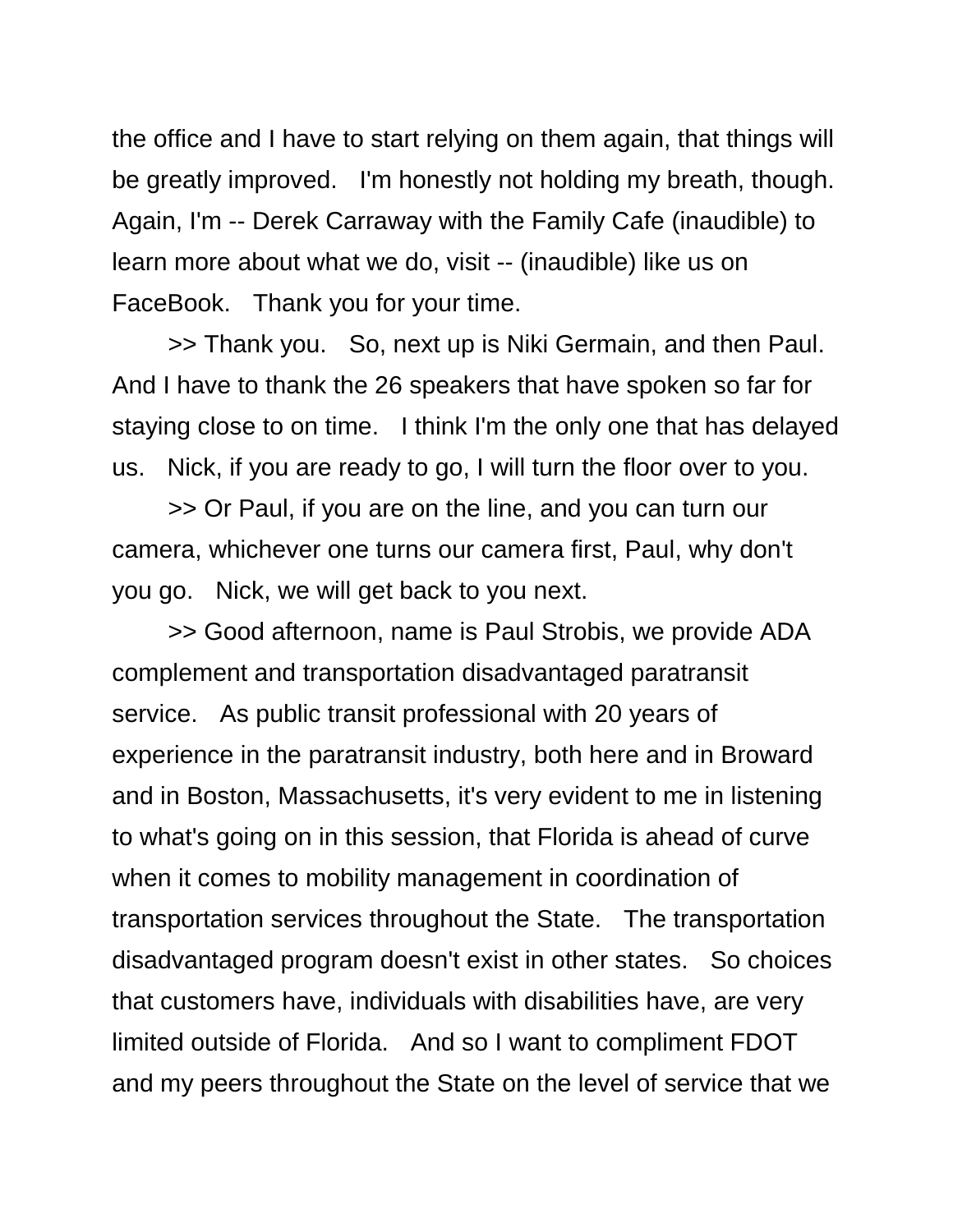get to provide. Understanding that even exceeding a lot of the limitations, the requirements of the services that we provide, there are still a lot of limitations to the customers that use our system. And my main role here in Broward county is to try to expand services where I can to ensure that we can create a system that is available when the customer needs it. Understanding that paratransit customers generally don't have the ability to be spontaneous, to have trips ready when they are ready. Everything is pre planned. And so I ask myself as part of my local planning process, and I know that FDOT in their planning processes do the same thing, how can we break down some of those barriers with solutions. One of the things I have tried to implement over the last two years in Broward county is to provide choice to my paratransit customers. Providing them a on demand solution with our local taxis in Broward county that have many more vehicles than my paratransit service has. And allow them to book trips on demand when they need but also have paratransit there when they need it. We need to come up with ways to break down the complexities of our system in Florida to allow a more seamless partnership with public and private, public government can't do it all. And a lot of systems, that's all there is, the local public government. We need to work on at the state level things like insurance, private entities that don't operate 24 hours a day but have to pay exorbitant insurance cost to operate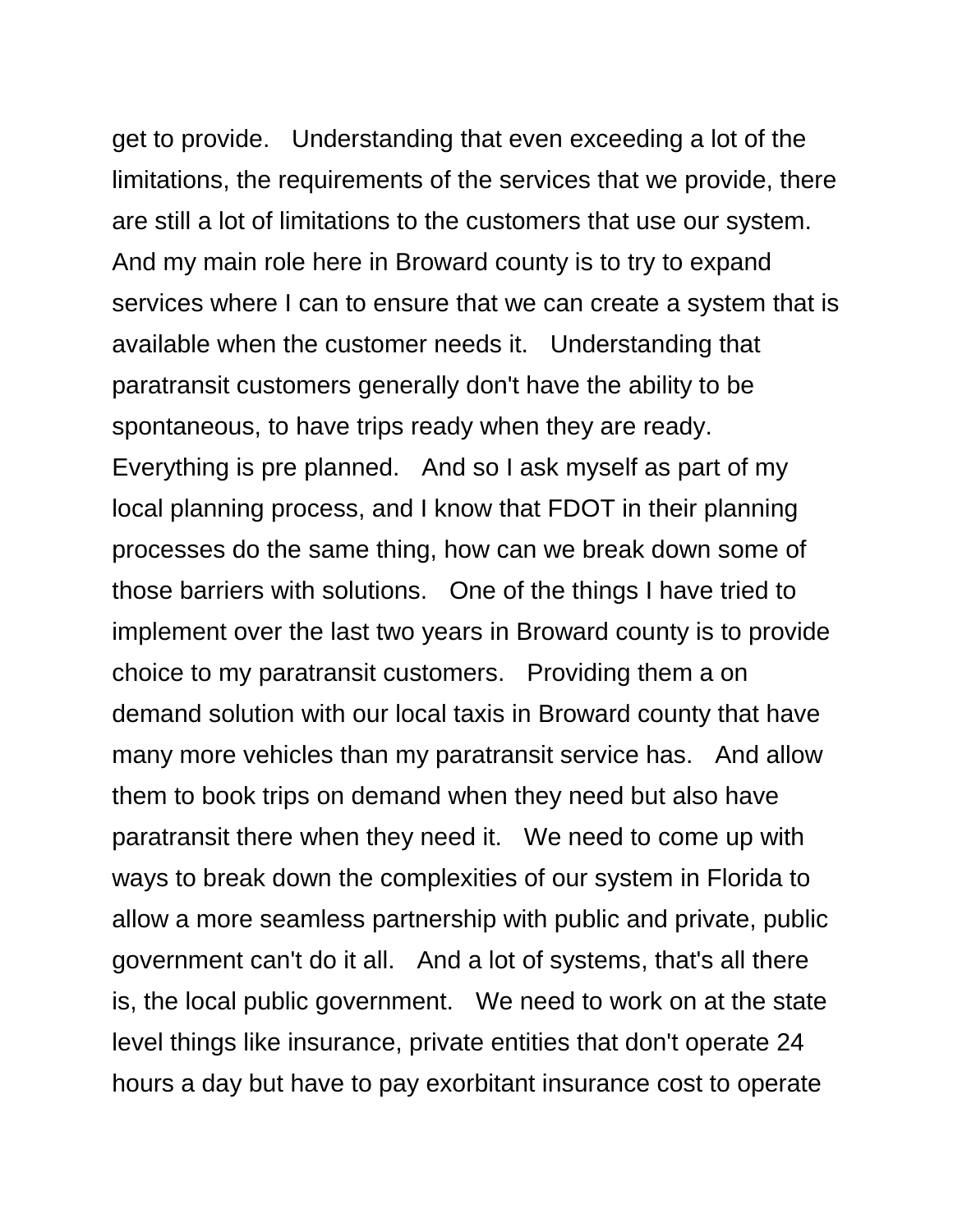transportation systems is unsustainable for small companies. There are many people that would love to become part of an overall system but they don't have the capital to be able to provide it. Better education on the 5310 grant program that provides capital funding for seniors, disabled transportation programs is key. And so as we move forward, I hope that we can expand those programs to provide and ability for public agencies like myself to partner with not just large transportation companies but also those smaller entrepreneurial companies and share information which has been a problem with some of the T and C's up to this point, but if the capital funding is there and it's available, and the local governments can work with them, I think we can create a hybrid transportation system that will do what we hope, that's to allow day-to-day activity, not just medical, but everything, as we have talked about, whether it's employment, social, education, that they can decide like anybody that may have a car in their driveway or have -- able to get on a public busker they can decide to transportation port whenever they want. I thank you for the opportunity to provide my comments on a future transportation system that value mobility for all throughout our state. Thank you.

>> Thank you so much, and particularly on short notice. He just got the call the other day and he stepped right up. I'm going to try nick again, if you are available, go ahead and speak up and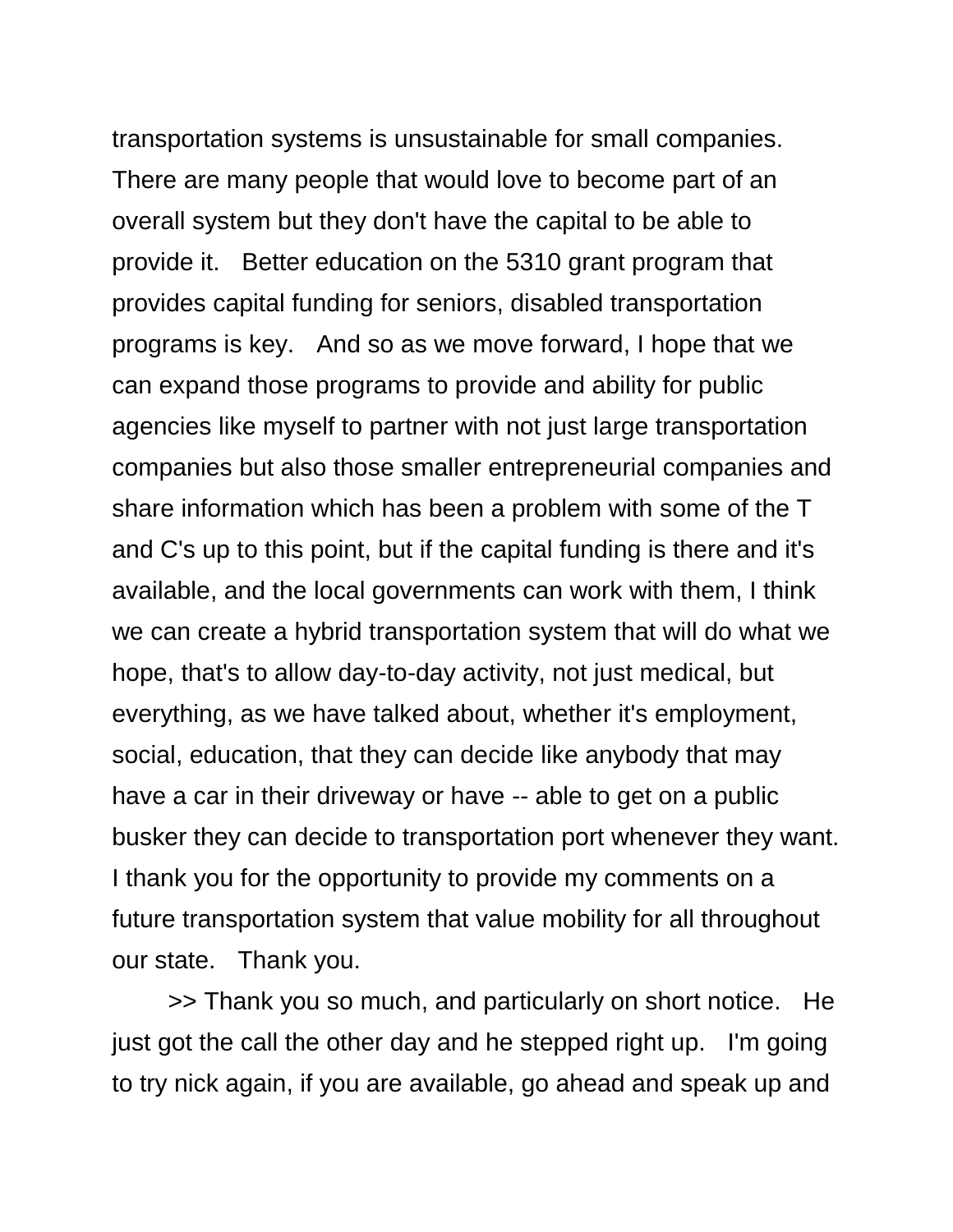I will know that your voice works, Niki. Otherwise we will move on to the next presenter.

>> Okay. Niki, keep trying, and we will try one more time, I'm amazed that we have gone two hours on Zoom with so little problems, Niki, let us know when you are on and we will come to you if possible. We will go to Joey Chica and then Niki, if you are available, we will end the program with you and turn it back to Allison after that.

>> Good afternoon, my name is Joseph Chica. First of all I would like to say thank you for giving me the opportunities to speak on a topic that is personal to me. As a blind person, accessible transportation is critical to my independence. When we talk about transportation and accessibility within transportation, we focus primarily on how do we make this transportation accessible and a lot of times it's easy to lose sight, efficiency, that's something I want to take a moment to touch upon. I give you an example, we can make the most accessible horse and carriage in the world, but at the end of the day I'm not going to take that to go somewhere, it's not efficient. I think one of the opportunities that we have especially in the kind of situation that we are in, is to increase our efficiency when it comes to transportation. Transportation industry as a whole is really undergoing mental transition from where we come from to where we are going, specifically in two areas, the first is autonomous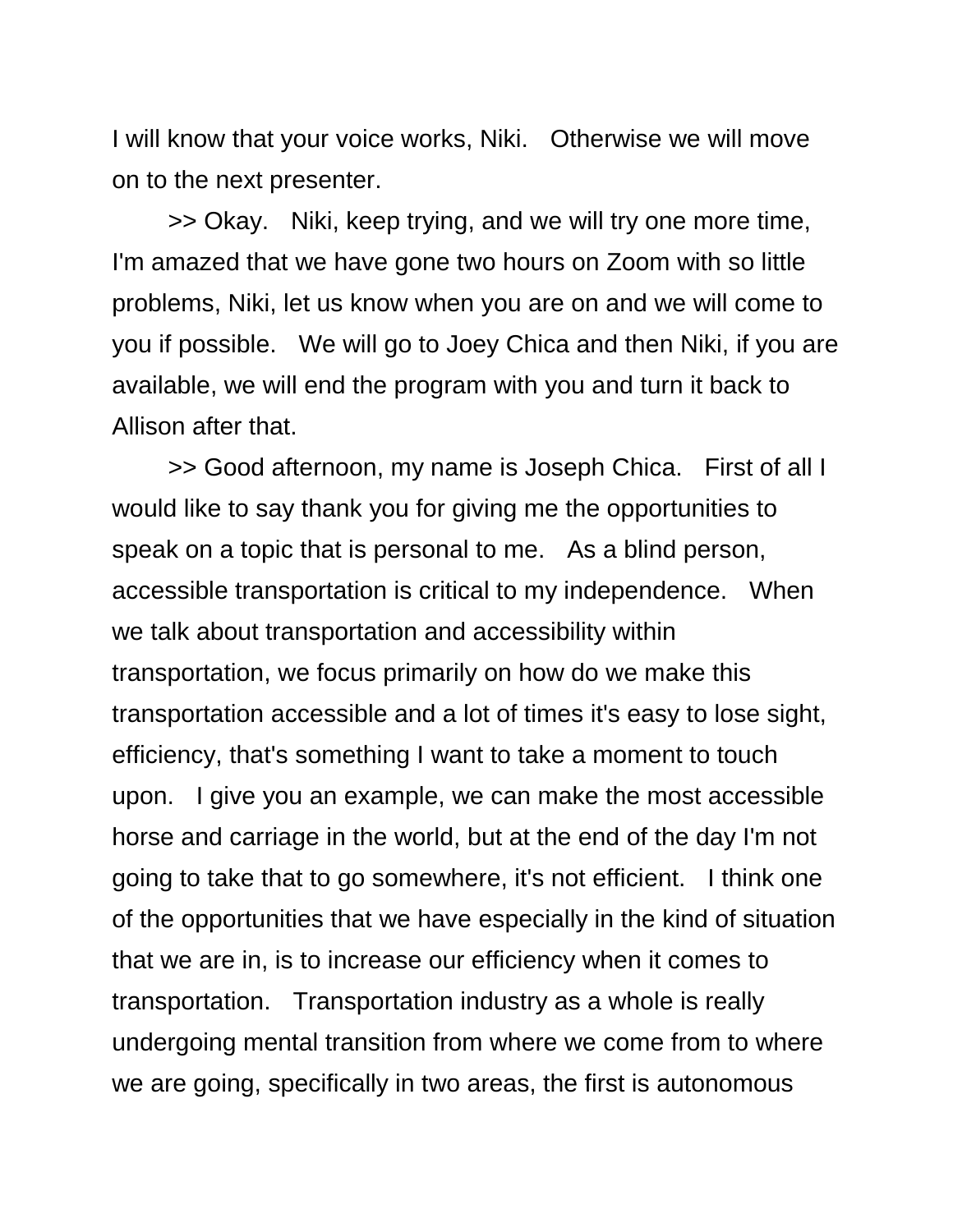vehicles, I think autonomy and self-driving really pose a great opportunity for accessibility, but there are two pivotal steps that we need to take to get where we want to and how we can achieve our goals which is accessible transportation and efficient accessible transportation.

The first hurdle we need to overcome is, of course, the technology behind autonomy, and a lot of that, from what we are discussing now is that maybe something that we can influence but maybe something we can have a positive effect on by providing infrastructure and providing assistance in that direction, and then legislation, getting the discussion on how can we make that better so when it does come we are not spending another 10 years after we have autonomous vehicles getting into the -- accessible to people who are blind in my case or who have other disabilities that can benefit from the technology.

And the second and more present opportunity I that I we have to improving in this field is with ride sharing services and the way that we use them currently. So there is a reason why two companies, one is a household name, and multi- -- it's because they work and they are efficient. A lot of time what happens is, as a blind person, if you go to use transportation, it may be very accessible and -- bus or Metro rail, at the end of the day you don't end up where you need to go, you -- use a ride sharing service or some other form of transportation that maybe not so accessible.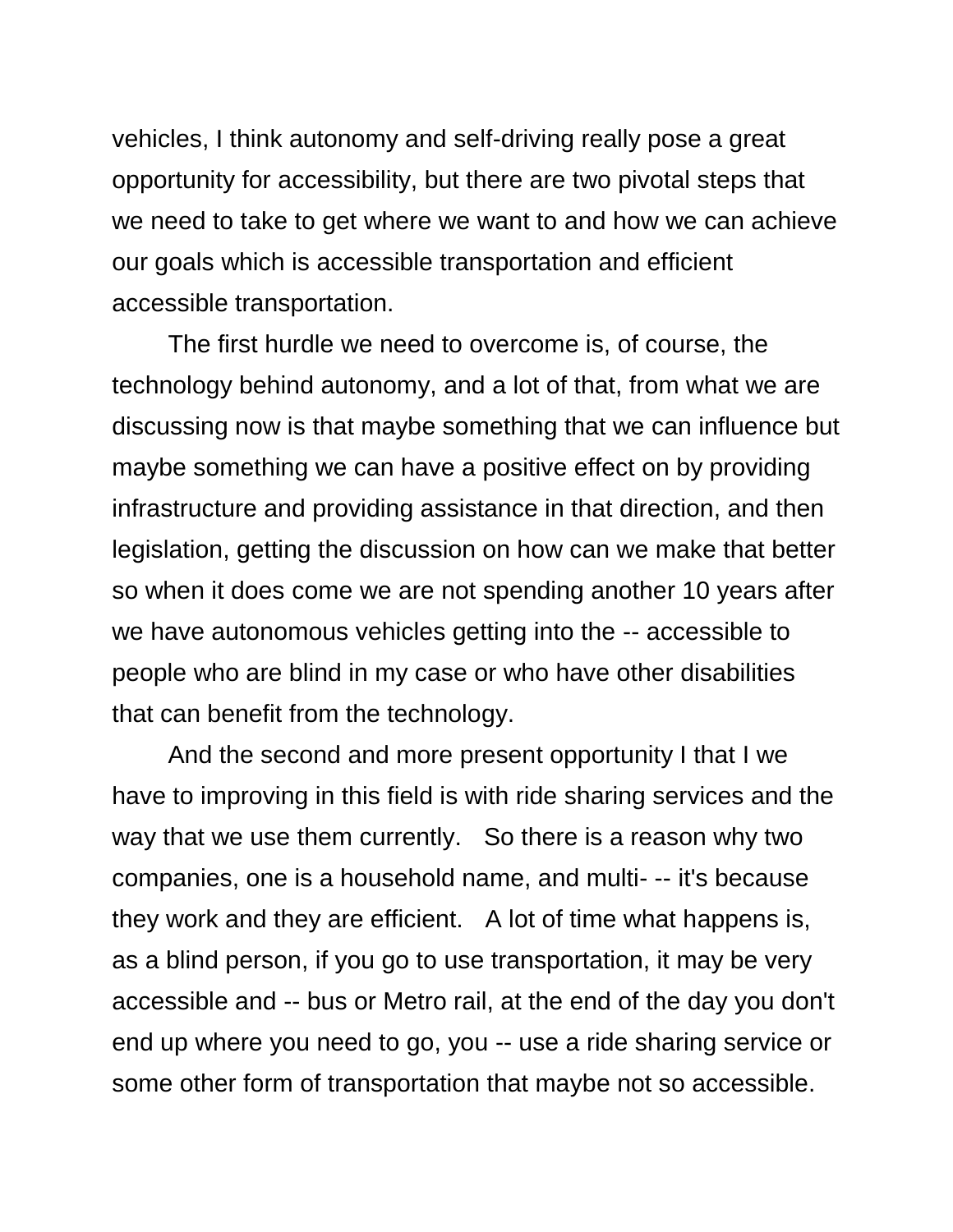If you can't beat them, join them. And creating some initiatives in Florida that would allow to take advantage of those opportunities that exist and collaborate that in trying to compete to make it possible to utilize these services that are ultimately efficient and they are working and that's why people are using them, to bridging that gap so that people with disabilities and who need access to efficient transportation can rely on something that we know is efficient and we know works. So autonomy and collaboration with ride sharing are the ways we can improve short term and long term in this industry. Thank you.

>> Thank you. I think Niki, we are going to trying one more time to see if we can access your mic. Are you there? Okay.

Then I'm going to turn to director Stettner, if you are available, your and I can have that quick conversation for some wrap up points. There are a number of public comments that have been submit on the chat. There are more comments that can be submitted afterwards if folks will send us messages to transportation@able Trust.org, I think -- I appreciate you offering us the opportunity to provide this and I know the Florida Transportation Plan continues to take input and feedback as we work through the planning process. Director, I know that we have gone for a little bit more than two hours.

>> Thank you for this opportunity. I found this really impactful conversation, we learned a lot. We have been taking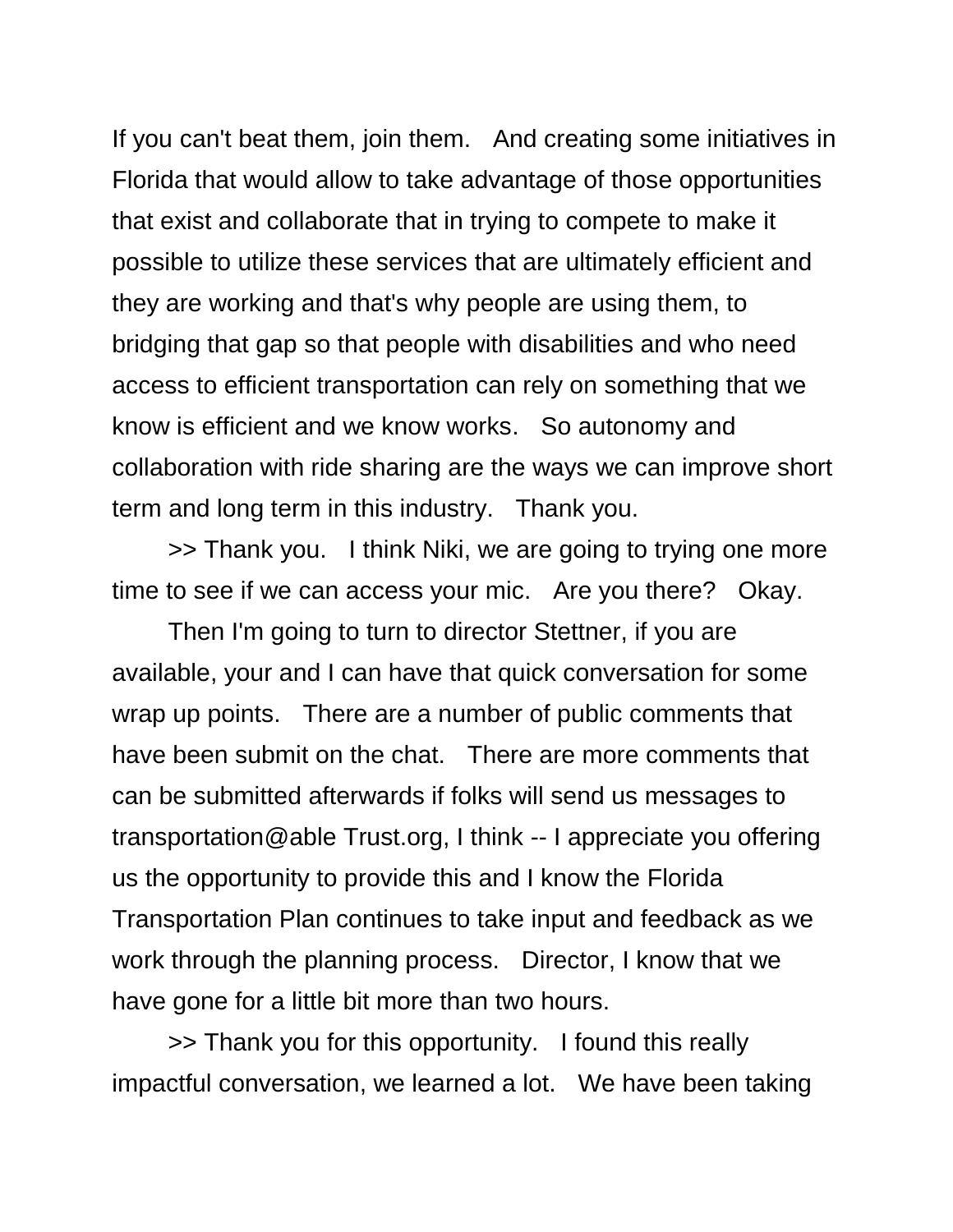copious notes and responding to questions in the chat and thankfully we have the recording. I think we heard a lot of themes throughout the presentation and thank you for all of your perseverance and resilience in working with us. It is a work in process, and we want to be better, so that input that you gave us today is going to be help us be better. I think that's important that we want to all grow and learn and partner with you. But I heard a lot about the need for more options and how much time it takes for everyone to make these travel decisions and how much that is disruptive to your life.

There's a lot of optimism and the technology that can help enhance our journey finding, make it easier for payment systems, and making -- choice a little bit easier to come by. I heard safety throughout most of the presentations today, a need for safe systems that are accessible as well, and safe and equitable and access was one of those common themes. We need to have more education on available resources and services so that we can connect back to the users. And this still remains to be a barrier, access continue to be a barrier, ADA continues to be a barrier.

And the department is committed that on every project that we improve our system for all users, not just vehicles, but everyone and every component is important to our system. So I want to say I heard some of that. I want to talk a little bit just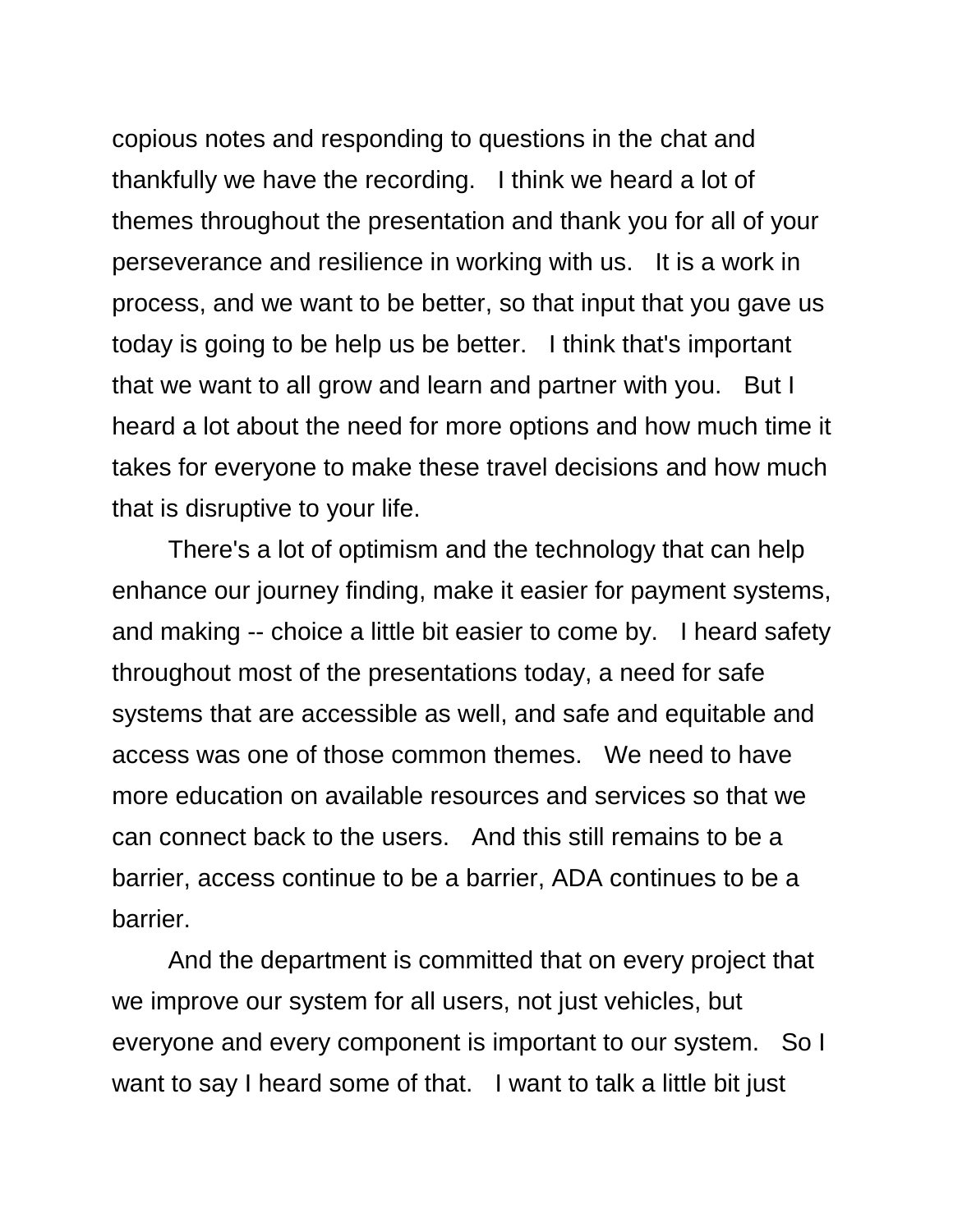briefly, because funding is kind of that elephant in the room and how can we get more funding and more alignment to resources. And that is something that I think everyone struggles with. It's going to understand up working with partnerships, and affidavits in the communities and making sure we align our resources. It's going that -- I want to say from my personal perspective, I learned a lot more about the barriers that you experience every single day and that personally will make me a better planner and hopefully a better person. So thank you for letting us have this opportunity today and allowing us to be here.

>> Director, having served on past Florida transportation planning processes I know how open you are not input and it's not necessarily easy, but -- you and your team are approaching this, listening today, sharing time with us, Able Trust and all the partners to spoke today, I greatly appreciate that. I know there's a long way to go. And the FTP is not the budget document, it's not the individual local, regional planning document, but it is the vision for the state and the work that you and your team do on it is absolutely essential. So, thank you so much.

>> And if there's any unanswered questions and we will continue to get the feedback from you, that's going on on-line as well, and so that we can respond to questions and work with you to make sure that everyone has the satisfaction, a satisfactory response.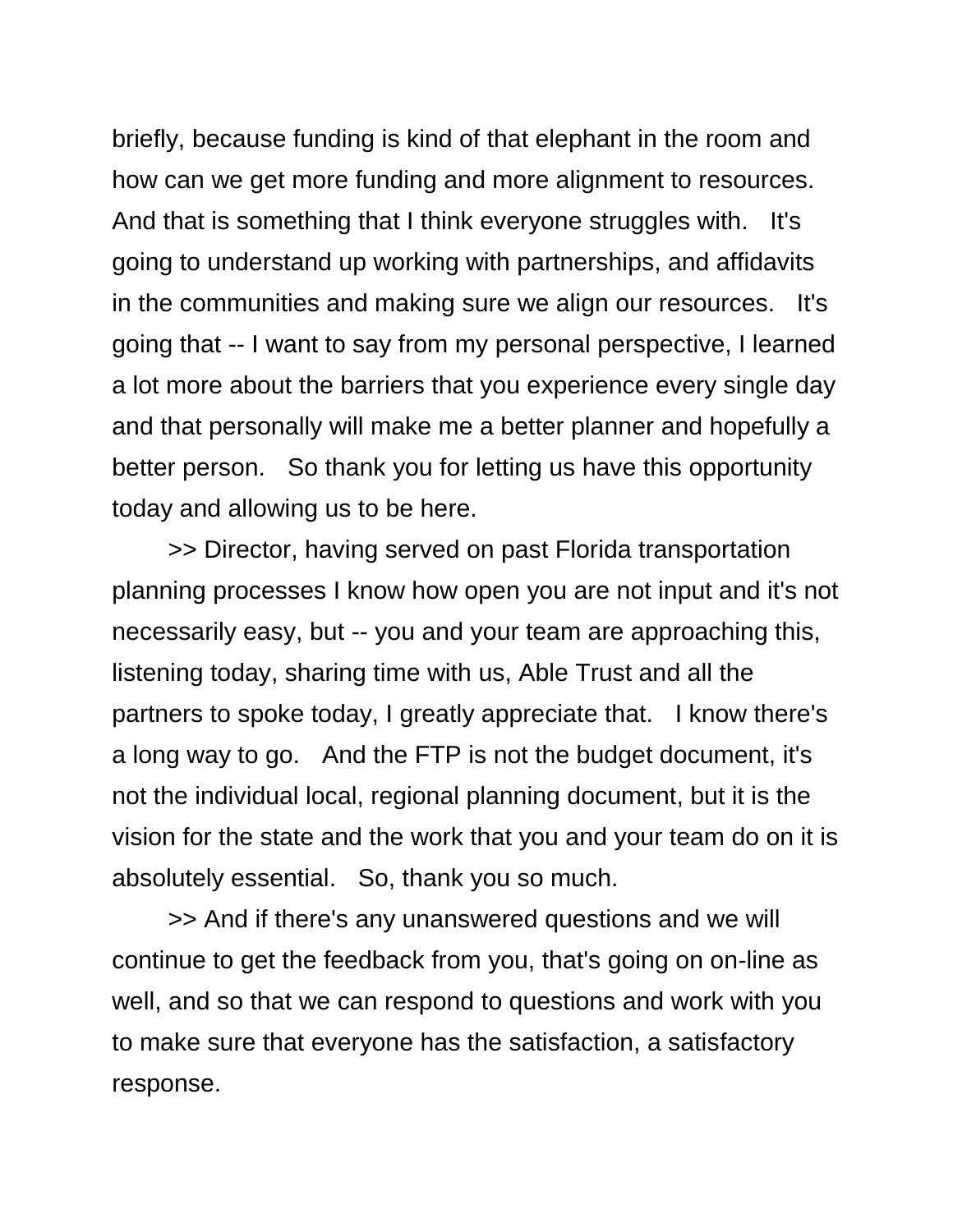>> We will stay on the line a little bit longer as you heard some of the folks will stay on and listen to the questions, for the few hundred of you that are still on, you can submit comments through the chat feature, capture all of this. I will let you know that it's been a pleasure on behalf of the Able Trust to do this. I know that it is not a simple thing to manage so many people in so little time many I want to thank my good friend that he did all the cussing for me in the background. I appreciate that as well.

If there are additional comments that you would like to share, I want to encourage you to let us know. If you want to find out more about the Florida Transportation Plan, you can go to WWW.Florida Transportation Plan.com. This event has been made possible by the Able Trust, and we look forward on to working with you and so many other partners, there are more stories that we know that are out there and key can capture. In fact there have been folks that have been e-mailing me and texting me throughout this process, not just to give me encouragement but sending us note, all of this will be part of the record. If you approached your story, whether it's a video, if you will post your story, and use the hash tag # Able Trust, we will capture it and forward it to the planning committee. We will also improve our spelling. I noticed that I misspelled hash tag there. The other option, if you prefer not to use social media you can use transportation@ableTrust.org., you can continue to post to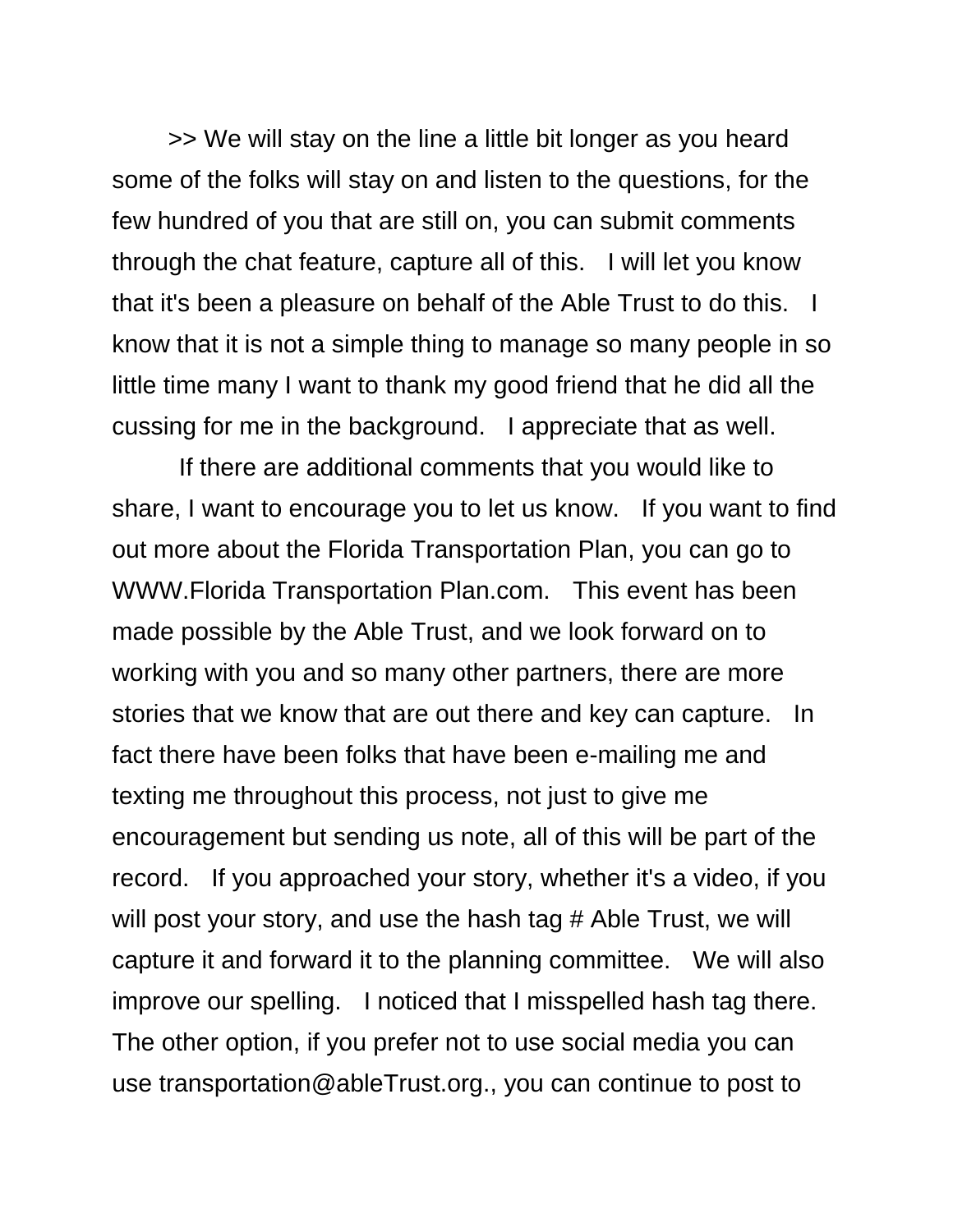the chat, we will probably keep the lines open for just a few minutes and continue to allow those companion testimonies. We added -- thank you for sharing your stories, thank you for asking your questions.

I do want to highlight that everything that was expressed today came from somebody's experience. It does not necessarily represent or reflect the official policy or positions, but there are a number of great story lines that we will use to build future plans.

We will leave the lines open and keep this telecast running for just a few more minutes. And thank you so much for participating in this. If you would like to reach us directly, you can reach us at info Able Trust.org. I will post this video or the link at Able Trust.org. The entire two hours and 15 minutes of the presentation, I know that FaceBook live had its glitches as it started. And when I say that, it means the human error on my part. You can watch right from the beginning.

We will also be sharing the videos, capturing the comments that have been submitted from other individuals throughout this presentation, and we certainly hope that you will join us in sharing information on-line. You can again use hash tag Able Trust or e-mail us at transportation@able Trust.org. Thank you for joining us today in this important conversation. We look forward to working with you as we create a more accessible transportation